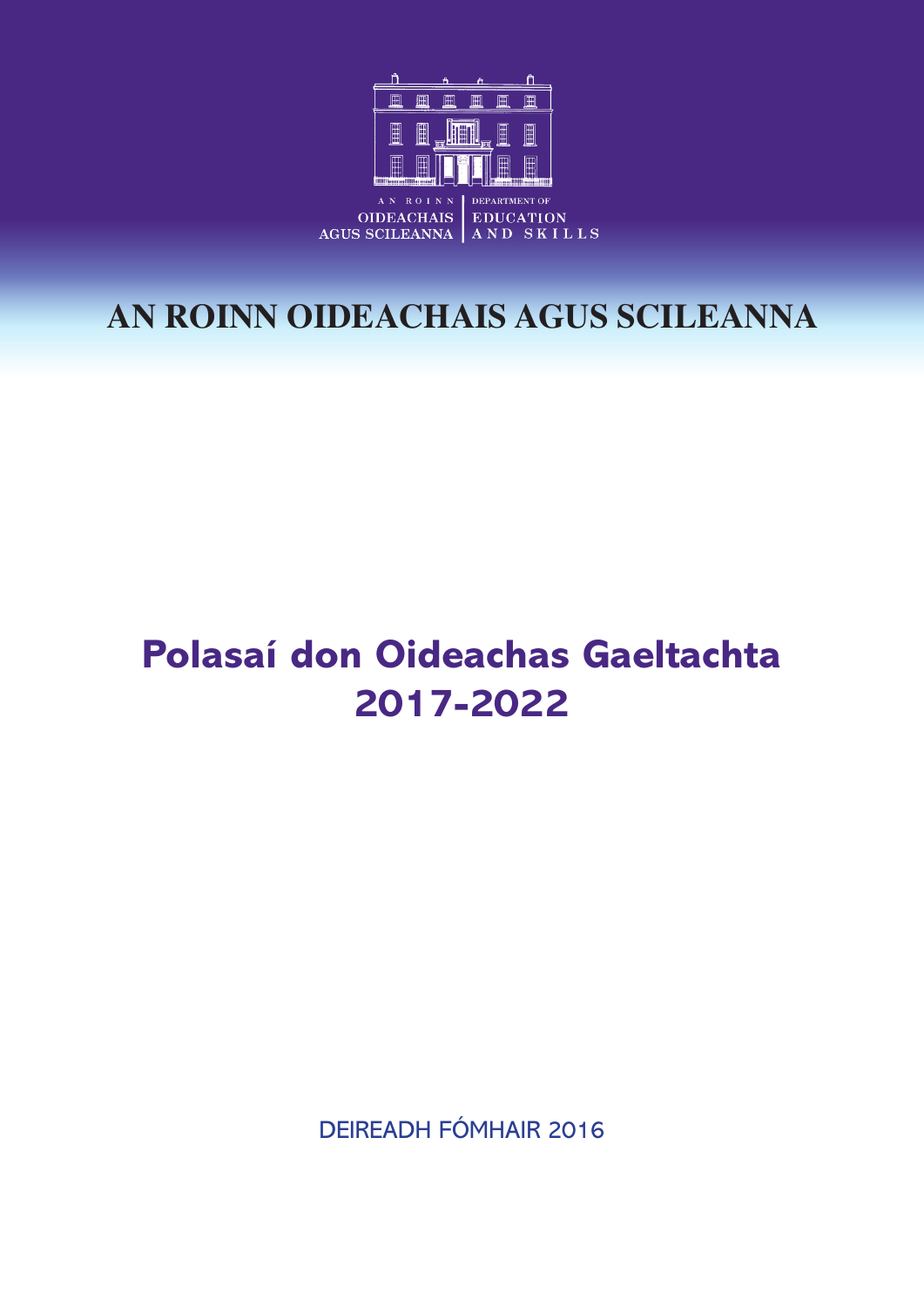#### Polasaí don Oideachas Gaeltachta 2017-2022

© 2016 An Roinn Oideachais agus Scileanna

Dearadh: *Artwerk Limited* agus *The Unlimited Design Company*

Foilsithe ag: An Roinn Oideachais agus Scileanna Sráid Mhaoilbhríde Baile Átha Cliath 1

Ar fáil ar www.education.ie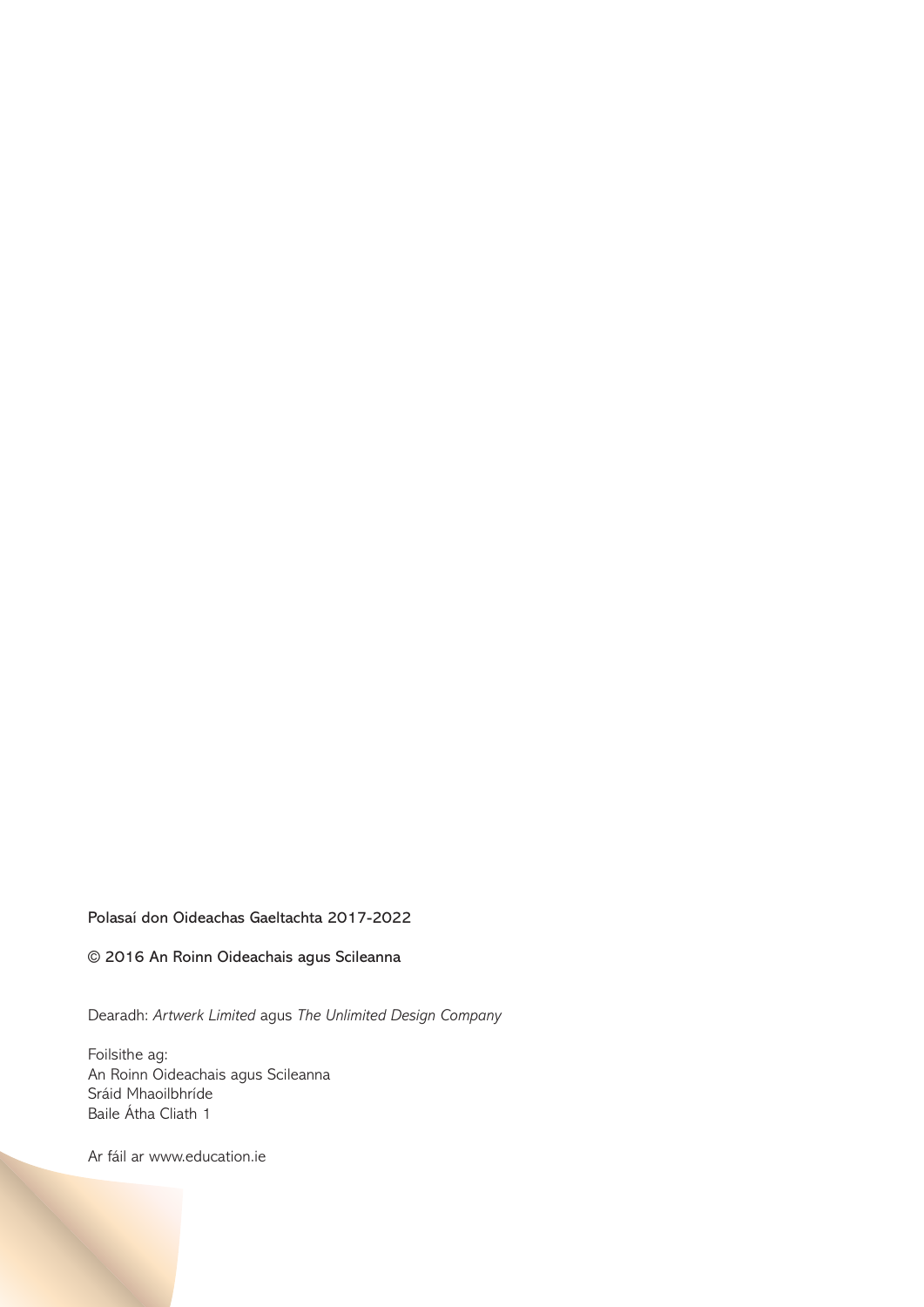# **Clár**

|    |                                                                                                               | $\overline{4}$ |
|----|---------------------------------------------------------------------------------------------------------------|----------------|
|    |                                                                                                               | 6              |
| 1. |                                                                                                               |                |
| 2. |                                                                                                               |                |
| 3. |                                                                                                               |                |
| 4. | Sainmhíniú ar an bPróiseas Aitheantais Scoileanna Gaeltachta ____ 17                                          |                |
| 5. |                                                                                                               |                |
|    |                                                                                                               |                |
|    | 5.2 COLÚN TACAÍOCHTA 2: Feabhas a chur ar cháilíocht an teagaisc trí Ghaeilge_______________23                |                |
|    | 5.3 COLÚN TACAÍOCHTA 3: Cumas ceannairí scoile agus bainistíocht scoile a fhorbairt ________ 30               |                |
|    | 5.4 COLÚN TACAÍOCHTA 4: Feabhas a chur ar an gcuraclam don Ghaeilge ________________________33                |                |
|    | 5.5 COLÚN TACAÍOCHTA 5: Feabhas a chur ar acmhainní agus tacaí teanga<br>35                                   |                |
|    | 5.6 COLÚN TACAÍOCHTA 6: Soláthar oideachais sna luathbhlianta a láidriú __________________41                  |                |
|    | 5.7 COLÚN TACAÍOCHTA 7: Feasacht a fhorbairt, cumarsáid a dhéanamh le tuismitheoirí,                          | -44            |
| 6. | Cur i bhfeidhm an Pholasaí don Oideachas Gaeltachta ______________ 48                                         |                |
| 7. |                                                                                                               |                |
| 8. |                                                                                                               |                |
|    |                                                                                                               |                |
|    | Tábla 1: Critéir d'aitheantas mar Scoil Ghaeltachta                                                           | 11             |
|    |                                                                                                               |                |
|    | Tábla 3: Colún Tacaíochta 1: Sprioc chun struchtúr an tsoláthair oideachais a láidriú [111] [21] [21          |                |
|    | 72 - Tábla 4: Colún Tacaíochta 2: Sprioc chun feabhas a chur ar cháilíocht an teagaisc trí Ghaeilge           |                |
|    | Tábla 5: Colún Tacaíochta 3: Sprioc chun cumas ceannairí scoile agus bainistíocht scoile a fhorbairt _____ 31 |                |
|    |                                                                                                               |                |
|    | Tábla 7: Colún Tacaíochta 5: Sprioc chun feabhas a chur ar acmhainní agus tacaí teanga ________________39     |                |
|    | 43_ _ Tábla 8: Colún Tacaíochta 6: Sprioc chun soláthar oideachais sna luathbhlianta a láidriú                |                |
|    | Tábla 9: Colún Tacaíochta 7: Sprioc chun feasacht a fhorbairt, cumarsáid a dhéanamh le tuismitheoirí,         | 46             |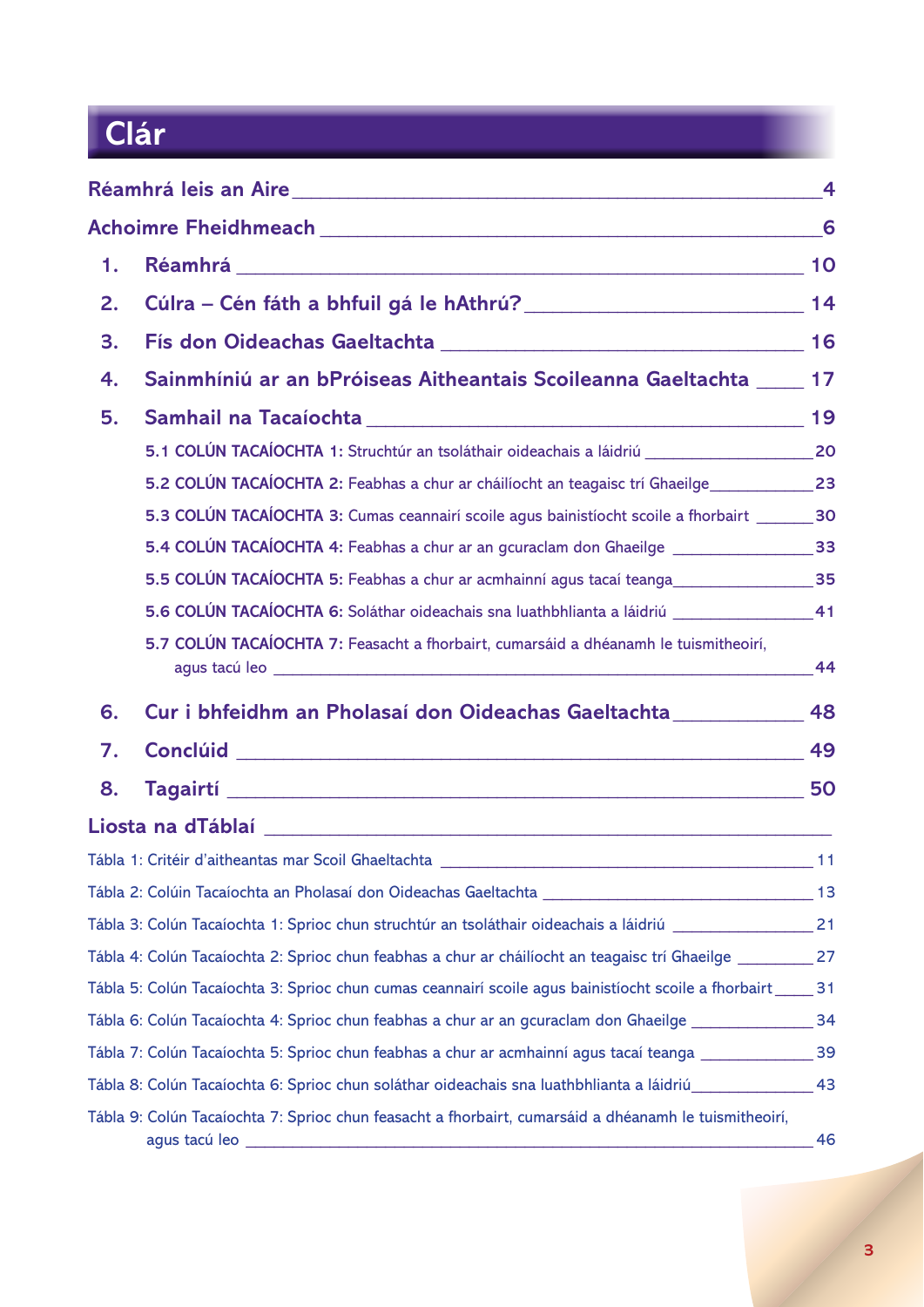## **Réamhrá leis an Aire**

Tá áthas orm an *Polasaí don Oideachas Gaeltachta* seo a fhoilsiú, agus tá a fhios agam go bhfuiltear ag tnúth go mór leis i bpobail Ghaeltachta. Tá an Rialtas tiomanta go daingean do láidriú na Gaeilge mar theanga bheo sa Ghaeltacht. Aithnímid tábhacht eacnamaíoch, teangeolaíochta, oideachais agus chultúrtha na Gaeltachta do mhuintir na hÉireann agus, dá bhrí sin, tá láidriú ar úsáid na Gaeilge i bpobail Ghaeltachta ar cheann de na príomhaidhmeanna sa *Straitéis 20 Bliain don Ghaeilge 2010-2030* de chuid an Rialtais. Leagann an *Polasaí don Oideachas Gaeltachta* amach an chaoi ina dtacóidh an córas oideachais leis an gcuspóir sin.

Sa *Plean Gníomhaíochta don Oideachas 2016-2019* de chuid mo Roinne tá, i measc na spriocanna uileghabhálacha, spriocanna chun feabhas a chur ar eispéireas foghlama agus rath na scoláirí i dteangacha, tacú le haistrithe, agus droichid níos láidre a fhorbairt idir an t-oideachas agus an pobal i gcoitinne. Le Gníomh 33 den Phlean Gníomhaíochta seo, féachtar le foghlaim na Gaeilge sa Ghaeltacht a láidriú tríd an bPolasaí seo a fhoilsiú agus a chur i bhfeidhm ar bhonn céimnithe, de réir mar a cheadaíonn acmhainní. Agus an obair seo ar siúl aici, oibreoidh mo Roinn i ndlúthchomhar le Roinn an Taoisigh, an Roinn Ealaíon, Oidhreachta, Gnóthaí Réigiúnacha, Tuaithe agus Gaeltachta, agus an Roinn Leanaí agus Gnóthaí Óige.

Má táimid le todhchaí na Gaeilge mar theanga labhartha sa Ghaeltacht a dhaingniú, ní mór dúinn na dúshláin ollmhóra atá roimh an teanga a aithint, agus a bheith réalaíoch agus uaillmhianach sa chaoi ina dtéimid i ngleic leis na dúshláin sin. Tá an meath ar úsáid na Gaeilge mar theanga phobail léirithe go maith; is léir freisin na dúshláin atá roimh na scoileanna Gaeltachta agus suíomhanna luathbhlianta de réir mar a fhéachann siad le freastal ar leanaí ó theaghlaigh éagsúla, ó theaghlaigh ina bhfuil an Ghaeilge mar theanga teaghlaigh go dtí teaghlaigh ina bhfuil Béarla nó teanga eile mar theanga teaghlaigh.

Creidimse féin agus mo Roinnse gurb é an bealach is fearr le hathbheochan agus cothabháil na Gaeilge a bhaint amach ná trí leas a bhaint as tacaí idir-rannacha atá spriocdhírithe chomh maith le líonraí comhoibríocha le Ranna agus gníomhaireachtaí eile ar mhaithe le cainteoirí Gaeilge i bpobail Ghaeltachta.

Tá a fhios againn nach féidir le scoileanna agus an córas oideachais todhchaí na Gaeilge a dhaingniú astu féin. Ní féidir ach le cainteoirí agus pobail sa Ghaeltacht, iad tacaithe ag próisis pleanála teanga, é sin a dhéanamh. Aithnímid freisin go bhfuil ról tábhachtach le himirt ag scoileanna agus suíomhanna oideachais chun an teanga a thabhairt ar aghaidh chuig glúnta atá le teacht, trí thacú leis an bpobal chun an teanga a úsáid agus chun meas a bheith acu ar shaibhreas a n-oidhreachta, agus trí fheasacht a chothú ar na deiseanna foghlama a bhíonn ag foghlaimeoirí dátheangacha agus ilteangacha.

Cuireann an Polasaí seo dúshlán roimh scoileanna agus suíomhanna luathbhlianta sa Ghaeltacht oideachas ardchaighdeáin a sholáthar trí mheán na Gaeilge dá bhfoghlaimeoirí agus cuireann sé de cheangal ar an Rialtas tacú le scoileanna a ghlacann leis an dúshlán seo le raon cuí d'acmhainní breise ar leith. Aithníonn an Polasaí freisin an gá atá le nuálaíocht a chur chun cinn agus aitheantas a thabhairt do bharr feabhais, ardghnóthachtáil, agus cuir chuige agus tionscnaimh rathúla i scoileanna a théann chun tairbhe na scoláirí, i gcomhthéacs na n-acmhainní atá ar fáil.

Tá sé léirithe ag an taighde a rinne Cigireacht na Roinne agus saineolaithe acadúla freisin chun bonn a chur leis an bPolasaí seo go bhfuil oideachas ardchaighdeáin trí mheán na Gaeilge á sholáthar ag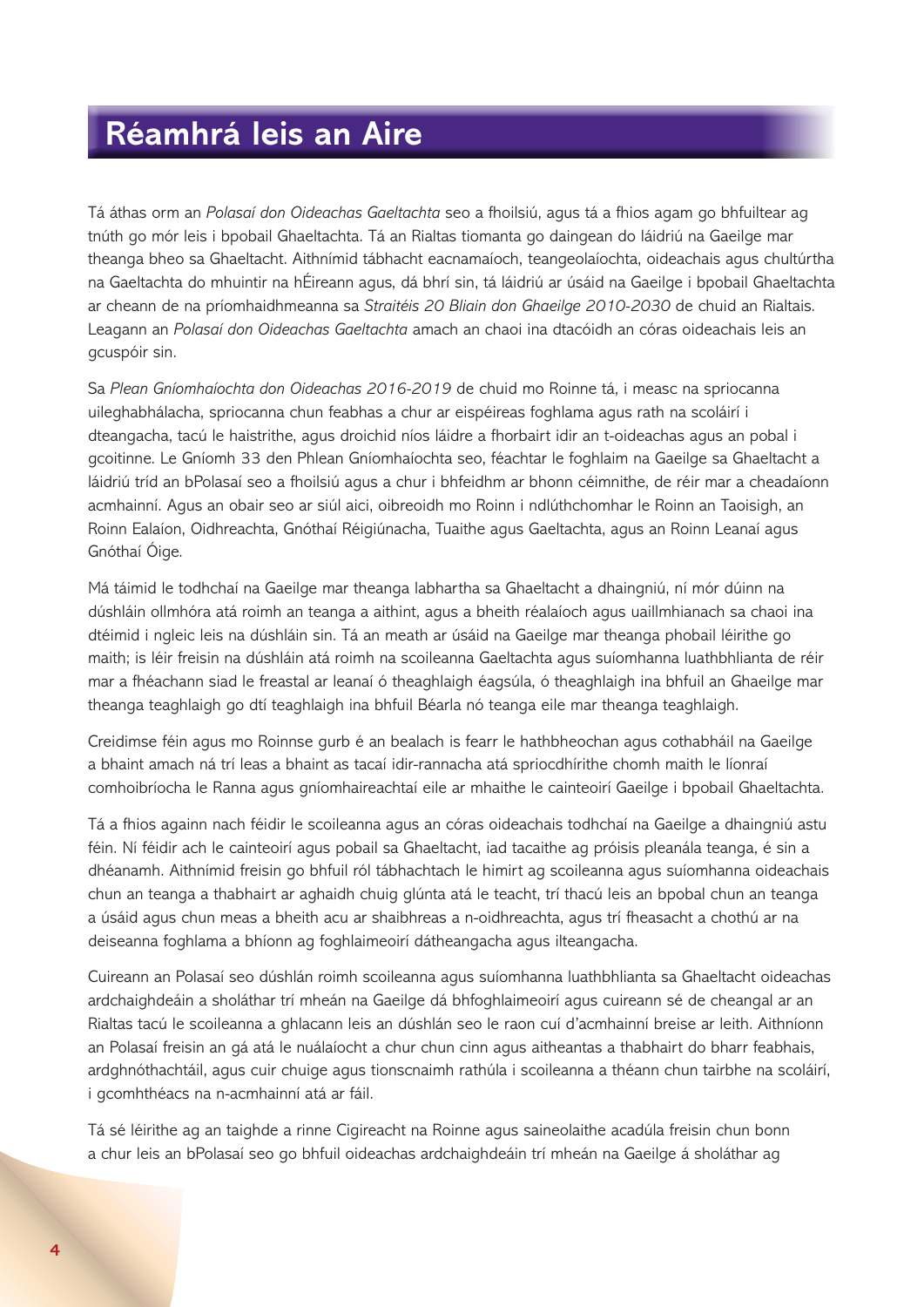neart scoileanna Gaeltachta cheana féin ach, i scoileanna eile atá lonnaithe sa Ghaeltacht, níl oideachas trí mheán na Gaeilge ar fáil nó níl sé ar fáil ach go pointe áirithe. Féachann an Polasaí seo leis an méid scoileanna agus is féidir a spreagadh chun oideachas ardchaighdeáin a sholáthar go hiomlán trí Ghaeilge, sa chaoi is go mbeidh an scolaíocht trí mheán na Gaeilge mar chéad rogha do thuismitheoirí sa Ghaeltacht.

Ba mhaith liom buíochas a ghabháil leis an iliomad daoine aonair agus grúpaí ó phobail Ghaeltachta a ghlac páirt sa phróiseas comhairliúcháin náisiúnta leathan a thug treoir don Pholasaí seo. D'fhreastail neart agaibh ar chruinnithe poiblí a tionóladh sa Ghaeltacht, ghlac sibh páirt i roinnt cruinnithe le hoifigigh mo Roinne, rinne sibh breis agus 550 aighneacht i scríbhinn agus ar líne, agus roinn sibh uile bhur dtaithí agus bhur mbuairteanna maidir leis an soláthar oideachais sa Ghaeltacht. Tá fíorluach ag baint le bhur rannpháirtíocht agus léiríonn sé cé chomh mór ag pobail Ghaeltachta iad a dteanga agus soláthar oideachais atá ar ardchaighdeán.

Táim féin agus mo Roinn ag tnúth le leanúint den obair i ndlúthchomhar libh de réir mar a oibrímid le chéile chun an fhís agus sprioc uaillmhianach atá leagtha amach againn dúinn féin a bhaint amach chun oideachas sa Ghaeltacht a dhaingniú agus a fheabhsú sna blianta atá romhainn.

#### **Richard Bruton TD**

*An tAire Oideachais agus Scileanna* Deireadh Fómhair 2016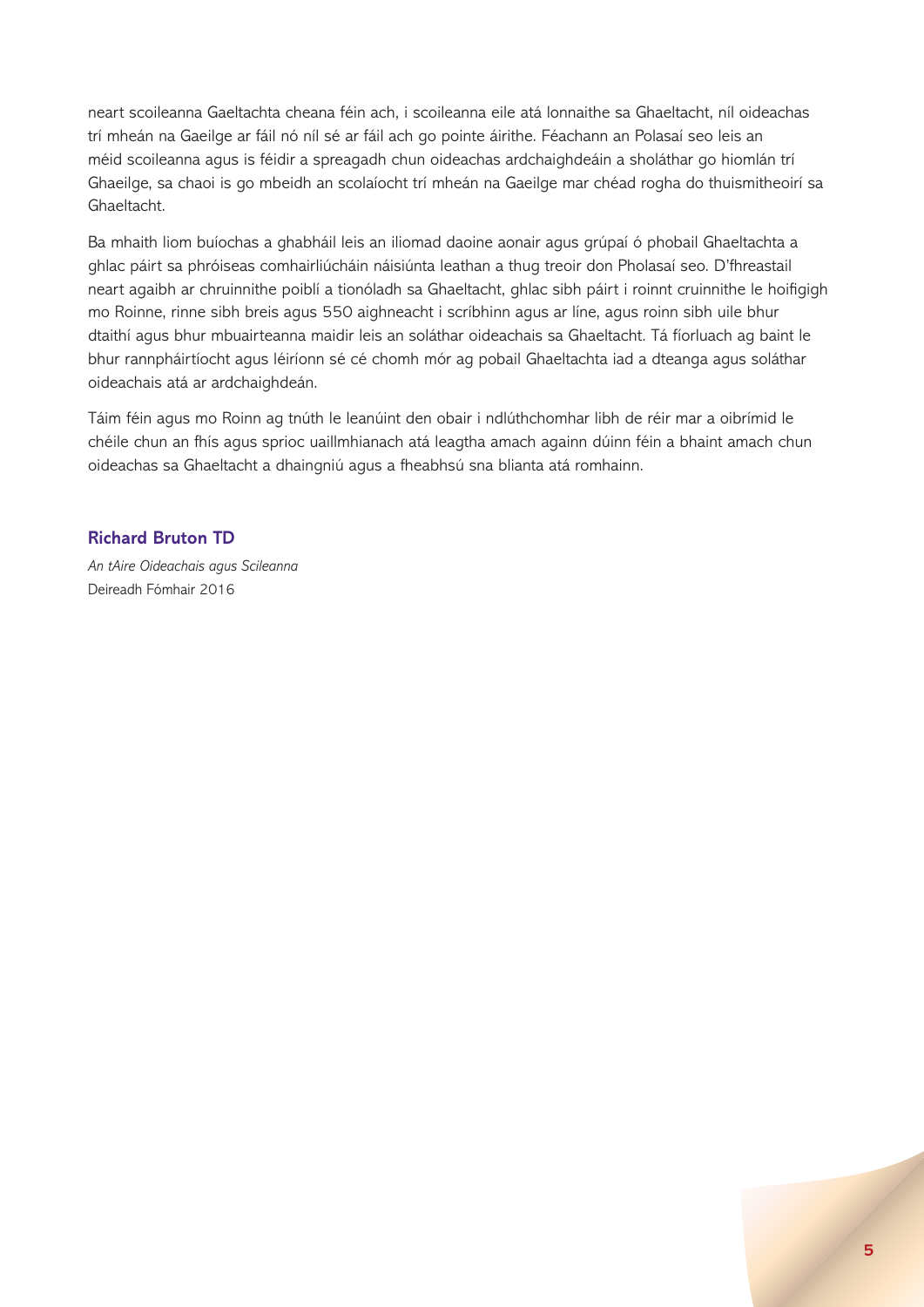## **Achoimre Fheidhmeach**

## **Cén fáth a bhfuil gá le Polasaí don Oideachas Gaeltachta?\_\_\_\_\_\_\_\_\_\_\_\_\_\_\_\_\_\_\_\_\_\_\_\_**

Tá tábhacht ollmhór shóisialta, teangeolaíochta, oideachais, chultúrtha agus eacnamaíoch ag baint le beogacht na limistéar Gaeltachta a choinneáil agus a dhaingniú mar cheantair dhúchais na bpobal le Gaeilge. Sa *Polasaí don Oideachas Gaeltachta* seo leagtar amach an chaoi ina gcuideoidh an córas oideachais le tacú agus cur chun cinn úsáid na Gaeilge mar theanga dhúchasach bheo sa Ghaeltacht amach anseo.

Is léir go bhfuil dúshláin shuntasacha roimh scoileanna i limistéir Ghaeltachta. Thosaigh obair ar an bPolasaí seo le hathbhreithnithe ar thaighde náisiúnta agus idirnáisiúnta, agus roinnt cás-staidéar ar scoileanna Gaeltachta a rinne Cigireacht na Roinne Oideachais agus Scileanna. Léiríonn an obair seo na dúshláin atá roimh bhunscoileanna agus iarbhunscoileanna sa Ghaeltacht. Tagann scoláirí ó theaghlaigh le leibhéil an-éagsúil de scil sa Ghaeilge. Tá méadú ar úsáid an Bhéarla i bpobail Ghaeltachta agus is mionlach i scoileanna Gaeltachta iad na leanaí a thógtar trí Ghaeilge.

Léirigh an taighde freisin go bhfuil comhthéacs sochtheangeolaíoch scoileanna Gaeltachta casta agus go bhfuil difríochtaí móra ann ag brath ar stádas na teanga laistigh den phobal áitiúil, tosca sóisialta agus déimeagrafacha agus codán na ndaoine a labhraíonn Gaeilge ar bhonn laethúil. Cé go soláthraíonn tromlach na scoileanna sa Ghaeltacht oideachas trí mheán na Gaeilge, tá líon suntasach nach soláthraíonn oideachas go hiomlán trí mheán na Gaeilge. Ach leagann an tAcht Oideachais, 1998, béim ar fhreagrachtaí na scoileanna i limistéir Ghaeltachta chun cur le cothabháil na Gaeilge mar phríomhtheanga phobail.

Is soiléir an gá atá le freagra straitéiseach agus gníomh marthanach chun aghaidh a thabhairt ar na dúshláin teangeolaíochta atá roimh an nGaeltacht. Ar na cúiseanna seo, chinn an Rialtas go raibh gá le polasaí ar leith, *Polasaí don Oideachas Gaeltachta*, le bearta spriocdhírithe chun feabhas a chur ar an soláthar oideachais trí mheán na Gaeilge. Tá an Polasaí seo forbartha ag an Roinn Oideachais agus Scileanna mar thoradh ar phróiseas comhairliúcháin náisiúnta leathan, ina raibh pobail Ghaeltachta agus neart eagraíochtaí a oibríonn sa Ghaeltacht páirteach.

Cuideoidh an *Polasaí don Oideachas Gaeltachta* agus na bearta atá ann le baint amach na huaillmhéine atá luaite i *Straitéis 20 Bliain don Ghaeilge 2010-2030* an Rialtais maidir le húsáid na Gaeilge mar theanga labhartha a chothabháil agus a leathnú. Forbraíodh an *Straitéis 20 Bliain don Ghaeilge 2010-2030* agus an Polasaí seo, *Polasaí don Oideachas Gaeltachta*, i gcomhar leis an nGrúpa Idir-rannach faoi stiúir na Roinne Ealaíon, Oidhreachta, Gnóthaí Réigiúnacha, Tuaithe agus Gaeltachta agus faoi threoir an Choiste Comh-Aireachta ar na hEalaíona, ar an nGaeilge agus ar an nGaeltacht leis an Taoiseach ina chathaoirleach. Bhí tuilleadh comhoibrithe trí Ghrúpa Ardleibhéil ar a raibh oifigigh de chuid na Roinne Oideachais agus Scileanna, na Roinne Ealaíon, Oidhreachta, Gnóthaí Réigiúnacha, Tuaithe agus Gaeltachta, na Comhairle um Oideachas Gaeltachta agus Gaelscolaíochta (COGG), Fhoras na Gaeilge agus Údarás na Gaeltachta.

Le Gníomh 33 de *Plean Gníomhaíochta don Oideachas 2016 -2019* na Roinne, féachtar le foghlaim na Gaeilge sa Ghaeltacht a láidriú tríd an *Polasaí don Oideachas Gaeltachta* seo a fhoilsiú agus a chur i bhfeidhm ar bhonn céimnithe, de réir mar a cheadaíonn acmhainní. Oibreoidh an Roinn i ndlúthchomhar le Roinn an Taoisigh, leis an Roinn Ealaíon, Oidhreachta, Gnóthaí Réigiúnacha, Tuaithe agus Gaeltachta, agus leis an Roinn Leanaí agus Gnóthaí Óige chun na gníomhartha sa Pholasaí seo a chur i bhfeidhm.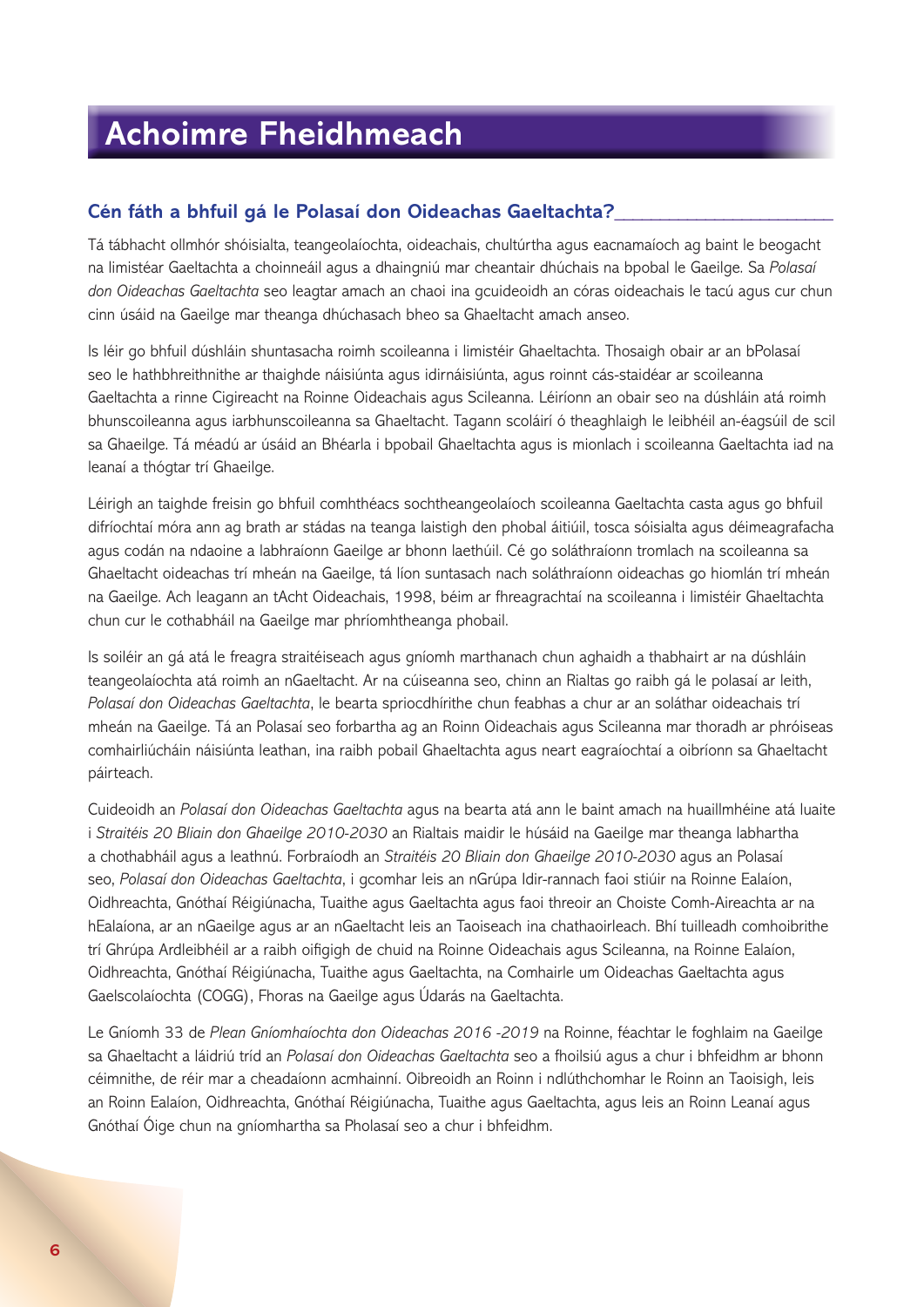## **Fís don oideachas Gaeltachta \_\_\_\_\_\_\_\_\_\_\_\_\_\_\_\_\_\_\_\_\_\_\_\_\_\_\_\_\_\_\_\_\_\_\_\_\_\_\_\_\_\_\_\_\_\_\_\_\_\_\_\_**

Aithníonn an *Polasaí don Oideachas Gaeltachta* uathúlacht na Gaeltachta mar limistéar a bhfuil tábhacht shuntasach teangeolaíochta, chultúrtha agus eacnamaíoch leis. Is acmhainn í nach bhféadfaí a fháil ar ais do chainteoirí agus foghlaimeoirí na Gaeilge. Athdhearbhaíonn Polasaí na Roinne tiomantas an Rialtais d'athghiniúint agus marthanacht na Gaeltachta mar eintiteas inmharthana le Gaeilge.

Aithníonn an Polasaí an ról atá ag scoileanna agus suíomhanna luathbhlianta chun oideachas ardchaighdeáin trí mheán na Gaeilge a sholáthar agus chun inniúlacht agus úsáid na Gaeilge a chothú sa phobal Gaeltachta i gcoitinne. Tá muinín agus tacaíocht na dtuismitheoirí agus an phobail áitiúil d'obair na scoileanna agus na suíomhanna luathbhlianta i limistéir Ghaeltachta ríthábhachtach.

Tá an Polasaí ceaptha lena chinntiú go mbíonn eispéireas oideachais ardchaighdeáin agus ábhartha trí mheán na Gaeilge ar fáil do dhaoine óga sa Ghaeltacht. Tá meas ag an bPolasaí ar an gcáilíocht sa chóras oideachais sa Ghaeltacht agus cothaíonn sé í, agus tá a ghníomhartha bunaithe ar phrionsabail na féinmheastóireachta éifeachtaí, an fheabhsúcháin, an chomhoibrithe agus na comhpháirtíochta.

Féachann an Polasaí le forbairt a dhéanamh ar na buntáistí agus na láidreachtaí teangeolaíochta atá ann sa Ghaeltacht i gcomhar le próisis pleanála teanga áitiúla. Féachann sé le soláthar oideachais trí mheán na Gaeilge a láidriú trí raon de ghníomhartha agus tacaí spriocdhírithe sa Ghaeltacht.

## **Sprioc uileghabhálach an Pholasaí don Oideachas Gaeltachta \_\_\_\_\_\_\_\_\_\_\_\_\_\_\_\_\_\_\_\_**

Is í sprioc uileghabhálach an *Polasaí don Oideachas Gaeltachta* a chinntiú go bhfuil eispéireas oideachais ardchaighdeáin agus ábhartha trí mheán na Gaeilge ar fáil do na daoine óga uile atá ina gcónaí i limistéir Ghaeltachta agus, ar an mbealach seo, tacú le húsáid na Gaeilge mar phríomhtheanga na dteaghlach agus na bpobal Gaeltachta. Go háirithe, féachann an Polasaí lena chinntiú go mbaineann líon suntasach de scoileanna agus suíomhanna luathbhlianta úsáid as an nGaeilge mar theanga na cumarsáide agus an teagaisc do na réimsí foghlama uile (seachas an curaclam don Bhéarla agus teangacha eile), i ngach ceann de na Limistéir Pleanála Teanga laistigh den Ghaeltacht (mar a leagtar amach faoi Acht na Gaeltachta, 2012)

- **·** Tacaíocht a sholáthar agus feabhas a chur ar cháilíocht an teagaisc trí mheán na Gaeilge i scoileanna Gaeltachta agus suíomhanna luathbhlianta, sa chaoi is go gcinntítear gurb é an teagasc trí mheán na Gaeilge an chéad rogha ag na tuismitheoirí i ngach ceann de na limistéir Ghaeltachta
- **·** Tacú le soláthar oideachais cuí trí mheán na Gaeilge do leanaí agus daoine óga atá á dtógáil trí Ghaeilge
- **·** Méadú ar chodán na scoileanna agus suíomhanna luathbhlianta a fheidhmíonn trí mheán na Gaeilge amháin sa chaoi is go bhfuil rochtain ag na scoláirí uile ar theagasc trí mheán na Gaeilge<sup>1</sup>
- **·** An nuálaíocht agus barr feabhais a chothú i soláthar an oideachais trí mheán na Gaeilge agus i nascachtaí scoileanna le pobail Ghaeltachta trí aitheantas a thabhairt do *Scoileanna Gaeltachta Barr Feabhais* a fhéadfaidh a gcleachtais a chomhroinnt le scoileanna eile agus a bheith páirteach sa cheannas ar phobail chleachtais.

Beidh rath ar an bPolasaí má chinntíonn sé go bhfuil rochtain éasca ag na leanaí uile sa Ghaeltacht ar scoileanna agus suíomhanna luathbhlianta a bhaineann úsáid as an nGaeilge mar theanga na cumarsáide agus an teagaisc do na hábhair uile, agus a thacaíonn le húsáid na Gaeilge ina bpobail.

<sup>1</sup> Faoi láthair, tuairiscíonn 76% de bhunscoileanna agus 68% d'iarbhunscoileanna i limistéir Ghaeltachta go n-oibríonn siad go hiomlán trí mheán na Gaeilge. Tá a fhios freisin go n-oibríonn 46% de na suíomhanna luathbhlianta sa Ghaeltacht a fhaigheann maoiniú poiblí trí mheán na Gaeilge.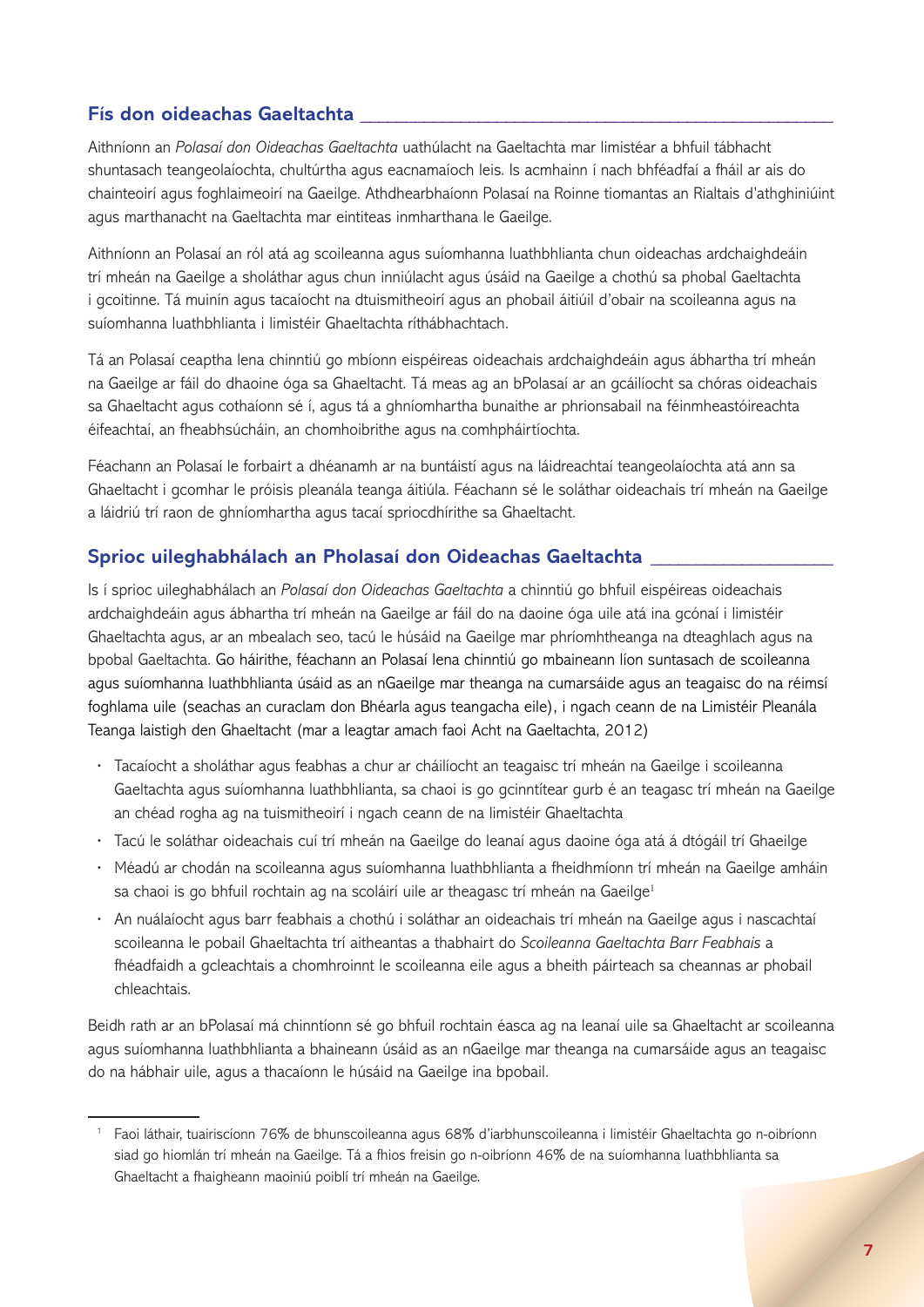### **Próiseas aitheantais scoileanna Gaeltachta \_\_\_\_\_\_\_\_\_\_\_\_\_\_\_\_\_\_\_\_\_\_\_\_\_\_\_\_\_\_\_\_\_\_\_\_\_\_\_**

Faoin bPolasaí, tabharfar cuireadh do scoileanna aitheantas a lorg mar scoil Ghaeltachta. Chun aitheantas a bhaint amach mar scoil Ghaeltachta, beidh ar scoileanna feidhmiú go hiomlán trí mheán na Gaeilge, (seachas an curaclam don Bhéarla agus teangacha eile), i gcomhréir leis na critéir theanga-bhunaithe a leagtar amach i dTábla 1 den Pholasaí seo. Mar shampla, déanfaidh na scoileanna Gaeltachta:

- **·** Clár lántumtha dhá bhliain a chur i bhfeidhm sa tsraith naíonán sna bunscoileanna Gaeltachta uile, nach múinfear Béarla ar bith lena linn
- **·** Leathnú a dhéanamh ar an bhfáil ar churaclam iomlán trí Ghaeilge do scoláirí in iarbhunscoileanna sa Ghaeltacht trí ghluaiseacht i dtreo cur chuige lántumtha ina múinfear na hábhair uile, seachas an curaclam don Bhéarla agus teangacha eile, trí Ghaeilge
- **·** Aird ar leith a dhíriú ar riachtanais teanga idirdhealaithe na gcainteoirí dúchais Gaeilge chomh maith le foghlaimeoirí Gaeilge
- **·** Comhdheiseanna a sholáthar dóibh siúd i scoileanna Gaeltachta iargúlta trí chláir ar líne agus foghlama cumaisc
- **·** Tacú lena bpobal scoile sa phróiseas pleanála teanga trí chuidiú le húsáid agus cothabháil na Gaeilge sa scoil agus sa phobal áitiúil Gaeltachta
- **·** Páirt a ghlacadh sa phróiseas pleanála teanga, mar a leagtar amach faoi Acht na Gaeltachta, 2012.

Tugtar tuilleadh sonraí faoi chritéir d'aitheantas mar Scoileanna Gaeltachta i dTábla 1 i Roinn 1 den Pholasaí. Beidh scoileanna ábalta an t-aitheantas seo a bhaint amach trí phróiseas céimneach, incriminteach thar thréimhse cúig bliana.

Déanfaidh scoileanna a gheallann go mbeidh siad ina Scoileanna Gaeltachta, trína bpróisis féinmheastóireachta, Plean Gníomhaíochta a fhorbairt a léireoidh go soiléir an chaoi ina gcomhlíonfaidh an scoil riachtanais an phróisis aitheantais ar bhealach céimneach agus an chaoi ina dtógfaidh sí nascachtaí lena pobal áitiúil chun úsáid na Gaeilge a chothú.

Maidir le scoileanna a gceadaítear a n-iarratais chun páirt a ghlacadh sa phróiseas aitheantais Scoileanna Gaeltachta, deonfar acmhainní teagaisc agus/nó acmhainní eile breise orthu, lena n-áirítear forbairt ghairmiúil leanúnach (FGL) thiomnaithe, ar bhonn céimneach, nuair a chuirtear tús leis an bpróiseas aitheantais, agus de réir mar a bhaintear amach gach céim de go rathúil.

Ina theannta sin, beidh deis ag scoileanna Gaeltachta aitheanta obair chun a bheith ina *Scoileanna Gaeltachta Barr Feabhais* a fheidhmíonn trí mheán na Gaeilge i gcomhar le cláir ghradam reatha agus nua.

Nótálann an Polasaí an tábhacht atá le soláthar luath-óige agus samhlaíonn sé go gcuirfidh an Roinn Ealaíon, Oidhreachta, Gnóthaí Réigiúnacha, Tuaithe agus Gaeltachta agus Údarás na Gaeltachta tacaí ar fáil chun feabhas a chur go práinneach ar fháil an oideachais ardchaighdeáin sna luathbhlianta trí Ghaeilge sa Ghaeltacht.

#### **Gníomhartha chun tacú le cur i bhfeidhm an Pholasaí \_\_\_\_\_\_\_\_\_\_\_\_\_\_\_\_\_\_\_\_\_\_\_\_\_\_\_\_**

Aithníonn an Polasaí go bhfuil gá le raon speisialta agus sonrach de thacaí chun forbairt a dhéanamh ar chumas na scoileanna agus suíomhanna luathbhlianta Gaeltachta a chinntiú go mbaintear amach an fhís fhoriomlán chun oideachas ardchaighdeáin trí mheán na Gaeilge a sholáthar sa Ghaeltacht.

Leagtar amach na tacaí seo faoi na seacht gcolún den Pholasaí don Oideachas Gaeltachta, agus tugtar cur síos ar na sonraí i Roinn 5 den doiciméad seo.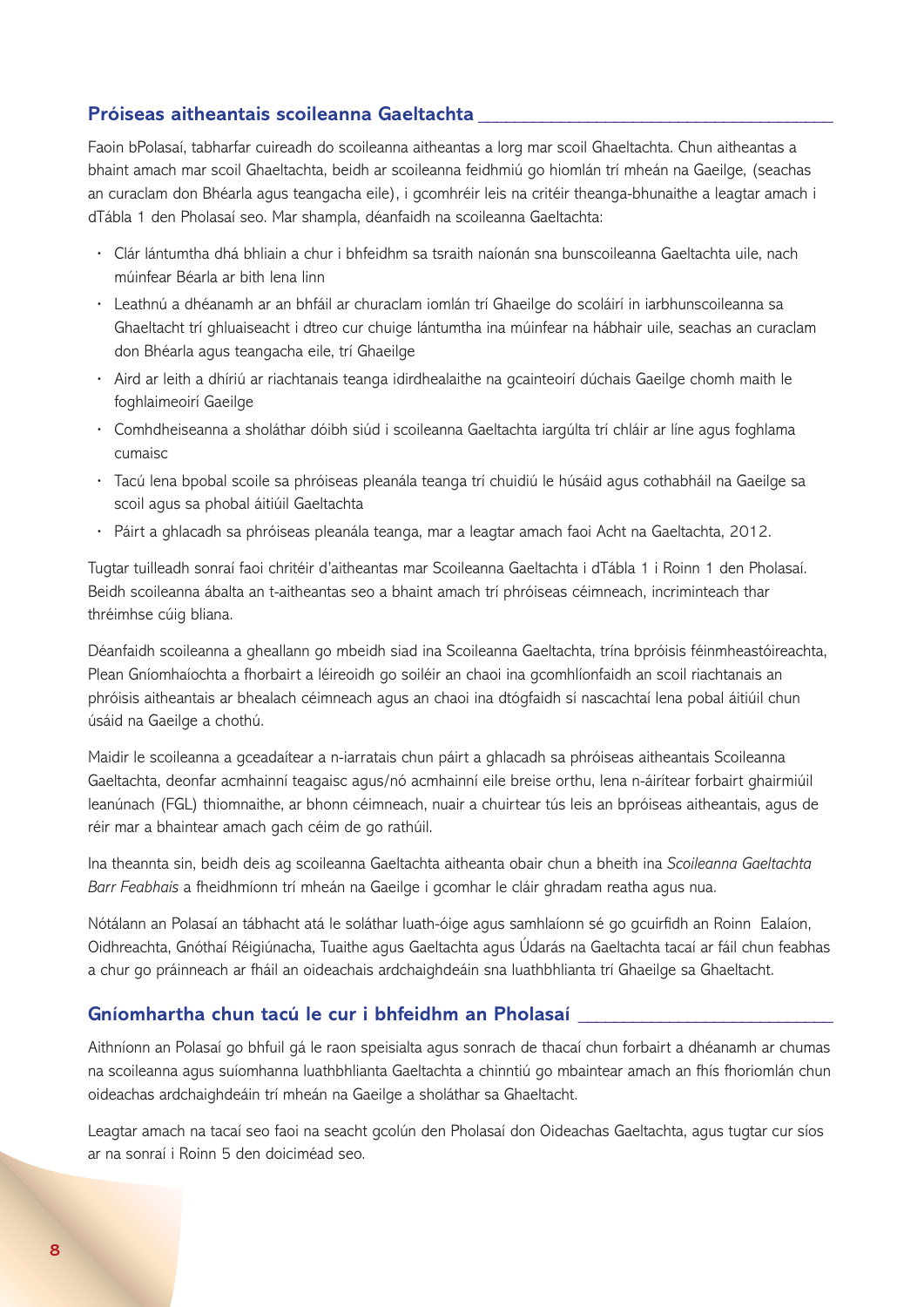Is iad seo a leanas na seacht gcolún de thacaíocht thiomnaithe sa Pholasaí:

- 1. Struchtúr an tsoláthair oideachais a láidriú
- 2. Feabhas a chur ar cháilíocht an teagaisc trí Ghaeilge
- 3. Cumas ceannairí scoile agus bainistíocht scoile a fhorbairt
- 4. Feabhas a chur ar an gcuraclam don Ghaeilge
- 5. Feabhas a chur ar acmhainní agus tacaí teanga
- 6. Soláthar oideachais sna luathbhlianta a láidriú
- 7. Feasacht a fhorbairt, cumarsáid a dhéanamh le tuismitheoirí, agus tacú leo.

## **Struchtúir thiomnaithe \_\_\_\_\_\_\_\_\_\_\_\_\_\_\_\_\_\_\_\_\_\_\_\_\_\_\_\_\_\_\_\_\_\_\_\_\_\_\_\_\_\_\_\_\_\_\_\_\_\_\_\_\_\_\_\_\_\_\_**

Bunófar Aonad Gaeltachta nua tiomnaithe sa Roinn chun maoirsiú agus tacaíocht a thabhairt do chur i bhfeidhm an Pholasaí le hoideachas ardcháilíochta trí mheán na Gaeilge sa Ghaeltacht a chinntiú do dhaoine óga. Gheobhaidh an tAonad Gaeltachta seo cuidiú ó Chigireacht na Roinne a thacóidh le scoileanna, a dhéanfaidh monatóireacht agus tuairisciú ar thionchar an Pholasaí. Ina gcuid oibre tacaíochta le scoileanna, oibreoidh an Chigireacht i ndlúthchomhar le COGG agus leis na seirbhísí tacaíochta scoile agus ceannaireachta a chomhoibreoidh le COGG.

Déanfaidh an Roinn acmhainní breise a leithdháileadh freisin ar COGG chun acmhainní foghlama ardchaighdeáin a fhorbairt agus chun maoirseacht a dhéanamh ar ghníomhartha ar leith laistigh den Pholasaí a chuideoidh le tuilleadh forbartha ar an oideachas ardchaighdeáin trí mheán na Gaeilge agus teagasc na Gaeilge, agus ar an gcaoi sin a chinntiú go mbíonn d'acmhainn ag scoileanna freastal ar riachtanais a múinteoirí agus a scoláirí freisin.

Déanfaidh an Chigireacht agus an Foras Taighde ar Oideachas (FTO) comhoibriú ar an meastóireacht fhoriomlán ar thionchar an *Polasaí don Oideachas Gaeltachta*.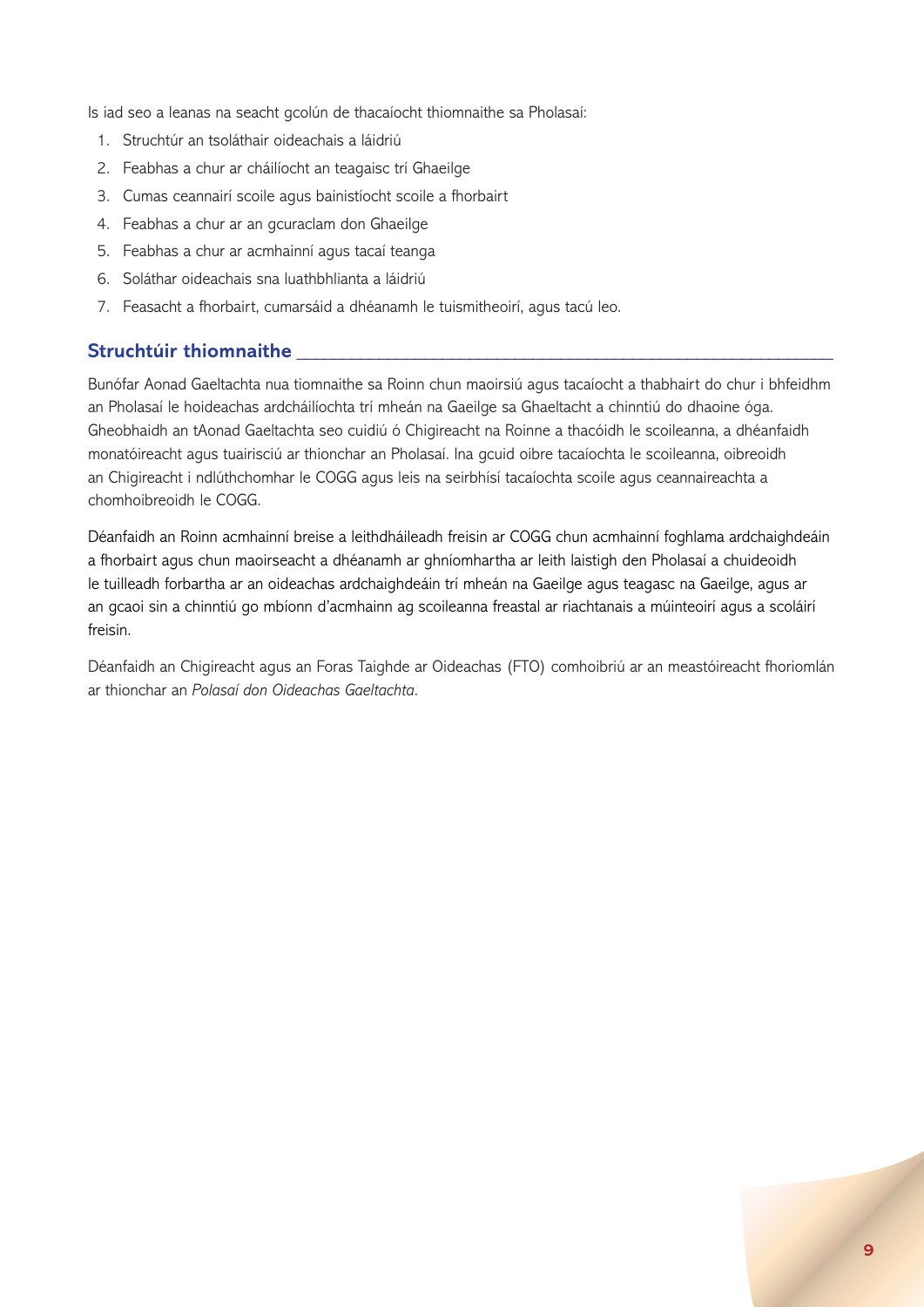## **1. Réamhrá**

Tá tábhacht teangeolaíochta, eacnamaíoch agus chultúrtha na Gaeltachta aitheanta ag Rialtais éagsúla i ndiaidh a chéile. Leis an *Straitéis 20 Bliain don Ghaeilge 2010-2030* athdhearbhaítear tiomantas an Rialtais d'athghiniúint agus marthanacht na Gaeltachta mar eintiteas inmharthana le Gaeilge. Comhoibríonn an Roinn Oideachais agus Scileanna (an Roinn) le Ranna agus gníomhaireachtaí eile chun an tiomantas seo a chomhlíonadh. Sa *Plean Gníomhaíochta don Oideachas 2016-2019* tugadh tús áite d'fhoilsiú an *Polasaí don Oideachas Gaeltachta* seo.

## **Fís don oideachas Gaeltachta \_\_\_\_\_\_\_\_\_\_\_\_\_\_\_\_\_\_\_\_\_\_\_\_\_\_\_\_\_\_\_\_\_\_\_\_\_\_\_\_\_\_\_\_\_\_\_\_\_\_\_\_**

Aithníonn an *Polasaí don Oideachas Gaeltachta* uathúlacht na Gaeltachta mar limistéar a bhfuil tábhacht shuntasach teangeolaíochta, chultúrtha agus eacnamaíoch leis. Is acmhainn í nach bhféadfaí a fháil ar ais do chainteoirí agus foghlaimeoirí na Gaeilge. Athdhearbhaíonn Polasaí na Roinne tiomantas an Rialtais d'athghiniúint agus marthanacht na Gaeltachta mar eintiteas inmharthana le Gaeilge.

Aithníonn an Polasaí an ról atá ag scoileanna agus suíomhanna luathbhlianta chun oideachas ardchaighdeáin trí mheán na Gaeilge a sholáthar agus chun inniúlacht agus úsáid na Gaeilge a chothú sa phobal Gaeltachta i gcoitinne. Tá muinín agus tacaíocht na dtuismitheoirí agus an phobail áitiúil d'obair na scoileanna agus na suíomhanna luathbhlianta i limistéir Ghaeltachta ríthábhachtach.

Tá an Polasaí ceaptha lena chinntiú go mbíonn eispéireas oideachais ardchaighdeáin agus ábhartha trí mheán na Gaeilge ar fáil do dhaoine óga sa Ghaeltacht. Tá meas ag an bPolasaí ar an gcáilíocht sa chóras oideachais sa Ghaeltacht agus cothaíonn sé í, agus tá a ghníomhartha bunaithe ar phrionsabail na féinmheastóireachta éifeachtaí, an fheabhsúcháin, an chomhoibrithe agus na comhpháirtíochta.

Féachann an Polasaí le forbairt a dhéanamh ar na buntáistí agus na láidreachtaí teangeolaíochta atá ann sa Ghaeltacht i gcomhar le próisis pleanála teanga áitiúla. Féachann sé le soláthar oideachais trí mheán na Gaeilge a láidriú trí raon de ghníomhartha agus tacaí spriocdhírithe sa Ghaeltacht.

## **Sprioc uileghabhálach an Pholasaí don Oideachas Gaeltachta \_\_\_\_\_\_\_\_\_\_\_\_\_\_\_\_\_\_\_\_**

Is í sprioc uileghabhálach an *Polasaí don Oideachas Gaeltachta* a chinntiú go bhfuil eispéireas oideachais ardchaighdeáin agus ábhartha trí mheán na Gaeilge ar fáil do na daoine óga uile atá ina gcónaí i limistéir Ghaeltachta agus, ar an mbealach seo, tacú le húsáid na Gaeilge mar phríomhtheanga na dteaghlach agus na bpobal Gaeltachta. Go háirithe, féachann an Polasaí lena chinntiú go mbaineann líon suntasach de scoileanna agus suíomhanna luathbhlianta úsáid as an nGaeilge mar theanga na cumarsáide agus an teagaisc do na réimsí foghlama uile (seachas an curaclam don Bhéarla agus teangacha eile), i ngach ceann de na limistéir pleanála teanga laistigh den Ghaeltacht (mar a leagtar amach faoi Acht na Gaeltachta, 2012). Áireoidh sé seo:

- **·** Tacaíocht a sholáthar agus feabhas a chur ar cháilíocht an teagaisc trí mheán na Gaeilge i scoileanna Gaeltachta agus suíomhanna luathbhlianta, sa chaoi is go gcinntítear gurb é an teagasc trí mheán na Gaeilge an chéad rogha ag na tuismitheoirí i ngach ceann de na limistéir Ghaeltachta
- **·** Tacú le soláthar oideachais cuí trí mheán na Gaeilge do leanaí agus daoine óga atá á dtógáil trí Ghaeilge
- **·** Méadú ar chodán na scoileanna agus suíomhanna luathbhlianta a fheidhmíonn trí mheán na Gaeilge amháin sa chaoi is go bhfuil rochtain ag na scoláirí uile ar theagasc trí mheán na Gaeilge $2$

<sup>2</sup> Faoi láthair, tuairiscíonn 76% de bhunscoileanna agus 68% d'iarbhunscoileanna i limistéir Ghaeltachta go n-oibríonn siad go hiomlán trí mheán na Gaeilge. Tá a fhios freisin go n-oibríonn 46% de na suíomhanna luathbhlianta sa Ghaeltacht a fhaigheann maoiniú poiblí trí mheán na Gaeilge.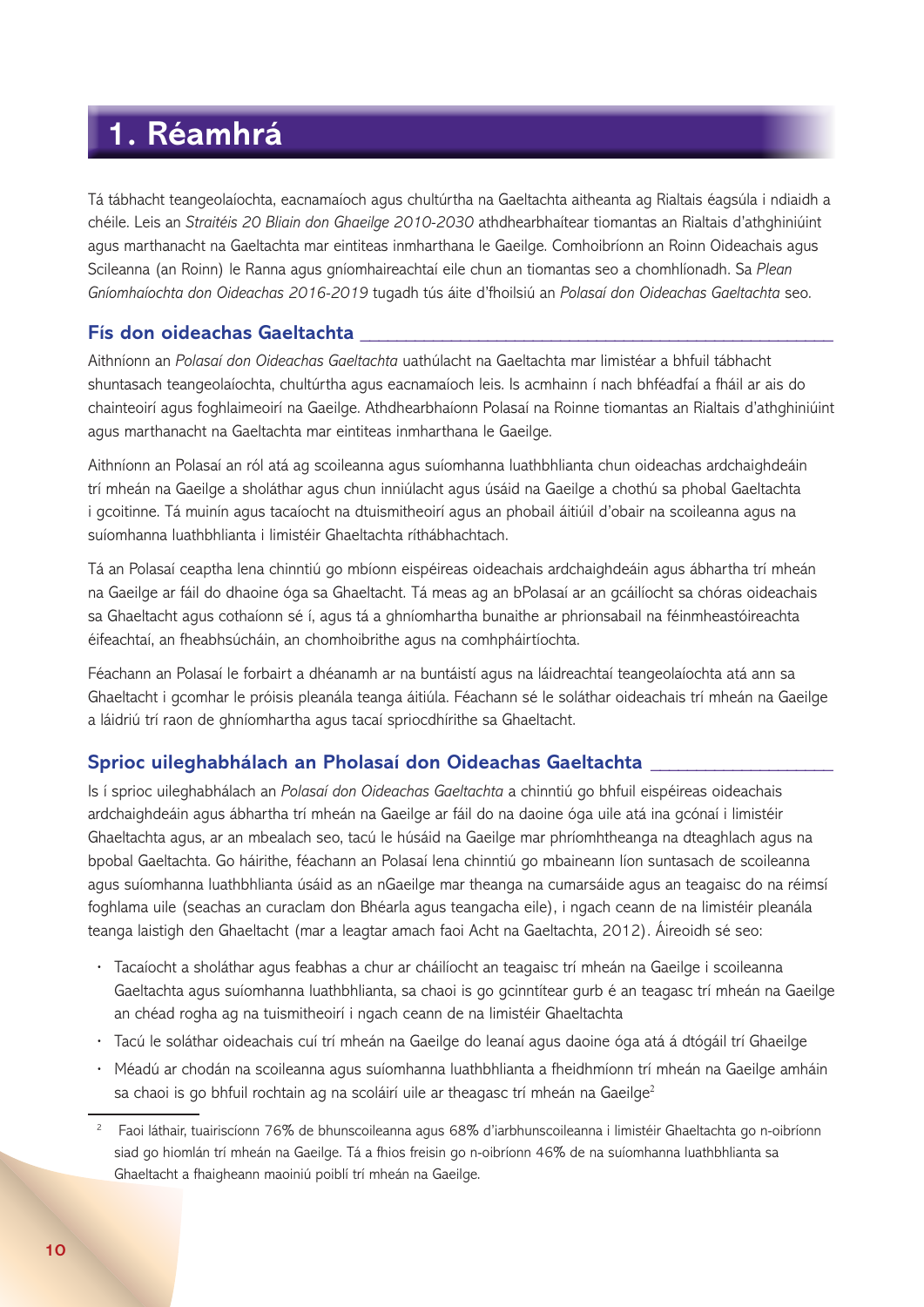**·** An nuálaíocht agus barr feabhais a chothú i soláthar an oideachais trí mheán na Gaeilge agus i nascachtaí scoileanna le pobail Ghaeltachta trí aitheantas a thabhairt do *Scoileanna Gaeltachta Barr Feabhais* a fhéadfaidh a gcleachtais a chomhroinnt le scoileanna eile agus a bheith páirteach sa cheannas ar phobail chleachtais.

Beidh rath ar an bPolasaí má chinntíonn sé go bhfuil rochtain éasca ag na leanaí uile sa Ghaeltacht ar scoileanna agus suíomhanna luathbhlianta a bhaineann úsáid as an nGaeilge mar theanga na cumarsáide agus an teagaisc do na hábhair uile, agus a thacaíonn le húsáid na Gaeilge ina bpobail.

## **Próiseas aitheantais scoileanna Gaeltachta \_\_\_\_\_\_\_\_\_\_\_\_\_\_\_\_\_\_\_\_\_\_\_\_\_\_\_\_\_\_\_\_\_\_\_\_\_\_\_**

Faoin *Polasaí don Oideachas Gaeltachta*, tabharfar cuireadh do scoileanna atá lonnaithe sa Ghaeltacht iarratas a dhéanamh ar aitheantas mar scoileanna Gaeltachta. Chun aitheantas a bhaint amach mar scoil Ghaeltachta, beidh ar scoileanna feidhmiú go hiomlán trí mheán na Gaeilge, (seachas an curaclam don Bhéarla agus teangacha eile), mar atá leagtha amach i dTábla 1. Cuirfear ar chumas scoileanna an t-aitheantas seo a bhaint amach trí phróiseas céimneach, incriminteach thar thréimhse cúig bliana.

Déanfaidh scoileanna a gheallann go mbeidh siad ina Scoileanna Gaeltachta, trína bpróisis féinmheastóireachta, Plean Gníomhaíochta a fhorbairt a léireoidh go soiléir an chaoi ina gcomhlíonfaidh an scoil riachtanais an phróisis aitheantais ar bhealach céimneach agus an chaoi ina dtógfaidh sí nascachtaí lena pobal áitiúil chun úsáid na Gaeilge a chothú.

Maidir le scoileanna a gceadaítear a n-iarratais chun páirt a ghlacadh sa phróiseas aitheantais Scoileanna Gaeltachta, deonfar acmhainní teagaisc agus/nó acmhainní eile breise orthu, lena n-áirítear forbairt ghairmiúil leanúnach (FGL) thiomnaithe, ar bhonn céimneach, nuair a chuirtear tús leis an bpróiseas aitheantais, agus de réir mar a bhaintear amach gach céim de go rathúil.

Ina theannta sin, beidh deis ag scoileanna Gaeltachta aitheanta obair chun bheith ina *Scoileanna Gaeltachta Barr Feabhais* a fheidhmíonn trí mheán na Gaeilge i gcomhar le cláir ghradam reatha agus nua.

## *Tábla 1: Critéir d'aitheantas mar scoil Ghaeltachta*

Beifear ag súil go ndéanfaidh scoil Ghaeltachta aitheanta:

- **·** Ag leibhéal na bunscoile, clár lántumtha dhá bhliain trí Ghaeilge a chur i bhfeidhm sa tsraith naíonán, nach múinfear Béarla ar bith lena linn
- **·** Ag leibhéal na bunscoile, cur chuige lántumtha a chur i bhfeidhm, ina múinfear gach réimse foghlama, seachas an Béarla, trí Ghaeilge
- **·** Ag leibhéal na hiarbhunscoile, leathnú a dhéanamh ar an bhfáil ar churaclam iomlán trí Ghaeilge, seachas curaclam an Bhéarla agus teangacha eile, de réir mar a ghluaiseann an scoil i dtreo cur chuige lántumtha
- **·** Eispéiris oideachais ardchaighdeáin trí Ghaeilge a sholáthar do na scoláirí uile agus aird ar leith á dhíriú ar riachtanais teanga idirdhealaithe na gcainteoirí dúchais<sup>3</sup> Gaeilge chomh maith le foghlaimeoirí Gaeilge
- **·** Plean Gníomhaíochta a fhorbairt a léireoidh an chaoi ina gcinnteoidh an scoil úsáid na Gaeilge mar theanga na cumarsáide, an teagaisc agus an tsóisialaithe laistigh den scoil agus na buntáistí le foghlaim na Gaeilge agus foghlaim trí Ghaeilge a chur in iúl agus a chur chun cinn le scoláirí, tuismitheoirí agus an pobal scoile

Sainmhínítear cainteoir dúchais Gaeilge mar leanbh a thógtar trí Ghaeilge i bpobal Gaeilge agus a labhraíonn a t(h)uismitheoirí Gaeilge mar phríomhtheanga cumarsáide sa bhaile, agus go ndeirtear amhlaidh nuair a chláraítear ar scoil é/í.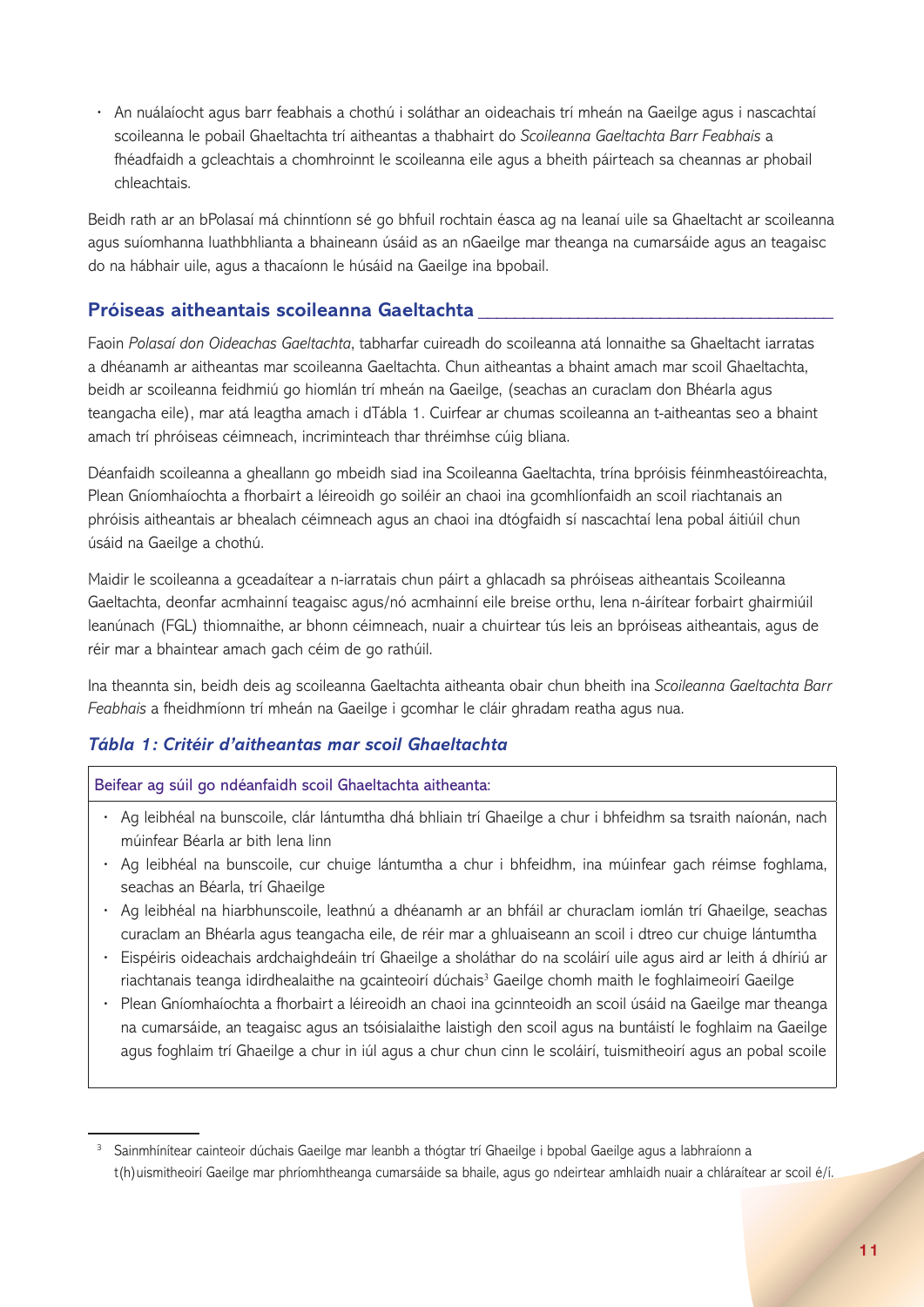- **·** Athbhreithniú a dhéanamh ar cháilíocht an tsoláthair oideachais trí mheán na Gaeilge chun feabhsúchán leanúnach a chinntiú tríd an bpróiseas féinmheastóireachta scoile (FMS)
- **·** Ag leibhéal na bunscoile, eispéiris foghlama Gaeilge a sholáthar a thagann leis na torthaí foghlama T1 i gCuraclam Teanga na Bunscoile do scoileanna Gaeltachta agus scoileanna a fheidhmíonn trí mheán na Gaeilge
- **·** Ag leibhéal na hiarbhunscoile, sonrúcháin T1 don Ghaeilge a chur i bhfeidhm sa tsraith shóisearach agus sa tsraith shinsearach, nuair a bheidh a leithéid ar fáil<sup>4</sup>, agus spreagadh do scoláirí, go háirithe cainteoirí dúchais Gaeilge, gabháil dóibh
- **·** Ábhair Ghaeilge a úsáid chun tacú le teagasc na réimsí curaclaim uile trí Ghaeilge, seachas Béarla agus teangacha iasachta
- **·** Gníomhaíochtaí curaclaim, comhchuraclaim agus, más ábhartha, gníomhaíochtaí seach-churaclaim a sholáthar trí Ghaeilge
- **·** Tacú lena bpobal scoile sa phróiseas pleanála teanga trí chuidiú le húsáid agus cothabháil na Gaeilge sa scoil agus sa phobal Gaeltachta áitiúil
- **·** Tús áite a thabhairt d'úsáid na Gaeilge sa chumarsáid le tuismitheoirí, leis an bpobal áitiúil agus le páirtithe eile
- **·** Ag leibhéal na bunscoile, naisc teanga agus chultúrtha atá úsáideach agus chun tairbhe an dá thaobh a bhunú leis na naíonraí áitiúla
- **·** Ag leibhéal na hiarbhunscoile, naisc teanga agus oideachais atá úsáideach agus chun tairbhe an dá thaobh a bhunú le bunscoileanna agus/nó iarbhunscoileanna áitiúla a fheidhmíonn trí mheán na Gaeilge trí úsáid a bhaint as deiseanna foghlama ar líne agus foghlama cumaisc
- **·** Gach iarracht a dhéanamh le foireann teagaisc agus foireann choimhdeach a earcú atá líofa sa Ghaeilge, agus a bhfuil eolas agus tuiscint acu ar an gcleachtas oideolaíoch a bhaineann le teagasc trí Ghaeilge chomh maith le tuiscint ar dhinimic teanga agus chultúrtha na Gaeltachta.

Aithníonn an Polasaí go bhfuil gá le raon speisialta agus sonrach de thacaí chun forbairt a dhéanamh ar chumas na scoileanna agus suíomhanna luathbhlianta Gaeltachta a chinntiú go mbaintear amach an fhís fhoriomlán chun oideachas ardchaighdeáin trí mheán na Gaeilge a sholáthar sa Ghaeltacht.

Bainfear amach fís, gníomhartha colúin agus tacaí an Pholasaí trí phróiseas aitheantais ar scoil Ghaeltachta amach romhainn, ar an mbunús go n-aontaíonn gach scoil glacadh le tacar critéar ar bhonn teanga, mar a léirítear i Tábla 1 sa Pholasaí, a áiríonn a bpobal ag glacadh páirt sa phróiseas pleanála teanga, mar a leagtar amach faoi Acht na Gaeltachta, 2012.

Leagtar amach na tacaí tiomnaithe seo faoi sheacht gcolún an *Polasaí don Oideachas Gaeltachta* mar a liostaítear i dTábla 2. I Roinn 5 den Pholasaí tugtar cur síos ar na gníomhartha breise chun cuidiú le gach ceann de na seacht gcolún tacaíochta.

<sup>4</sup> Tá iarrtha ag an Aire Oideachais agus Scileanna ar an gComhairle Náisiúnta Curaclaim agus Measúnachta (CNCM) sonrúcháin ar leith T1 agus T2 a fhorbairt don Ghaeilge sa tsraith shóisearach. Samhlaítear go gcuirfear na sonrúcháin seo i bhfeidhm ó Mheán Fómhair 2017. Táthar ag súil go dtosóidh obair ar shonrúcháin idirdhealaithe T1 agus T2 a fhorbairt do Ghaeilge na sraithe sinsearaí nuair a bheidh na sonrúcháin idirdhealaithe don Ghaeilge sa tsraith shóisearach forbartha agus iad ag obair go maith sna scoileanna.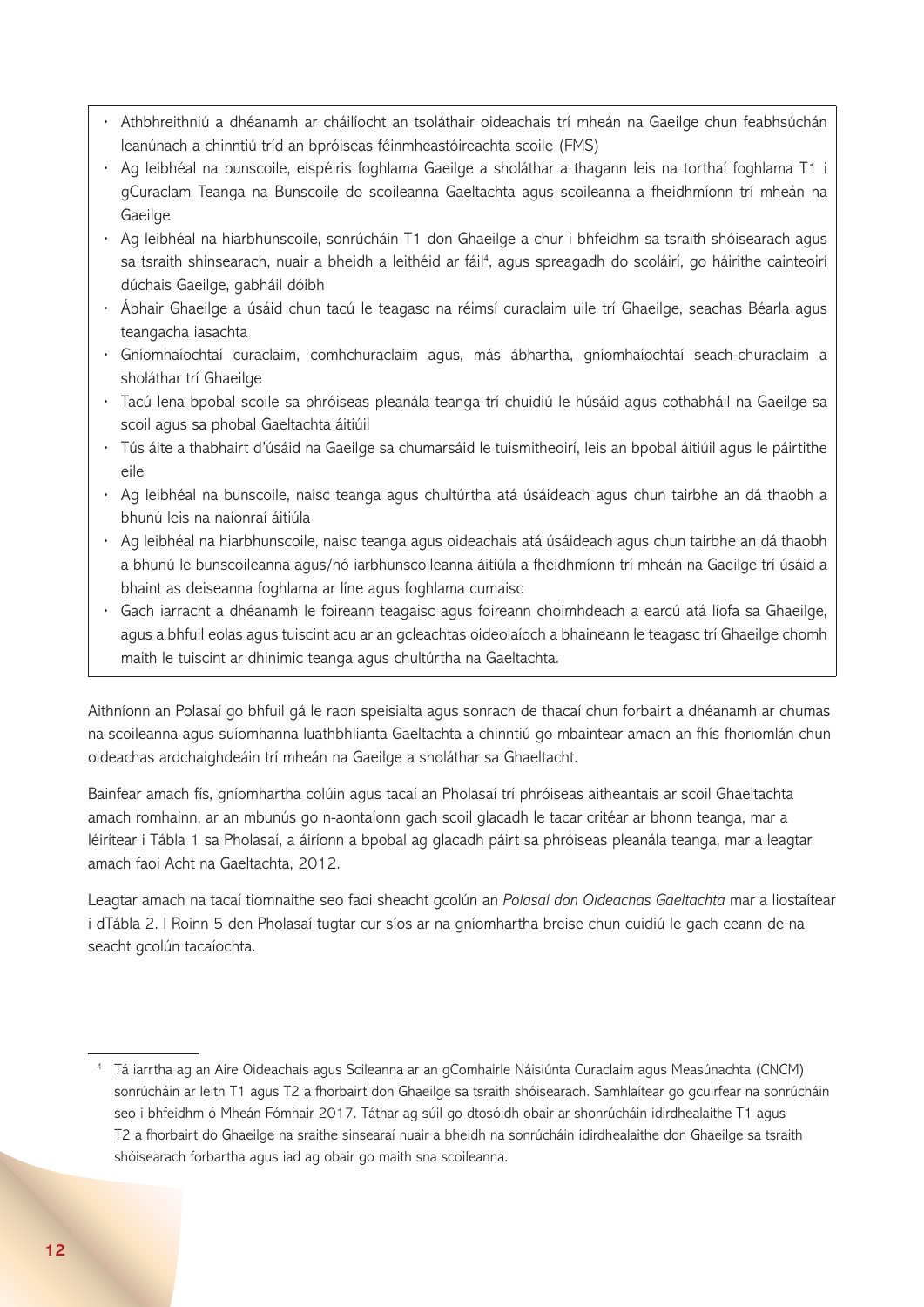| Colún Tacaíochta 1 | Feabhas a chur ar struchtúr an tsoláthair oideachais                       |
|--------------------|----------------------------------------------------------------------------|
| Colún Tacaíochta 2 | Feabhas a chur ar cháilíocht an teagaisc trí Ghaeilge                      |
| Colún Tacaíochta 3 | Cumas ceannairí scoile agus bainistíocht scoile a fhorbairt                |
| Colún Tacaíochta 4 | Feabhas a chur ar an gcuraclam don Ghaeilge                                |
| Colún Tacaíochta 5 | Feabhas a chur ar acmhainní agus tacaí teanga                              |
| Colún Tacaíochta 6 | Soláthar oideachais sna luathbhlianta a láidriú                            |
| Colún Tacaíochta 7 | Feasacht a fhorbairt, cumarsáid a dhéanamh le tuismitheoirí, agus tacú leo |

## *Tábla 2: Colúin tacaíochta an Pholasaí don Oideachas Gaeltachta*

## **An mbeidh acmhainní ar fáil do scoileanna? \_\_\_\_\_\_\_\_\_\_\_\_\_\_\_\_\_\_\_\_\_\_\_\_\_\_\_\_\_\_\_\_\_\_\_\_\_\_**

- **·** Deonfar tráinse tosaigh d'acmhainní breise ar feadh tréimhse trí bliana do scoileanna atá ag iarraidh stádas aitheantais Gaeltachta a bhaint amach.
- **·** Le linn na tréimhse sin, gabhfaidh siad do phróisis féinmheastóireachta scoile chun plean feabhsúcháin scoile a fhorbairt agus tosú ar a chur i bhfeidhm chun tacú le soláthar an oideachais ardcháilíochta trí mheán na Gaeilge
- **·** Maidir le scoileanna atá ábalta dul chun cinn imleor a léiriú ag deireadh tréimhse trí bliana, coinneoidh siad a n-acmhainní breise agus deonfar tráinse nua d'acmhainní dóibh do thréimhse bhreise dhá bhliain.
- **·** Aithneofar scoileanna a chomhlíonann na critéir atá liostaithe i dTábla 1 mar scoileanna Gaeltachta. Coinneoidh siad an t-aitheantas fad a leanann siad de na critéir a chomhlíonadh.
- **·** Beidh deis ag scoileanna freisin obair chun a bheith ina Scoileanna Gaeltachta Barr Feabhais a fheidhmíonn trí mheán na Gaeilge i gcomhar le cláir ghradam reatha agus nua.

## **Conas a dhéanfar an scéim aitheantais nua seo do scoileanna Gaeltachta a riar agus a mhaoirsiú? \_\_\_\_\_\_\_\_\_\_\_\_\_\_\_\_\_\_\_\_\_\_\_\_\_\_\_\_\_\_\_\_\_\_\_\_\_\_\_\_\_\_\_\_\_\_\_\_\_\_\_\_\_\_\_\_\_\_\_\_\_\_\_**

- **·** Bunófar Aonad Gaeltachta tiomnaithe nua sa Roinn chun maoirseacht a dhéanamh agus tacaíocht a thabhairt do chur i bhfeidhm an Pholasaí.
- **·** Sannfar foireann thiomnaithe de chigirí chun tacú le cur i bhfeidhm an Pholasaí i scoileanna Gaeltachta. Déanfaidh siad caidreamh leis na scoileanna Gaeltachta maidir leis na spriocanna agus gníomhartha atá curtha san áireamh ag na scoileanna ina bpleananna feabhsúcháin teanga, cuirfidh siad comhairle ar na ceannairí agus ar na múinteoirí sna scoileanna, agus deimhneoidh siad go bhfuil na critéir comhlíonta ag an scoil don stádas mar Scoil Ghaeltachta. Oibreoidh na cigirí i ndlúthchomhar le baill foirne ón gComhairle um Oideachas Gaeltachta agus Gaelscolaíochta (COGG) agus na seirbhísí tacaíochta scoile éagsúla, a oibreoidh le COGG, (lena n-áirítear an tSeirbhís um Fhorbairt Ghairmiúil do Mhúinteoirí (SFGM), an tSeirbhís Tacaíochta Cuimsithe (STC), an tSraith Shóisearach do Mhúinteoirí (SSM) agus an Lárionad Ceannaireachta Scoile (LCS)) d'fhonn cur chuige comhtháite a chinntiú maidir le tacú le feabhsúchán sna scoileanna.
- **·** Tabharfar acmhainní breise do COGG chun cuidiú le tacaíocht agus acmhainní a sholáthar do scoileanna chun an Polasaí a chur i bhfeidhm go rathúil.
- **·** Déanfaidh an Chigireacht agus an Foras Taighde ar Oideachas (FTO) meastóireacht fhoriomlán ar thionchar an *Polasaí don Oideachas Gaeltachta*.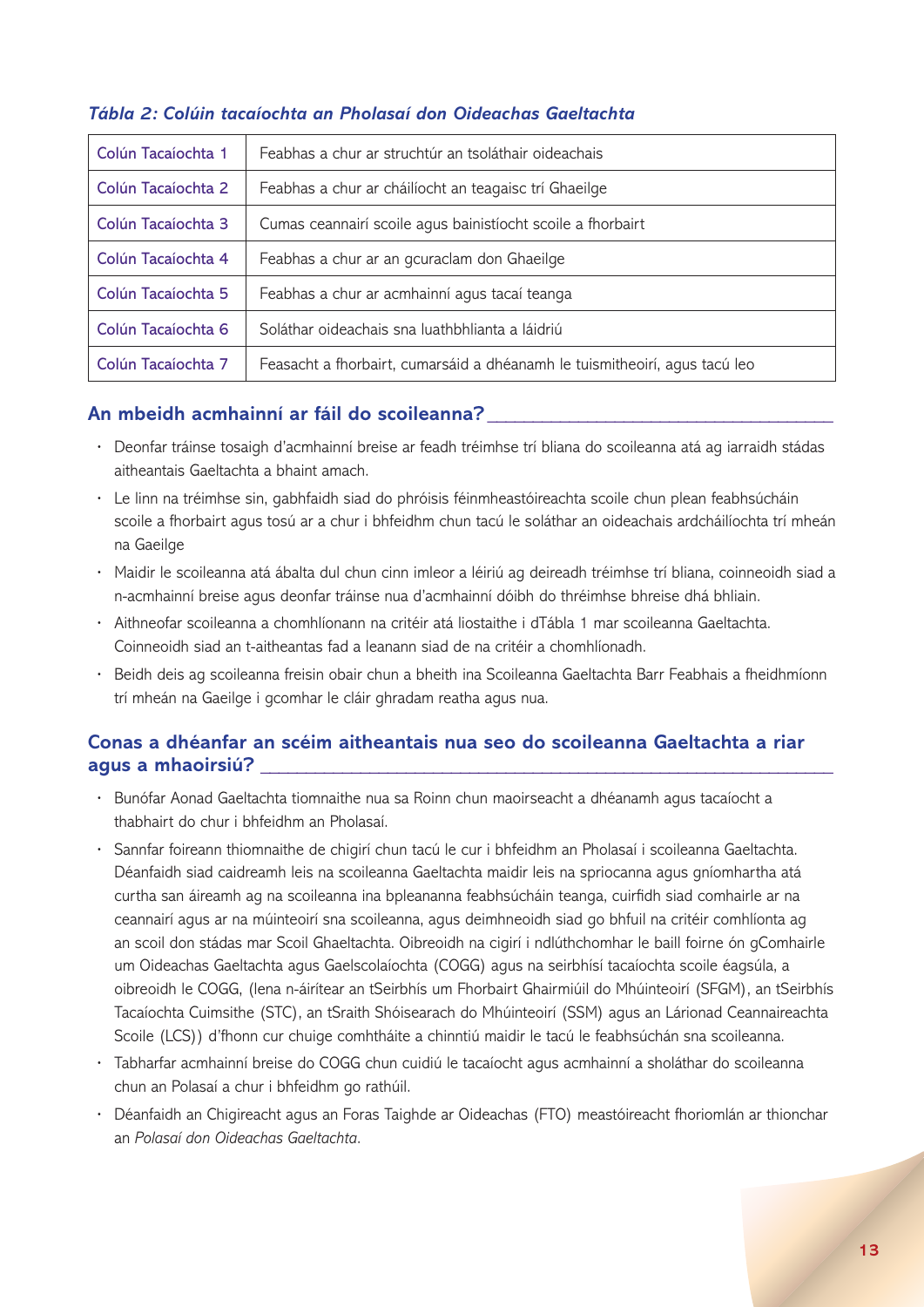## **2. Cúlra – Cén fáth a bhfuil gá le hAthrú?**

#### **Ní mór dúinn an Ghaeilge a choinneáil agus a athbheochan \_\_\_\_\_\_\_\_\_\_\_\_\_\_\_\_\_\_\_\_\_\_**

Bunchloch thábhachtach do chothabháil agus athbheochan na Gaeilge is ea maireachtáil leanúnach na limistéar ina bhfuil an Ghaeilge i réim mar theanga an teaghlaigh agus mar theanga an phobail. Mar eintiteas le Gaeilge agus mar chroílár na gcainteoirí dúchais Gaeilge, cuireann an Ghaeltacht timpeallacht ar fáil inar féidir leis an teanga fás go nádúrtha i gcomhthéacs nua-aimseartha. Is acmhainn uathúil nach bhféadfaí a fháil ar ais í an Ghaeltacht do chainteoirí agus foghlaimeoirí Gaeilge nach de bhunadh na Gaeltachta iad. Ba bhoichte go mór an tírdhreach teangeolaíochta agus cultúrtha in Éirinn mura mbeadh pobail bheo le Gaeilge i limistéir Ghaeltachta.

### **Tá an Ghaeilge an-leochaileach mar theanga teaghlaigh agus phobail i limistéir Ghaeltachta\_\_\_\_\_\_\_\_\_\_\_\_\_\_\_\_\_\_\_\_\_\_\_\_\_\_\_\_\_\_\_\_\_\_\_\_\_\_\_\_\_\_\_\_\_\_\_\_\_\_\_\_\_\_\_\_\_\_\_\_\_\_\_\_\_\_\_\_\_\_**

Is í an fhírinne lom ná go bhfuil stádas na Gaeilge mar theanga teaghlaigh agus phobail i limistéir Ghaeltachta an-leochaileach. I limistéir áirithe, ní hí an Ghaeilge teanga an teaghlaigh agus an phobail a thuilleadh. Mura ndéantar gníomh láithreach, is dócha go mbeidh an cás amhlaidh ar fud na limistéar Gaeltachta uile. De réir tuairisce a d'fhoilsigh Údarás na Gaeltachta sa bhliain 2015 i dtaca le húsáid na Gaeilge sa Ghaeltacht, *Staidéar Cuimsitheach Teangeolaíoch ar Úsáid na Gaeilge sa Ghaeltacht: 2006-2011*, bunaithe ar an scéal mar a bhí, ní mhairfeadh an Ghaeilge mar theanga an phobail in aon limistéar Gaeltachta níos faide ná na deich mbliana atá romhainn.

#### **Is féidir ról a bheith ag an oideachas\_\_\_\_\_\_\_\_\_\_\_\_\_\_\_\_\_\_\_\_\_\_\_\_\_\_\_\_\_\_\_\_\_\_\_\_\_\_\_\_\_\_\_\_\_**

Tá aitheantas forleathan ann gur féidir ról tábhachtach a bheith ag an gcóras oideachais, bíodh go mbeadh sé in éineacht le fearainn eile, chun tacú le húsáid na Gaeilge mar theanga an teaghlaigh agus an phobail i limistéir Ghaeltachta. San Acht Oideachais, 1998, leagtar béim ar fhreagrachtaí na scoileanna i limistéir Ghaeltachta chun cur le cothabháil na Gaeilge mar phríomhtheanga phobail. Sa *Straitéis 20 Bliain don Ghaeilge 2010-2030* agus sna próisis pleanála teanga atá ar bun faoi Acht na Gaeltachta, 2012 leagtar béim freisin ar ról na scoileanna Gaeltachta i gcothú na hinniúlachta agus na húsáide Gaeilge chun tacú leis an teanga sa phobal Gaeltachta i gcoitinne. Tá soláthar an oideachais trí mheán na Gaeilge atá ar ardchaighdeán agus ábhartha do riachtanais na scoláirí ríthábhachtach ina leith seo.

#### **Tá cion tábhachtach le déanamh ag an oideachas sna luathbhlianta trí Ghaeilge \_\_**

Tá aitheantas forleathan ann ar an gcion tábhachtach is féidir le hoideachas sna luathbhlianta trí Ghaeilge a dhéanamh d'athbheochan na Gaeilge i limistéir Ghaeltachta, go háirithe maidir le tacú le teaghlaigh atá ag tógáil a leanaí trí Ghaeilge. Sa *Straitéis 20 Bliain don Ghaeilge 2010-2030* tugtar tiomantas do sholáthar suíomhanna oideachais luathbhlianta trí mheán na Gaeilge (naíonraí) i ngach limistéar ina bhfuil bunscoil a fheidhmíonn trí mheán na Gaeilge, agus i limistéir eile ina bhfuil éileamh ar a leithéid.

#### **Tá bagairt faoi láthair ar stádas na Gaeilge i scoileanna atá lonnaithe sa Ghaeltacht \_\_**

Faoi mar atá an scéal sa phobal Gaeltachta i gcoitinne, tá bagairt ar stádas na Gaeilge i scoileanna atá lonnaithe i limistéir Ghaeltachta. Cé go n-admhaítear go mbeadh laghdú suntasach ar úsáid agus inniúlacht na Gaeilge i measc daoine óga in éagmais an mhéid a dhéanann na scoileanna, tá dúshlán roimh scoileanna Gaeltachta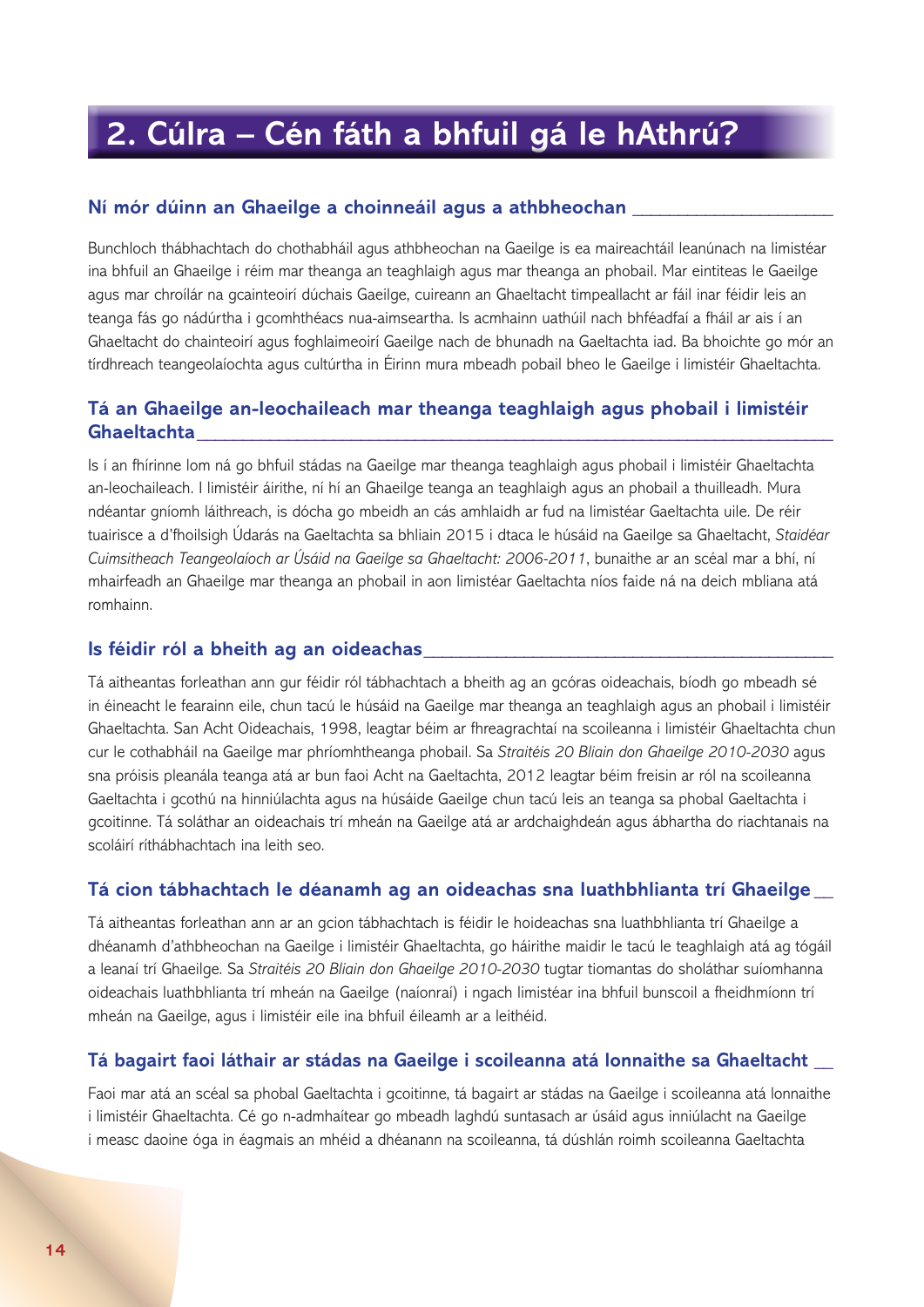maidir lena gcumas chun úsáid na Gaeilge a choinneáil mar theanga na cumarsáide, an teagaisc agus an tsóisialaithe sa chomhthéacs scoile. Tuairiscíonn 102 de na 134 bunscoil phríomhshrutha (76%)<sup>5</sup> agus 19 de na 28 iarbhunscoil (68%)<sup>6</sup> atá lonnaithe i limistéir Ghaeltachta go múineann siad an curaclam go hiomlán trí Ghaeilge. In earnáil na luathbhlianta, tá 59 de na 127 suíomh sa Ghaeltacht ag feidhmiú trí mheán na Gaeilge agus faigheann siad tacaíocht ó Chomhar Naíonraí na Gaeltachta<sup>7</sup>.

#### **Dúshláin do scoileanna Gaeltachta \_\_\_\_\_\_\_\_\_\_\_\_\_\_\_\_\_\_\_\_\_\_\_\_\_\_\_\_\_\_\_\_\_\_\_\_\_\_\_\_\_\_\_\_\_\_\_**

Áirítear ar na dúshláin atá roimh scoileanna Gaeltachta: éagsúlacht teangeolaíochta i measc na scoláirí, meath ar líon na gcainteoirí dúchais, meath ar úsáid agus inniúlacht na Gaeilge i measc na bhfoghlaimeoirí, méid bheag na scoileanna, easpa fála ar mhúinteoirí le hinniúlacht sa Ghaeilge chun an curaclam a sholáthar trí Ghaeilge, agus éilimh chontrártha ó na tuismitheoirí. Is féidir teannas a bheith ann do na scoileanna sa réiteach idir a bhfreagrachtaí chun freastal ar riachtanais oideachais agus teanga na scoláirí agus tacú le húsáid na teanga sa phobal. Is léir go bhfuil treoir shoiléir agus chomhleanúnach de dhíth ar scoileanna chomh maith le tacaíocht chuimsitheach má tá siad le tacú le húsáid na Gaeilge ina bpobail Ghaeltachta áitiúla, freastal ar riachtanais oideachais agus teangeolaíochta a scoláirí, agus an iliomad dúshlán a chuireann bac ar a gcumas chun é sin a dhéanamh a shárú.

### **Cuireann pobail bhríomhara na Gaeilge le geilleagar na Gaeltachta\_\_\_\_\_\_\_\_\_\_\_\_\_\_\_**

Le cothabháil na limistéar Gaeltachta mar phobail bhríomhara Gaeilge agus an mealladh atá aige sin do chainteoirí agus foghlaimeoirí Gaeilge, cuirtear go mór le geilleagar na bpobal Gaeltachta. Mar sin féin, bíonn neart dúshlán eacnamaíochta roimh limistéir Ghaeltachta mar is léir ó na leibhéil arda eisimirce agus easpa deiseanna fostaíochta. Bhí tionchar ag na dúshláin seo ar athghiniúint agus inbhuanaitheacht na líonraí sóisialta agus cultúrtha le Gaeilge laistigh de na limistéir Ghaeltachta. Tá sé tábhachtach sa chomhthéacs seo go sásódh na scoileanna Gaeltachta riachtanais na bhfoghlaimeoirí, ní hamháin ina bpobail Ghaeltachta ach sa chomhthéacs náisiúnta i gcoitinne freisin. Maidir leis seo, beidh sé ríthábhachtach oideachas leathan agus cothrom trí Ghaeilge a sholáthar atá forásach agus a fhéachann ar aghaidh.

## **Tá an Polasaí seo bunaithe ar thaighde agus comhairliúchán forleathan \_\_\_\_\_\_\_\_\_\_**

Leagann an *Polasaí don Oideachas Gaeltachta* seo amach fís na Roinne do sholáthar oideachais ardcháilíochta trí Ghaeilge i scoileanna Gaeltachta agus tiomantais na Roinne chun an fhís sin a bhaint amach don tréimhse 2017-2022. Tá an Polasaí bunaithe ar thaighde agus comhairliúchán forleathan le raon de pháirtithe leasmhara oideachais agus Gaeilge, ag an leibhéal náisiúnta agus sna pobail Ghaeltachta freisin<sup>8</sup>. Mar aitheantas ar uathúlacht na Gaeltachta mar eintiteas teangeolaíochta agus cultúrtha, stádas níos leochailí na Gaeilge i limistéir agus scoileanna Gaeltachta, agus an taithí i dtíortha agus réigiúin eile a bhaineann le teangacha neamhfhorleathana, tá raon d'idirghabhálacha agus tacaí dearfacha sa Pholasaí a bhaineann go sonrach le riachtanais na scoileanna agus na bpobal Gaeltachta. Éileoidh na bearta seo soláthar d'acmhainní breise a bheidh imfhálaithe do scoileanna atá aitheanta mar scoileanna Gaeltachta. Cuireann an fráma ama chun an Polasaí a chur i bhfeidhm san áireamh an gá atá le gníomh láithreach má tá an Ghaeltacht, mar eintiteas le Gaeilge, le maireachtáil.

<sup>5</sup> Tá na staitisticí bunaithe ar anailís ar thuairisceáin bhunscoile Gaeltachta 2015/2016. Níl an scoil oideachais speisialta atá lonnaithe sa Ghaeltacht san áireamh sa staitistic seo.

<sup>&</sup>lt;sup>6</sup> Tá an staitistic seo bunaithe ar anailís ar thuairisceáin iarbhunscoile 2015/2016.

<sup>7</sup> Bunaithe ar staitisticí ó *Comhar Naíonraí na Gaeltachta* (2015).

<sup>&</sup>lt;sup>8</sup> Féadfar an taighde agus cáipéisí comhairliúcháin a thug treoir don fhorbairt ar an bPolasaí don Oideachas Gaeltachta a rochtain ar shuíomh gréasáin na Roinne Oideachais agus Scileanna ar www.education.gov.ie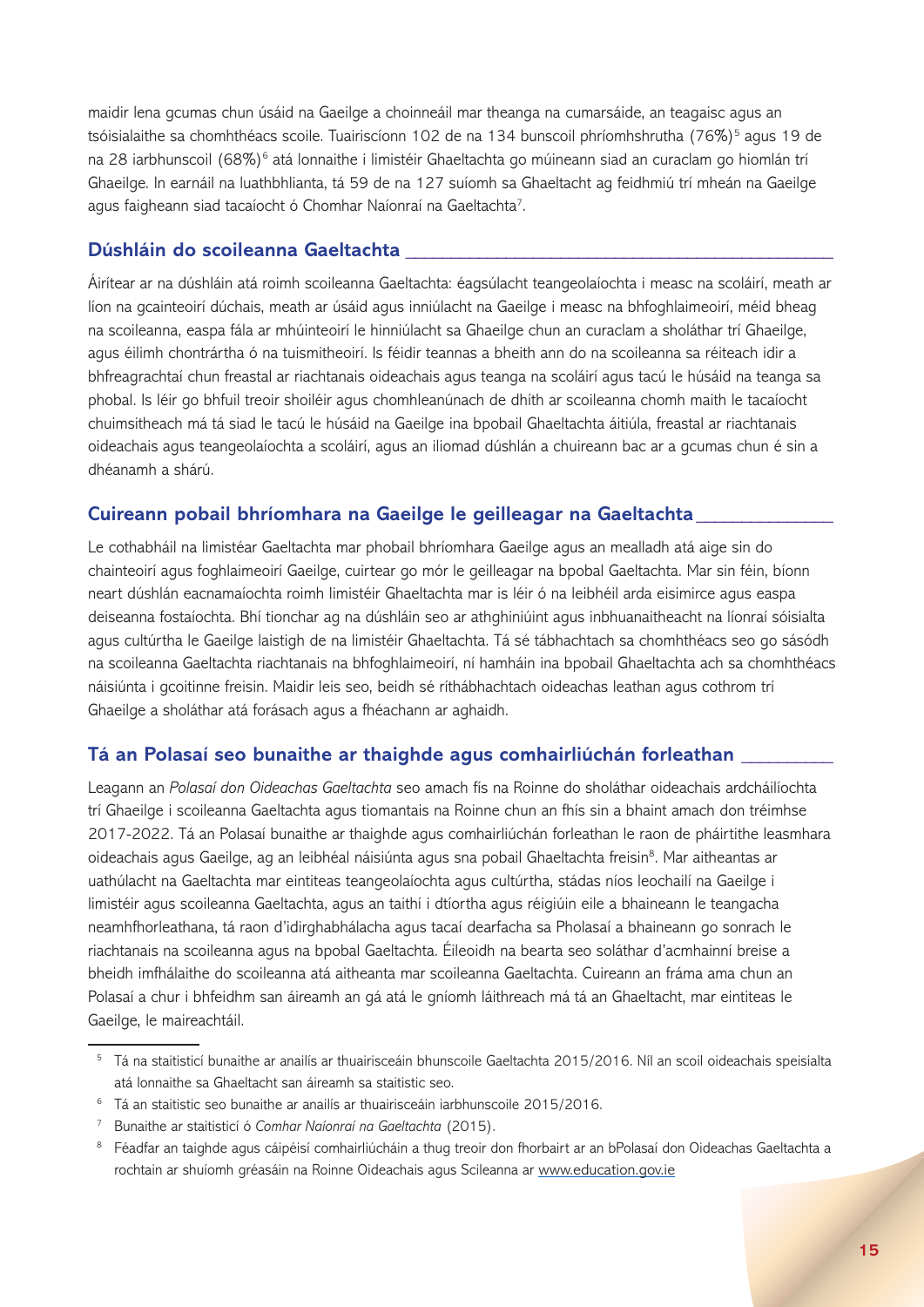## **3. Fís don Oideachas Gaeltachta**

## **Oideachas den scoth trí mheán na Gaeilge – tiomantas na Roinne Oideachais agus Scileanna\_\_\_\_\_\_\_\_\_\_\_\_\_\_\_\_\_\_\_\_\_\_\_\_\_\_\_\_\_\_\_\_\_\_\_\_\_\_\_\_\_\_\_\_\_\_\_\_\_\_\_\_\_\_\_\_\_\_\_\_\_\_\_\_\_\_\_**

Tá an Roinn tiomanta do sholáthar oideachais ardcháilíochta trí mheán na Gaeilge i limistéir atá aitheanta mar limistéir Ghaeltachta i gcomhréir leis na próisis pleanála faoi Acht na Gaeltachta, 2012. Aithníonn an Roinn na róil atá ag an Roinn Ealaíon, Oidhreachta, Gnóthaí Réigiúnacha, Tuaithe agus Gaeltachta (REOGRTG) agus Údarás na Gaeltachta faoi seach sa mhaoirseacht agus tacú le cur i bhfeidhm na bpróiseas pleanála teanga ag pobail i Limistéir Pleanála Teanga Ghaeltachta aonair agus i dtacú le soláthar oideachais luathbhlianta trí Ghaeilge i limistéir Ghaeltachta dá leithéid.

## **Straitéis 20 Bliain don Ghaeilge 2010-2030 – tiomantas an Rialtais don Ghaeltacht \_\_\_\_\_\_\_\_\_\_\_\_\_\_\_\_\_\_\_\_\_\_\_\_\_\_\_\_\_\_\_\_\_\_\_\_\_\_\_\_\_\_\_\_\_\_\_\_\_\_\_\_\_\_\_\_\_\_\_\_\_\_\_\_\_\_\_\_\_\_**

Tá an Roinn tiomanta do chur i bhfeidhm na mbeart oideachais i *Straitéis 20 Bliain don Ghaeilge 2010-2030* an Rialtais a thacaíonn le cur chun cinn na Gaeilge mar theanga bheo i limistéir Ghaeltachta. Tá na bearta oideachais sin ionchorpraithe sa Pholasaí seo. Admhaíonn an Roinn go bhfuil stádas na Gaeilge i soláthar scoile ríthábhachtach don tacú le húsáid na Gaeilge i bpobail Ghaeltachta agus sna próisis pleanála teanga faoi Acht na Gaeltachta, 2012.

## **Ní mór aghaidh a thabhairt ar riachtanais na gcainteoirí dúchais Gaeilge agus na bhfoghlaimeoirí Gaeilge freisin**

Creideann an Roinn go bhfuil foghlaim ardchaighdeáin teanga agus soláthar oideachais ardchaighdeáin trí mheán na Gaeilge i scoileanna Gaeltachta riachtanach chun tacú le sealbhú éifeachtach na Gaeilge i measc na scoláirí uile, idir chainteoirí dúchais Gaeilge agus fhoghlaimeoirí Gaeilge, chun tacú le húsáid na Gaeilge i measc scoláirí laistigh den scoil agus sa chomhthéacs pobail, agus chun cur ar chumas na scoláirí uile a n-acmhainneacht a bhaint amach go hoideachasúil. Tá cáilíocht an oideachais trí mheán na Gaeilge a chuirtear ar fáil ríthábhachtach freisin chun muinín agus tacaíocht na dtuismitheoirí a fháil, idir Ghaeilgeoirí agus Bhéarlóirí, chun obair na scoile trí Ghaeilge a chur chun cinn, agus chun tacú le tuismitheoirí na Gaeltachta a roghnaíonn a leanaí a thógáil agus a oiliúint trí Ghaeilge.

Tá an Roinn tiomanta lena chinntiú go gcuirtear tacaíocht idirdhealaithe ar fáil d'fhorbairt agus sóisialú Gaeilge na gcainteoirí dúchais laistigh den chóras scolaíochta i limistéir Ghaeltachta. Áireoidh tacaíocht dá leithéid a chinntiú go sásaíonn an curaclam don Ghaeilge riachtanais na gcainteoirí dúchais Gaeilge agus go gcuirtear tacaí scoite do shaibhriú teanga ar fáil dóibh, agus d'fhoghlaimeoirí Gaeilge.

Aithníonn an Roinn nach leor an méid a dhéanann an córas oideachais foirmiúil ann féin le húsáid na Gaeilge i bpobail Ghaeltachta a chinntiú agus go bhfuil gníomh freisin de dhíth i bhfearainn eile, agus go háirithe ag leibhéal an phobail, chun obair na scoileanna agus na suíomhanna luathbhlianta a threisiú, sa tacú le húsáid na Gaeilge. Sna próisis pleanála teanga faoi Acht na Gaeltachta, 2012, tugtar aitheantas don chaidreamh le fearainn teaghlaigh, phobail, oideachais, shóisialta, ghnó agus ghnóthaí poiblí sa láidriú ar úsáid teanga.

#### **Cuidíonn an Polasaí don Oideachas Gaeltachta le próiseas na pleanála teanga\_\_\_\_**

Cuideoidh Polasaí seo na Roinne, *Polasaí don Oideachas Gaeltachta*, le bearta teanga i bpobail Ghaeltachta, tacóidh sé le comhar idir scoileanna Gaeltachta agus a bpobail áitiúla, agus spreagfaidh sé gníomh agus rannpháirtíocht ag leibhéal áitiúil. Go háirithe, cuideoidh sé leis na próisis pleanála teanga atá á gcur i bhfeidhm ag pobail Ghaeltachta.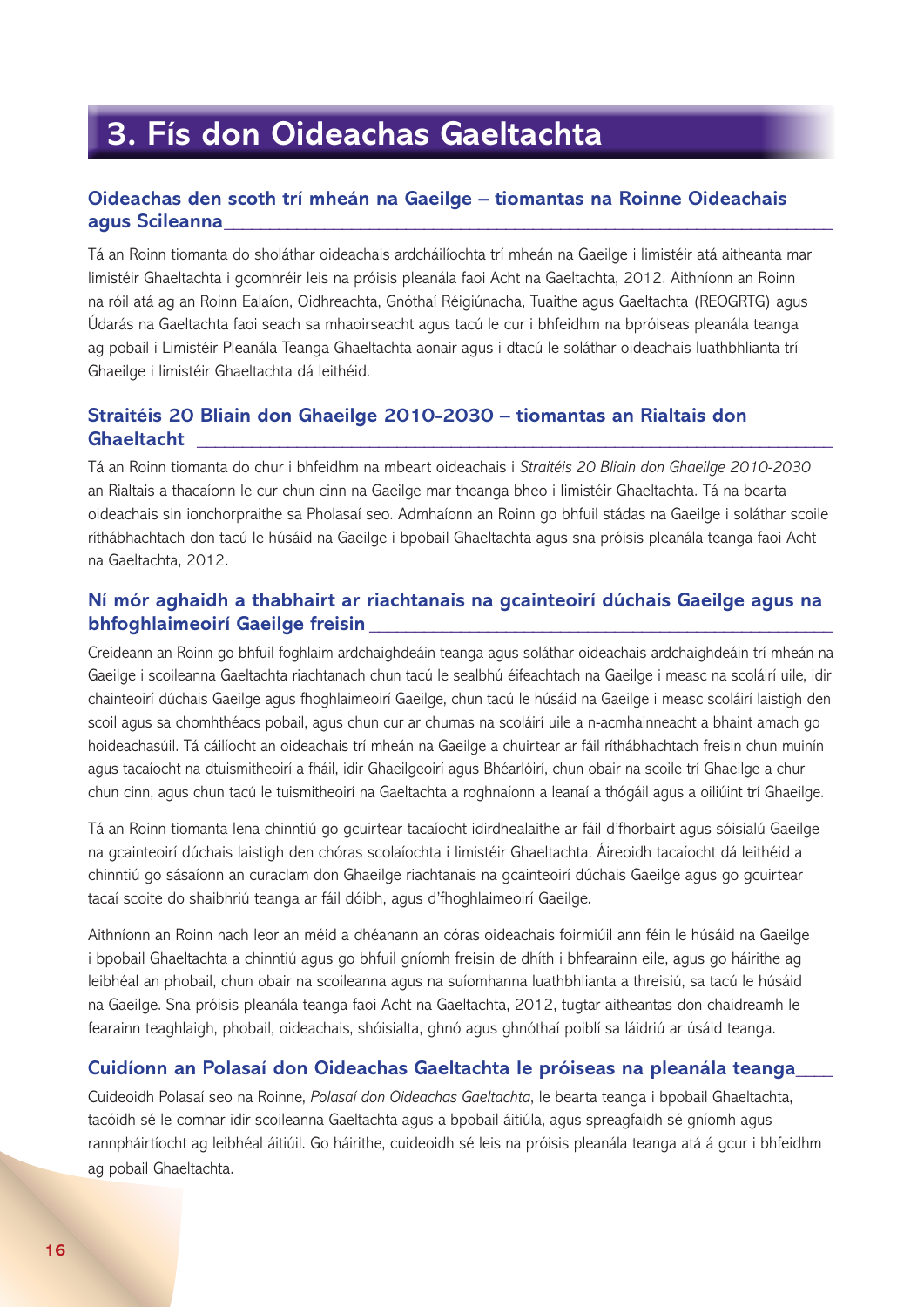## **4. Sainmhíniú ar an bPróiseas Aitheantais Scoileanna Gaeltachta**

## **An staid faoi láthair \_\_\_\_\_\_\_\_\_\_\_\_\_\_\_\_\_\_\_\_\_\_\_\_\_\_\_\_\_\_\_\_\_\_\_\_\_\_\_\_\_\_\_\_\_\_\_\_\_\_\_\_\_\_\_\_\_\_\_\_\_\_**

Tugtar sainmhíniú ar scoil Ghaeltachta faoi láthair bunaithe ar shuíomh geografach i limistéar Gaeltachta aitheanta i gcomhréir le teorainneacha na Gaeltachta, a sainmhíníodh ar dtús faoin Acht Airí agus Rúnaithe (Leasú), 1956 agus a leasaíodh don uair dheireanach i 1982. Tá an-éagsúlacht sa chleachtas maidir le húsáid na Gaeilge mar theanga na cumarsáide agus an teagaisc sna scoileanna atá lonnaithe i limistéir Ghaeltachta mar a shainítear faoi láthair iad, go háirithe i bhfianaise na n-éagsúlachtaí suntasacha sna patrúin in úsáid na Gaeilge i bpobail ar fud na limistéar sin.

## **Critéir aitheantais do scoil Ghaeltachta - sainmhíniú agus samhail nua\_\_\_\_\_\_\_\_\_\_\_\_**

Le hAcht na Gaeltachta 2012, ina bhfuil foráil don athshainmhíniú ar limistéir Ghaeltachta bunaithe ar chritéir teanga in áit na geografaíochta, cruthaítear timpeallacht a chuidíonn le sainmhíniú níos fónta ar cad is scoil Ghaeltachta ann agus le próiseas dinimiciúil a thabhairt isteach d'aitheantas ar scoileanna dá leithéid.

As seo amach, beidh scoil atá lonnaithe sa Ghaeltacht incháilithe ar aitheantas a lorg mar Scoil Ghaeltachta bunaithe ar chritéir teanga ar leith, a leagtar amach i dTábla 1 i Roinn 1 den Pholasaí seo, a chur i bhfeidhm, agus ar an gcoinníoll go bhfuil sí ag glacadh páirt sna próisis pleanála teanga faoi Acht na Gaeltachta, 2012.

Déanfaidh an tsamhail oideachais lántumtha trí Ghaeilge atá le soláthar i mbunscoileanna agus iarbhunscoileanna aitheanta Gaeltachta soiléiriú ar ionchais i dtaca le cleachtas teanga agus oideachais thar scoileanna dá leithéid. Déanann an tsamhail freastal ar chainteoirí dúchais agus ar fhoghlaimeoirí Gaeilge freisin agus tá sé de bhuntáiste aici go gcuirtear ar chumas na leanaí uile i bpobal áitiúil rochtain a fháil ar oideachas ina scoil áitiúil a fheidhmíonn trí mheán na Gaeilge agus go ndéantar freastal ar shainriachtanais na gcainteoirí dúchais óga Gaeilge. Léirítear inti freisin torthaí an taighde chomh maith leis an dea-chleachtas i scoileanna Gaeltachta. Fuair samhail an oideachais lántumtha trí Ghaeilge lántacaíocht le linn an chomhairliúcháin le páirtithe leasmhara maidir le hoideachas Gaeltachta.

## **Próiseas Aitheantais Scoileanna Gaeltachta \_\_\_\_\_\_\_\_\_\_\_\_\_\_\_\_\_\_\_\_\_\_\_\_\_\_\_\_\_\_\_\_\_\_\_\_\_\_**

Cuideoidh an próiseas chun aitheantas a bhronnadh ar scoileanna Gaeltachta le cur i bhfeidhm na bpróiseas pleanála teanga i bpobail áitiúla atá ar bun faoi Acht na Gaeltachta, 2012. Beidh tús curtha leis na próisis pleanála teanga sin sna 26 Limistéar Pleanála Teanga uile faoi dheireadh na bliana 20169. 8

Eiseofar Imlitir chuig scoileanna aonair, sa chéad leath de 2017, ag tabhairt cuireadh dóibh iarratas a chur faoi bhráid na Roinne ar aitheantas mar Scoil Ghaeltachta a fháil i gcomhréir leis na critéir teanga atá leagtha amach ag an Roinn i dTábla 1.

I ndiaidh tréimhse comhairliúcháin lena bpobail áitiúla féin, agus i gcomhar leis an bpróiseas pleanála teanga i limistéir Ghaeltachta faoi stiúir na Roinne Ealaíon, Oidhreachta, Gnóthaí Réigiúnacha, Tuaithe agus Gaeltachta (REOGRTG), freagróidh na scoileanna uile atá lonnaithe sa Ghaeltacht ar an gcuireadh.

<sup>9</sup> Tá liosta de na 26 Limistéar Pleanála Teanga sa Ghaeltacht ar fáil ar shuíomh gréasáin Údarás na Gaeltachta ar http://www.udaras.ie/limisteir-pleanala-teanga-ghaeltachta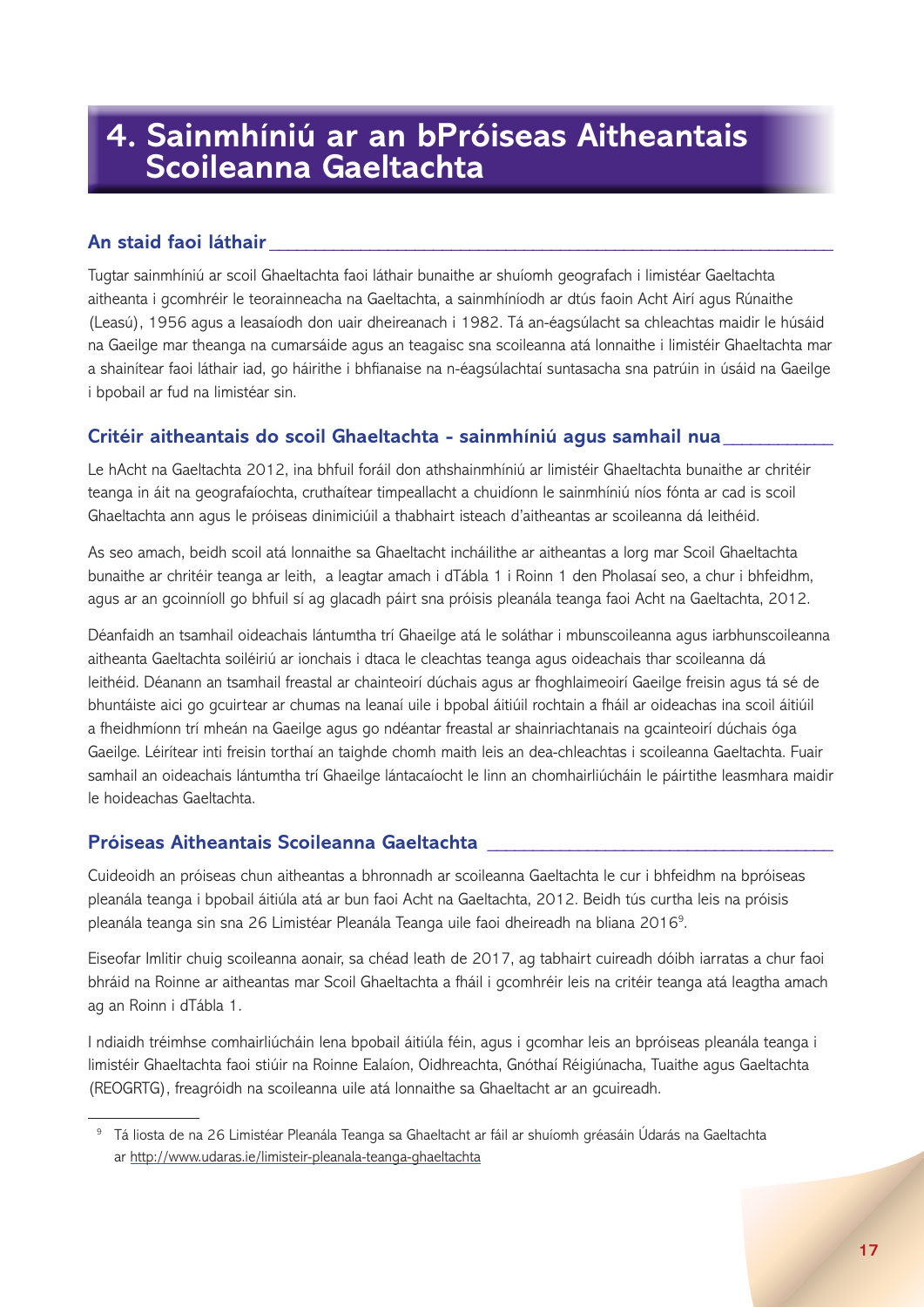Bunaithe ar shamhail fhorásach chéimneach, tabharfar tréimhse cúig bliana ó Mheán Fómhair 2017 do scoileanna atá lonnaithe sa Ghaeltacht, le haitheantas iomlán a fháil mar Scoileanna Gaeltachta a fheidhmíonn trí mheán na Gaeilge. Cuideoidh an cur chuige céimnithe seo leis an bpróiseas pleanála teanga i limistéir Ghaeltachta faoi stiúir REOGRTG, agus feidhmeoidh sé taobh leis.

Ar bhonn incriminteach céimneach, cuirfear acmhainní agus tacaí breise ar fáil do bhunscoileanna agus iarbhunscoileanna a roghnaíonn aitheantas mar Scoileanna Gaeltachta, i gcomhréir leis na critéir atá leagtha amach i dTábla 1, agus faoi réir ag measúnú ar phlean gníomhaíochta gach scoil Ghaeltachta agus athbhreithniú ar cé chomh héifeachtach agus a úsáideann scoileanna acmhainní chun feabhas a chur ar an oideachas trí mheán na Gaeilge.

Deonfar tráinse tosaigh d'acmhainní breise ar feadh tréimhse trí bliana do scoileanna atá ag iarraidh stádas mar scoil Ghaeltachta a bhaint amach. Le linn na tréimhse sin, gabhfaidh siad do phróisis féinmheastóireachta scoile chun plean feabhsúcháin scoile a fhorbairt agus tosú ar a chur i bhfeidhm chun tacú le soláthar an oideachais ardcháilíochta trí mheán na Gaeilge.

Maidir le scoileanna atá ábalta dul chun cinn imleor a léiriú ag deireadh tréimhse trí bliana, coinneoidh siad a n-acmhainní breise agus deonfar tráinse nua d'acmhainní dóibh do thréimhse bhreise dhá bhliain. Bronnfar stádas mar Scoil Ghaeltachta ag deireadh na tréimhse cúig bliana ar scoileanna a chomhlíonann na critéir uile.

Próiseas dinimiciúil is ea an próiseas aitheantais nua do Scoileanna Gaeltachta a thacóidh le rannpháirtíocht ghníomhach ag baill de phobail scoile i gcomhar lena bpobal áitiúil san athmhachnamh, cinnteoireacht agus feabhsú ar stádas na Gaeilge in obair na scoile agus i gcáilíocht an tsoláthair oideachais trí Ghaeilge a chuireann an scoil ar fáil.

#### **Scoileanna ag aistriú\_\_\_\_\_\_\_\_\_\_\_\_\_\_\_\_\_\_\_\_\_\_\_\_\_\_\_\_\_\_\_\_\_\_\_\_\_\_\_\_\_\_\_\_\_\_\_\_\_\_\_\_\_\_\_\_\_\_\_\_\_**

Maidir le scoileanna a fheidhmíonn trí mheán an Bhéarla, nó scoileanna a chleachtann cur chuige páirt-tumtha nó dátheangach, atá suite i limistéir pleanála teanga, cuideofar leo gluaiseacht, ar bhonn céimnithe, go dtí cur chuige lántumtha trí Ghaeilge d'fhonn aitheantas a bhaint amach mar scoil Ghaeltachta. Beidh an t-aistriú seo laistigh de fhráma ama atá le comhaontú leis an Roinn i gcomhréir le treoirlínte ón Roinn agus fáil ar acmhainní. Ón uair a chuirfear tús leis, de ghnáth tógfaidh aistriú dá leithéid ceithre nó cúig bliana i gcás bunscoileanna. I gcás iarbhunscoileanna, bheadh roghanna i dtréimhse an chéimnithe tosaigh amhail aonad a fheidhmíonn trí mheán na Gaeilge a bhunú mar bheart eatramhach chun oideachas trí mheán na Gaeilge a sholáthar ar an tuiscint go bhfuil sé de chumas aige a bheith bunaithe mar scoil neamhspleách sa mheántéarma go fadtéarma. Beidh scoileanna sa Ghaeltacht atá ag aistriú incháilithe ar chistí breise agus rochtain ar thacaí tiomnaithe don oideachas trí mheán na Gaeilge ar an mbonn go n-ullmhaíonn agus go gcuireann an scoil i bhfeidhm plean gníomhaíochta a léiríonn na bearta atá á ndéanamh aici chun oideachas trí mheán na Gaeilge a láidriú agus chun cuidiú le haistriú go dtí cur chuige lántumtha laistigh den fhráma ama atá comhaontaithe leis an Roinn.

#### **Neamh-rannpháirtíocht sa phróiseas aitheantais \_\_\_\_\_\_\_\_\_\_\_\_\_\_\_\_\_\_\_\_\_\_\_\_\_\_\_\_\_\_\_\_\_**

Toisc gur próiseas dinimiciúil é an próiseas aitheantais do scoileanna, agus go mbraitheann gníomhú scoileanna i dtaca le haitheantas mar Scoileanna Gaeltachta a lorg ar chinntí ag an leibhéal áitiúil, b'fhéidir go dtarlóidh sé go roghnóidh scoil aonair, i ndiaidh comhairliúcháin lena pobal, gan páirt a ghlacadh sa phróiseas d'aitheantas mar Scoil Ghaeltachta. B'fhéidir go dtarlóidh sé seo más rud é nach í an Ghaeilge príomh-mheán an teagaisc sa scoil a thuilleadh, agus más é an Béarla teanga an phobail den chuid is mó agus, maidir leis an bpobal ar mian leo leas a bhaint as an oideachas trí mheán na Gaeilge, go bhfuil rogha rochtana acu laistigh den limistéar pleanála teanga. Ní mór don bhord bainistíochta cinneadh dá leithéid a chur in iúl don Roinn Oideachais agus Scileanna.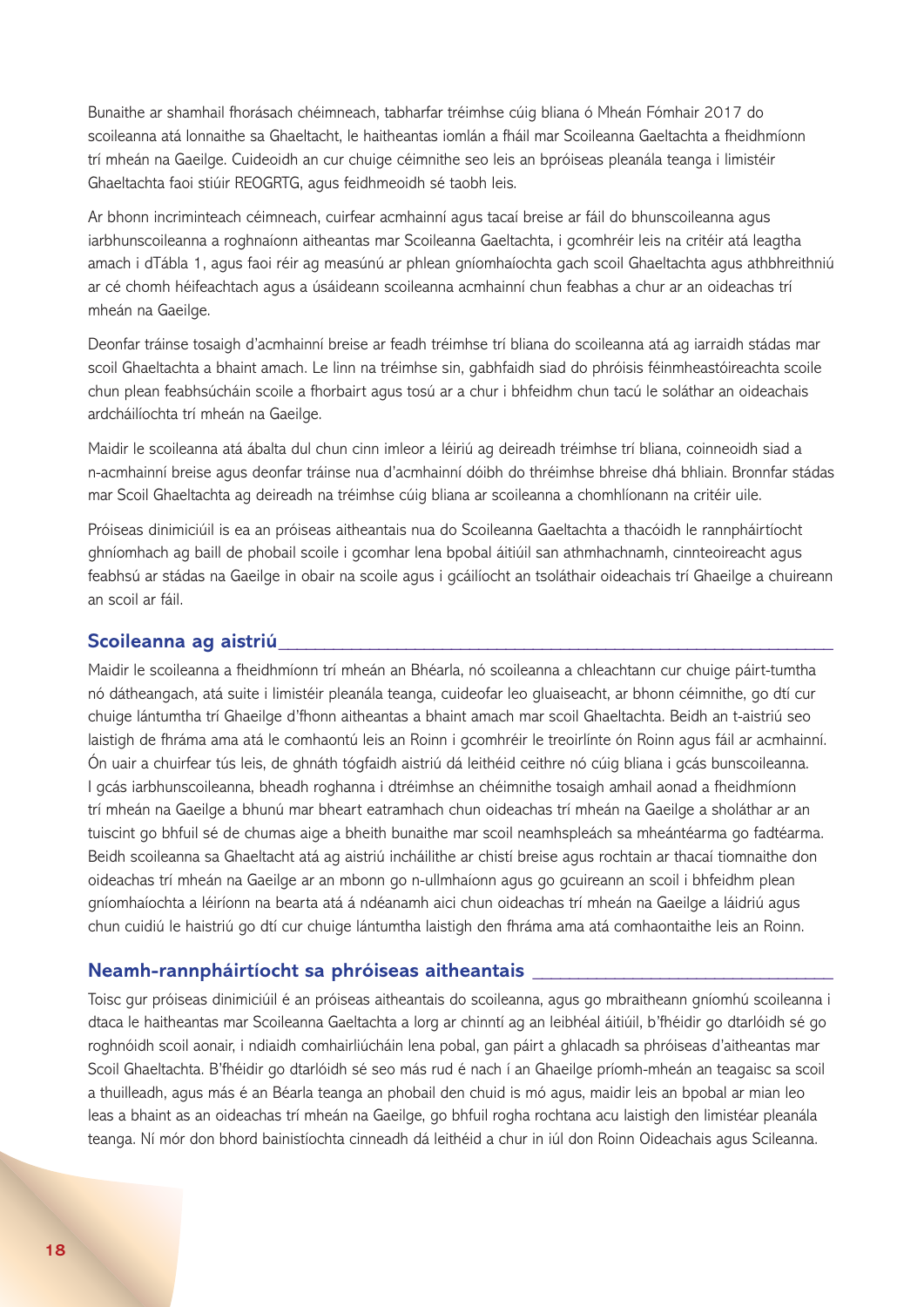Má chinneann bord bainistíochta scoile, i ndiaidh comhairliúcháin lena bpobal scoile (tuismitheoirí, múinteoirí, pátrún) agus coiste áitiúil pleanála teanga, nach mian leo aitheantas mar scoil Ghaeltachta a ghabháil orthu féin, cé go bhfuil na scoileanna seo lonnaithe go fisiciúil sa Ghaeltacht, aithneofar iad mar scoileanna a fheidhmíonn trí mheán an Bhéarla.

#### **Fócas Pholasaí na Roinne \_\_\_\_\_\_\_\_\_\_\_\_\_\_\_\_\_\_\_\_\_\_\_\_\_\_\_\_\_\_\_\_\_\_\_\_\_\_\_\_\_\_\_\_\_\_\_\_\_\_\_\_\_\_\_\_**

Tá soláthar comhthreomhar den oideachas trí mheán na Gaeilge agus oideachas trí mheán an Bhéarla ar fáil cheana féin i roinnt limistéar Gaeltachta, go háirithe iad siúd atá lonnaithe díreach in aice le limistéir nach bhfuil ainmnithe mar limistéir atá taobh istigh de theorainneacha na Gaeltachta. Níl sé beartaithe le linn saolré an Pholasaí seo soláthar comhthreomhar a leathnú go limistéir Ghaeltachta nach bhfuil a leithéid ar fáil iontu faoi láthair. Beidh fócas Pholasaí na Roinne ar láidriú an oideachais trí mheán na Gaeilge i scoileanna atá ann cheana ar bhealach a dhéanfaidh soláthar do riachtanais éagsúla agus shainiúla na gcainteoirí dúchais agus na bhfoghlaimeoirí Gaeilge araon. Déanfar athbhreithniú ar rogha an tsoláthair chomhthreomhair nuair atá an Polasaí curtha i bhfeidhm.

#### **Scoileanna Gaeltachta Barr Feabhais \_\_\_\_\_\_\_\_\_\_\_\_\_\_\_\_\_\_\_\_\_\_\_\_\_\_\_\_\_\_\_\_\_\_\_\_\_\_\_\_\_\_\_\_\_**

Beidh deis ag scoileanna Gaeltachta aitheanta freisin obair chun bheith ina Scoileanna Gaeltachta Barr Feabhais a fheidhmíonn trí mheán na Gaeilge i gcomhar le cláir ghradam reatha agus nua. Beidh na scoileanna seo fíor-nuálaíoch sna bealaí ina gcuireann siad oideachas ardchaighdeáin trí mheán na Gaeilge ar fáil agus sna bealaí ina nascfaidh siad lena bpobail áitiúla. Is príomhchuspóir a bheidh ann le scoileanna dá leithéid a aithint ná cleachtais nuálaíocha a aithint agus féachaint lena ndáileadh ar scoileanna eile. Beidh deiseanna ag na scoileanna Gaeltachta seo a gcleachtais a chomhroinnt le scoileanna eile agus féadfaidh siad a bheith páirteach sa cheannas ar phobail chleachtais.

## **5. Samhail na Tacaíochta**

Beidh tacaíocht shuntasach de dhíth ar scoileanna Gaeltachta má tá siad le haghaidh a thabhairt ar an iliomad dúshlán atá rompu agus má tá siad le hoideachas trí mheán na Gaeilge den chaighdeán is airde a sholáthar dá scoláirí i gcomhréir leis na critéir atá leagtha amach i dTábla 1.

#### **Samhail tacaíochta chomhtháite do scoileanna Gaeltachta aitheanta \_\_\_\_\_\_\_\_\_\_\_\_\_\_**

Beidh samhail tacaíochta chomhtháite, a áiríonn idirghabhálacha dearfacha agus tacaí ag leibhéal na scoile, an phobail agus an chórais, ar fáil do scoileanna atá aitheanta mar Scoileanna Gaeltachta. Éileoidh tacaí tiomnaithe dá leithéid infheistíocht shuntasach agus déanfar iad a imfhálú do sholáthar sa chomhthéacs oideachais Ghaeltachta i bhfianaise na tábhachta uathúla teangeolaíochta agus cultúrtha a bhaineann le limistéir Ghaeltachta mar phobail le Gaeilge agus i bhfianaise na ndúshlán nach bhfacthas riamh roimhe atá roimh stádas na Gaeilge mar theanga an phobail i limistéir Ghaeltachta. Is ag na scoileanna sin amháin atá aitheanta mar scoileanna Gaeltachta nó ag na scoileanna lonnaithe i limistéir pleanála teanga Ghaeltachta, atá ag tiomnú go soiléir don aistriú chuig aitheantas mar scoil Ghaeltachta a dhéanann cur chuige oideachais lántumtha trí Ghaeilge a chur i bhfeidhm, a bheidh rochtain ar na tacaí atá ar fáil sa tsamhail tacaíochta chomhtháite.

Áireoidh na tacaí a bheidh ar fáil do scoileanna aonair atá aitheanta mar scoileanna Gaeltachta, nó atá ag glacadh páirt sa Phróiseas Aitheantais Scoileanna Gaeltachta:

**·** Rochtain ar fhoireann teagaisc bhreise ar mhaithe le tacaíocht teanga, lena n-áirítear tacaíocht idirdhealaithe chun cuidiú le saibhriú teanga na gcainteoirí dúchais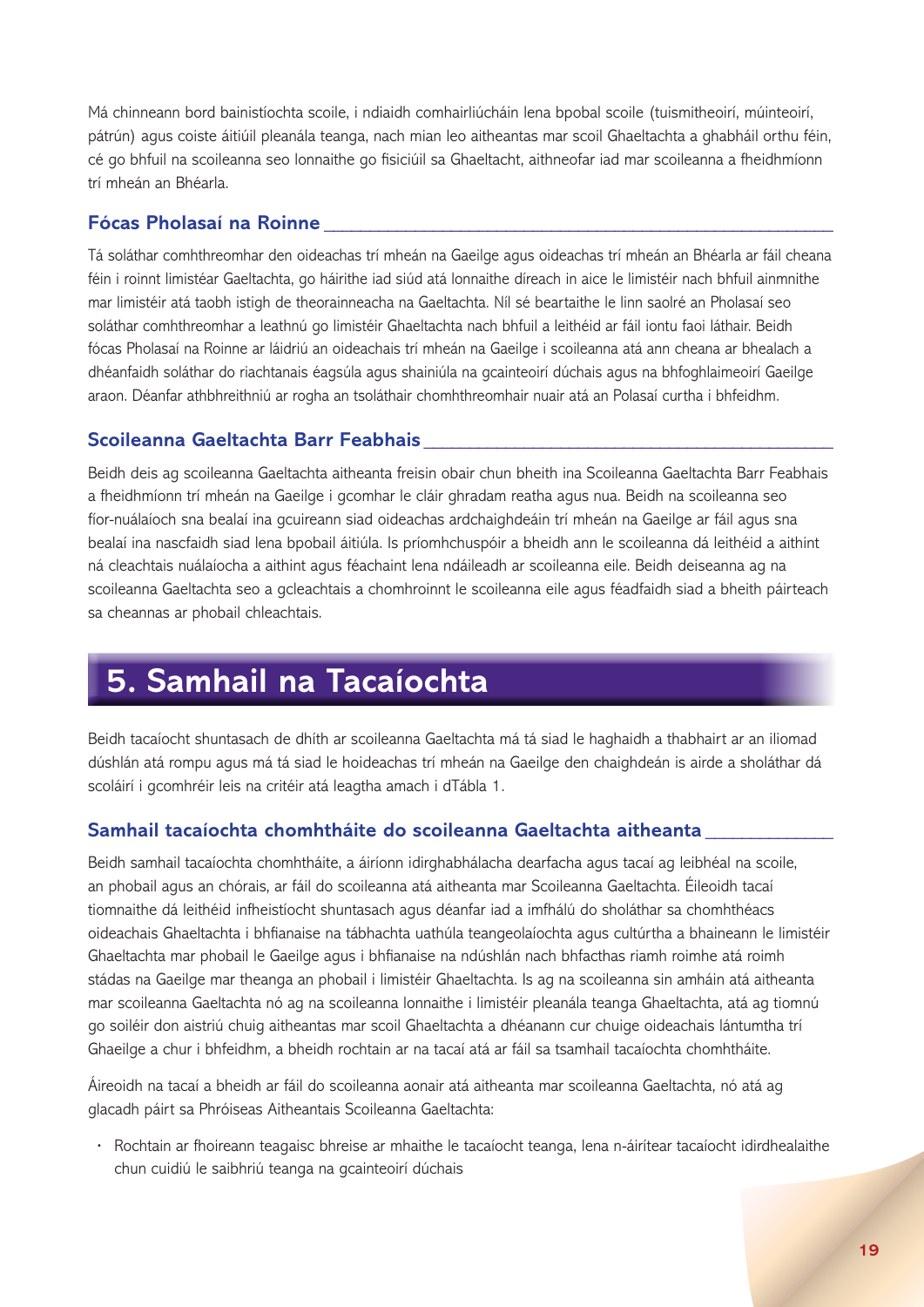- **·** An deis chun tairbhe a bhaint as acmhainní teagaisc breise trí chéimithe nuacháilithe ó chláir oiliúna tosaigh múinteoirí (OTM) trí mheán na Gaeilge a chur ar socrúchán, ar bhonn *ex quota*, ar feadh bliana amháin, i mbunscoileanna agus iarbhunscoileanna Gaeltachta
- **·** Maoiniú breise do scoileanna chun tacú leis an *Polasaí don Oideachas Gaeltachta* agus an próiseas aitheantais scoileanna Gaeltachta a rolladh amach agus a chur i bhfeidhm ag leibhéal scoile i gcomhréir le critéir ar leith, mar atá leagtha amach i dTábla 1. Cuirfidh sé seo san áireamh méid na scoile, leithdháileadh foirne reatha, próifíl agus riachtanais teanga na scoile, comhthéacs socheacnamaíochta, codán na foirne a bhfuil cáilíochtaí bainte amach acu a bhaineann leis an oideachas trí mheán na Gaeilge, agus leibhéil an dul chun cinn agus an tiomantais don Ghaeilge
- **·** Rochtain ar dheiseanna forbartha gairmiúla tiomnaithe, á maoirsiú ag COGG, do mhúinteoirí agus príomhoidí chun cumas a fhorbairt agus chun tacú le cur i bhfeidhm an *Polasaí don Oideachas Gaeltachta*.

Cuirfear próiseas achomhairc neamhspleách ar bun trína mbeidh scoileanna ábalta achomharc a dhéanamh i dtaca leis an gcaoi ina ndéantar acmhainní breise a leithdháileadh agus a úsáid.

## **Na Seacht gColún Tacaíochta \_\_\_\_\_\_\_\_\_\_\_\_\_\_\_\_\_\_\_\_\_\_\_\_\_\_\_\_\_\_\_\_\_\_\_\_\_\_\_\_\_\_\_\_\_\_\_\_\_\_\_\_**

Léiriú is ea na seacht gcolún sa tsamhail tacaíochta chomhtháite a luaitear i dTábla 2 ar na príomh-thiománaithe a ainmníodh le linn athbhreithniú na Roinne ar an oideachas Gaeltachta agus i gcomhairliúchán le páirtithe leasmhara atá riachtanach chun oideachas ardcháilíochta trí mheán na Gaeilge a sholáthar i scoileanna Gaeltachta. Maidir le gach ceann de na colúin, cuireann siad lena chéile, oibríonn siad i dteannta lena chéile agus i gcomhthráth lena chéile.

### **5.1 COLÚN TACAÍOCHTA 1: Struchtúr an tsoláthair oideachais a láidriú**

#### **An comhthéacs oideachais sa Ghaeltacht faoi láthair \_\_\_\_\_\_\_\_\_\_\_\_\_\_\_\_\_\_\_\_\_\_\_\_\_\_\_\_\_**

Faoi láthair, cuirtear an soláthar oideachais uile ag leibhéal na bunscoile agus formhór an tsoláthair ag leibhéal na hiarbhunscoile i limistéir Ghaeltachta ar fáil i scoileanna neamhspleácha. I roinnt cásanna, cuirtear an soláthar don oideachas trí mheán na Gaeilge ag leibhéal na hiarbhunscoile ar fáil in aonaid a fheidhmíonn trí mheán na Gaeilge, iad ceangailte go díreach le máthairscoil a fheidhmíonn trí mheán an Bhéarla nó ceangailte ó chian le máthairscoil a fheidhmíonn trí mheán na Gaeilge.

#### **An soláthar oideachais i mbunscoileanna Gaeltachta a láidriú\_\_\_\_\_\_\_\_\_\_\_\_\_\_\_\_\_\_\_\_\_**

Cruthaíonn an leagan amach atá ar an soláthar oideachais sa Ghaeltacht faoi láthair dúshláin ar leith ag an dá leibhéal. Mar thoradh ar an gcodán mór de scoileanna beaga Gaeltachta, go háirithe ag leibhéal na bunscoile, bíonn deacrachtaí bainistíochta agus riaracháin ag leibhéal na scoile a áiríonn boird bhainistíochta a bhunú leis an réimse cuí scileanna.

Tá gá le fiosrú a dhéanamh faoin bhféidearthacht leis an iliomad bunscoileanna beaga sa Ghaeltacht a athchumrú d'fhonn giaráil a dhéanamh ar na hacmhainní atá ar fáil agus a gcumas a láidriú chun oideachas a sholáthar trí mheán na Gaeilge agus chun tacú le húsáideoirí Gaeilge. Rogha amháin a bheidh ann is ea machnamh ar an gcaoi inar féidir coincheap an chomhrialachais<sup>10</sup>, a bunaíodh ar bhonn píolótach agus atá leagtha amach sa *Lámhleabhar Rialachais do Bhunscoileanna 2015-2019* (Roinn Oideachais agus Scileanna, 2015), a fhorbairt chun struchtúir scoite riaracháin, bainistíochta agus pleanála a áireamh a bhaineann go sainiúil le riachtanais na scoileanna atá aitheanta mar scoileanna Gaeltachta. Áireoidh machnamh dá leithéid comhairliúchán le páirtithe leasmhara ábhartha lena n-áirítear pátrúin scoile agus, más indéanta, leathnú ar an scéim phíolótach.

I gcoincheap an chomhrialachais a rinneadh ar bhonn píolótach bhí an grúpa céanna de chomhaltaí boird ar bhoird bhainistíochta dhá scoil faoin bpátrúnacht chéanna.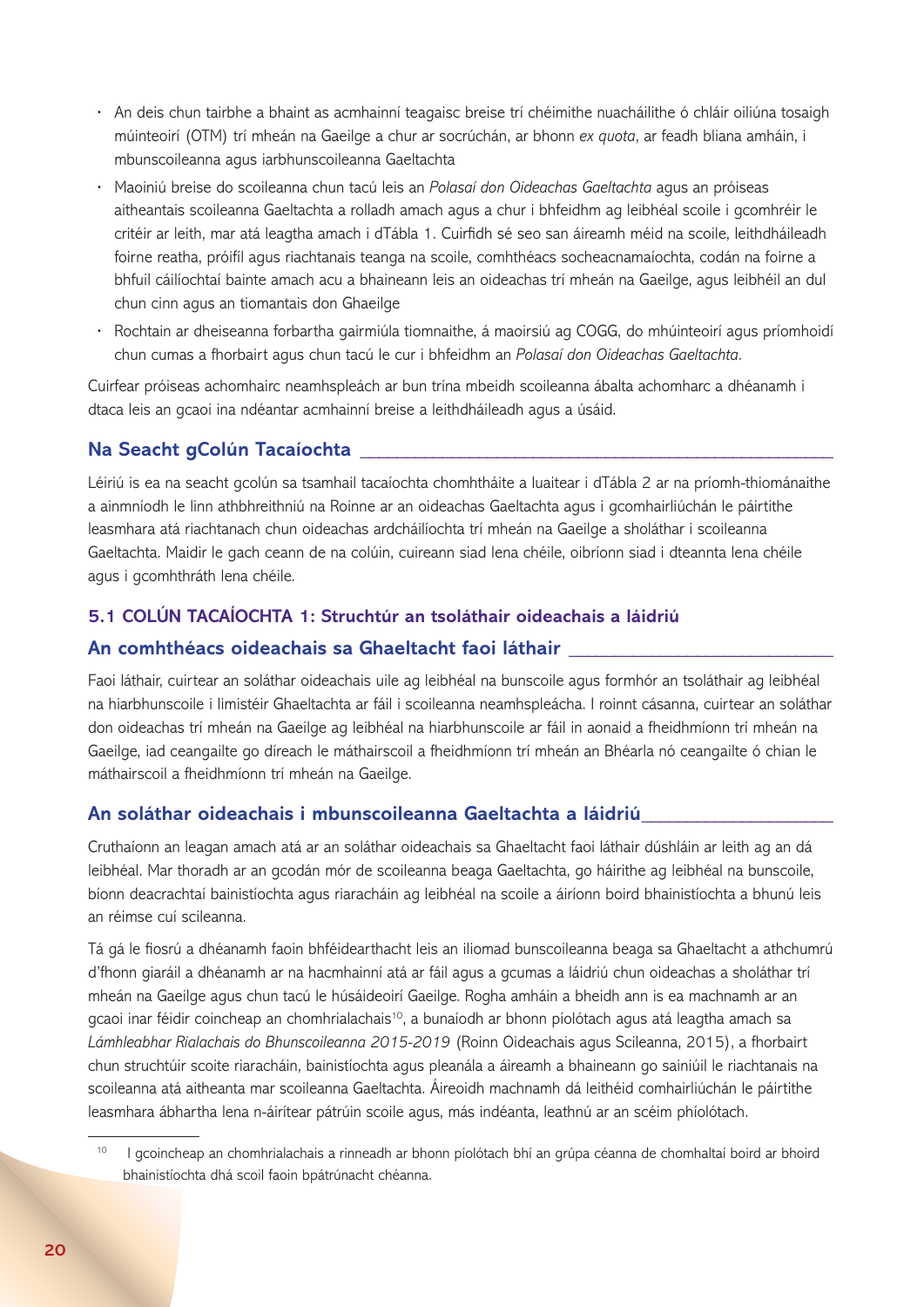## **An soláthar in iarbhunscoileanna Gaeltachta a láidriú\_\_\_\_\_\_\_\_\_\_\_\_\_\_\_\_\_\_\_\_\_\_\_\_\_\_\_\_\_**

Ag leibhéal na hiarbhunscoile, tá rochtain ag scoláirí a fhreastalaíonn ar scoileanna beaga Gaeltachta ar raon teoranta de roghanna ábhar, go háirithe don Ardteistiméireacht. Tá srianta áirithe le hionaid a fheidhmíonn trí mheán na Gaeilge, go háirithe má tá siad ceangailte go díreach le máthairscoil a fheidhmíonn trí mheán an Bhéarla. Áirítear ar na srianta seo: dúshláin le hionannas teanga soiléir a bhaint amach, srianta ar úsáid na Gaeilge ag scoláirí, rogha laghdaithe d'ábhair, easpa rochtana ar ábhair trí Ghaeilge, agus dúshláin le rollú a choinneáil.

Is i bhfearann na teicneolaíochta faisnéise agus cumarsáide (TFC) atá an cumas le feabhas a chur ar rochtain ar sholáthar níos leithne curaclaim trí mheán na Gaeilge ag leibhéal na hiarbhunscoile. Dá mbunófaí mol nó ríomhscoileanna le seomraí ranga fíorúla i scoileanna atá ann cheana nasctha le roinnt scoileanna beaga a fheidhmíonn trí mheán na Gaeilge nó aonaid a fheidhmíonn trí mheán na Gaeilge i limistéir Ghaeltachta, chuideofaí le leathnú ar raon na roghanna curaclaim atá ar fáil do scoláirí, go háirithe iad siúd sa tsraith shinsearach, sna scoileanna sin.

I measc na roghanna eile atá ann chun cumas na n-aonad a fheidhmíonn trí mheán na Gaeilge a láidriú tá: lonnú an aonaid, más indéanta, i bhfoirgneamh scartha ón máthairscoil; an t-aonad a nascadh le máthairscoil a fheidhmíonn trí mheán na Gaeilge; an Ghaeilge a chur ar fáil trí thimthriall iomlán na hiarbhunscoile; agus an t-aonad a nascadh le molscoil do leathnú an tsoláthair ábhar sa tsraith shinsearach. Beidh cur i bhfeidhm roghanna den chineál sin ag brath ar chomhthéacs sochtheangeolaíoch an aonaid, cé acu atá sé ceangailte go díreach le máthairscoil a fheidhmíonn trí mheán an Bhéarla nó ceangailte ó chian le máthairscoil a fheidhmíonn trí mheán na Gaeilge nó a bhfuil soláthar neamhspleách trí mheán na Gaeilge ar fáil cheana sa limistéar. Déanfaidh an Roinn an fhéidearthacht a bhaineann le roghanna dá leithéid a mheas i ngach ceann de na trí aonad a fheidhmíonn trí mheán na Gaeilge atá ag feidhmiú faoi láthair i limistéir Ghaeltachta.

Ní dhéanfar soláthar aonad a fheidhmíonn trí mheán na Gaeilge, de bhreis ar na cinn sin atá ar fáil cheana i limistéir Ghaeltachta, a mheas ach amháin sa chás go bhfuil fianaise shoiléir ann i dtéarmaí rollaithe tuartha agus a gcumas d'fhorbairt mar scoileanna neamhspleácha a fheidhmíonn trí mheán na Gaeilge. Mar sin, ní bhunófar aonaid nua dá leithéid ach ar bhonn eatramhach amháin.

Déanfaidh an Polasaí na gníomhartha seo mar thaca le Colún Tacaíochta 1 chun struchtúr an tsoláthair oideachais a láidriú.

| COLÚN TACAÍOCHTA 1: Struchtúr an tsoláthair oideachais a láidriú |                                                                                                                                                                                                                                                                                                                                                                |                                                                                                                                                                                                                                                                                                                                                                                                                                                                                                                                                                                                                                                                |                                                                                                  |
|------------------------------------------------------------------|----------------------------------------------------------------------------------------------------------------------------------------------------------------------------------------------------------------------------------------------------------------------------------------------------------------------------------------------------------------|----------------------------------------------------------------------------------------------------------------------------------------------------------------------------------------------------------------------------------------------------------------------------------------------------------------------------------------------------------------------------------------------------------------------------------------------------------------------------------------------------------------------------------------------------------------------------------------------------------------------------------------------------------------|--------------------------------------------------------------------------------------------------|
| Sprioc                                                           | Cuspóir                                                                                                                                                                                                                                                                                                                                                        | Gníomhartha                                                                                                                                                                                                                                                                                                                                                                                                                                                                                                                                                                                                                                                    | Eagraíocht i<br>gceannas                                                                         |
| Struchtúr an tsoláthair<br>láidriú<br>൪<br><b>pideachais</b>     | A chinntiú go mbíonn fáil ar<br>oideachas ardchaighdeáin<br>agus ábhartha trí mheán<br>na Gaeilge ag leibhéil na<br>luathbhlianta, na bunscoile<br>agus na hiarbhunscoile i ngach<br>ceann de na limistéir pleanála<br>teanga Ghaeltachta agus ar an<br>mbealach seo tacú le húsáid na<br>Gaeilge mar phríomhtheanga<br>teaghlaigh agus phobail<br>Ghaeltachta | A chinntiú go mbíonn oideachas<br>ardchaighdeáin agus ábhartha trí mheán na<br>Gaeilge ar fáil do scoláirí i ngach ceann de<br>na limistéir pleanála teanga Ghaeltachta trí<br>bhunscoileanna aitheanta Gaeltachta agus trí<br>iarbhunscoileanna aitheanta Gaeltachta (nó<br>trí shamhail ríomhscoile) faoi 2022. Áireoidh<br>sé seo:<br>· Tacaíocht a sholáthar agus feabhas a<br>chur ar cháilíocht an teagaisc trí mheán<br>na Gaeilge i scoileanna Gaeltachta agus<br>suíomhanna luathbhlianta, sa chaoi is<br>go gcinntítear gurb é an teagasc trí<br>mheán na Gaeilge an chéad rogha ag na<br>tuismitheoirí i ngach ceann de na limistéir<br>Ghaeltachta | ROS (Aonad<br><b>Oideachais</b><br>Ghaeltachta);<br>RLGÓ;<br>REOGRTG;<br>Údarás na<br>Gaeltachta |

#### *Tábla 3: Colún Tacaíochta 1: An sprioc chun struchtúr an tsoláthair oideachais a láidriú*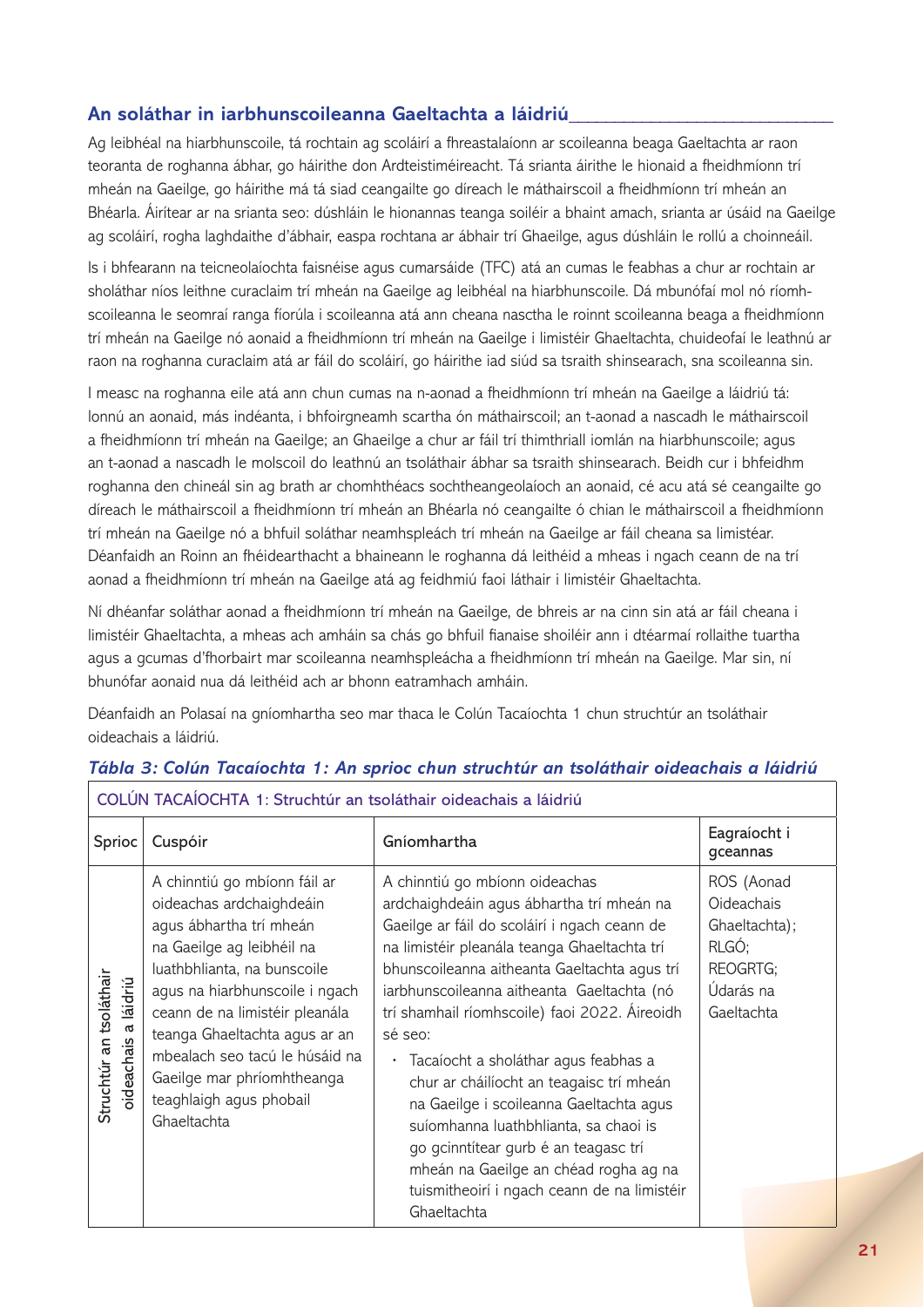| Struchtúr an tsoláthair oideachais a láidriú |                                                                                                                                                                                                                                                                                                                                                                                                                                         | Tacú le soláthar oideachais cuí trí mheán<br>na Gaeilge do leanaí agus daoine óga atá<br>á dtógáil trí Ghaeilge<br>Méadú ar chodán na scoileanna agus<br>$\bullet$<br>suíomhanna luathbhlianta a oibríonn trí<br>mheán na Gaeilge amháin sa chaoi is<br>go bhfuil rochtain ag na scoláirí uile ar<br>theagasc trí mheán na Gaeilge <sup>11</sup><br>An nuálaíocht agus barr feabhais a chothú<br>$\bullet$<br>i soláthar an oideachais trí mheán na<br>Gaeilge agus i nascachtaí scoileanna<br>le pobail Ghaeltachta trí aitheantas a<br>thabhairt do Scoileanna Gaeltachta Barr<br>Feabhais a fhéadfaidh a gcleachtais a<br>chomhroinnt le scoileanna eile agus a<br>bheith páirteach sa cheannas ar phobail |                                                                                                                                                                                                                                   |
|----------------------------------------------|-----------------------------------------------------------------------------------------------------------------------------------------------------------------------------------------------------------------------------------------------------------------------------------------------------------------------------------------------------------------------------------------------------------------------------------------|---------------------------------------------------------------------------------------------------------------------------------------------------------------------------------------------------------------------------------------------------------------------------------------------------------------------------------------------------------------------------------------------------------------------------------------------------------------------------------------------------------------------------------------------------------------------------------------------------------------------------------------------------------------------------------------------------------------|-----------------------------------------------------------------------------------------------------------------------------------------------------------------------------------------------------------------------------------|
|                                              | Maoiniú breise a sholáthar do<br>scoileanna Gaeltachta chun<br>tacú le rolladh amach agus<br>cur i bhfeidhm an Polasaí<br>don Oideachas Gaeltachta<br>tríd an bPróiseas Aitheantais<br>Scoileanna Gaeltachta ag<br>leibhéal na scoile i gcomhréir<br>le critéir ar leith (e.g. teanga<br>an teagaisc, méid na scoile,<br>codán na foirne a bhfuil OTM<br>nó cáilíochtaí iarchéime faighte<br>acu san oideachas trí mheán na<br>Gaeilge) | chleachtais<br>Tacú leis an bpróiseas aitheantais do<br>scoileanna Gaeltachta agus leithdháileadh<br>céimnithe ar mhaoiniú tiomnaithe chun an<br>Polasaí don Oideachas Gaeltachta a rolladh<br>amach agus a chur i bhfeidhm tríd an<br>bPróiseas Aitheantais Scoileanna Gaeltachta<br>ag leibhéal na scoile i gcomhréir leis na critéir<br>ar leith                                                                                                                                                                                                                                                                                                                                                           | ROS (Aonad<br>Oideachais<br>Ghaeltachta)                                                                                                                                                                                          |
|                                              | Fiosrú ar an bhféidearthacht<br>leis an iliomad scoileanna<br>beaga sa Ghaeltacht a<br>athchumrú                                                                                                                                                                                                                                                                                                                                        | Machnamh a dhéanamh ar an bhféidearthacht<br>d'fhorbairt ar choincheap an chomhrialachais<br>a bunaíodh ar bhonn píolótach agus a<br>leagadh amach sa Lámhleabhar Rialachais do<br>Bhunscoileanna (ROS 2015).                                                                                                                                                                                                                                                                                                                                                                                                                                                                                                 | ROS (Aonad<br><b>Oideachais</b><br>Ghaeltachta;<br>Aonad<br><b>Breithmheas</b><br>Caipitil Scoileanna;<br>Rannóg Pleanála<br>Chun Cinn;<br>Rannóg um<br>Leithdháileadh<br>Múinteoirí agus<br>Rialachas Scoile);<br>Pátrúin scoile |

<sup>11</sup> Faoi láthair, tuairiscíonn 76% de bhunscoileanna agus 68% d'iarbhunscoileanna i limistéir Ghaeltachta go n-oibríonn siad go hiomlán trí mheán na Gaeilge. Tá a fhios freisin go n-oibríonn 46% de na suíomhanna luathbhlianta sa Ghaeltacht a fhaigheann maoiniú poiblí trí mheán na Gaeilge.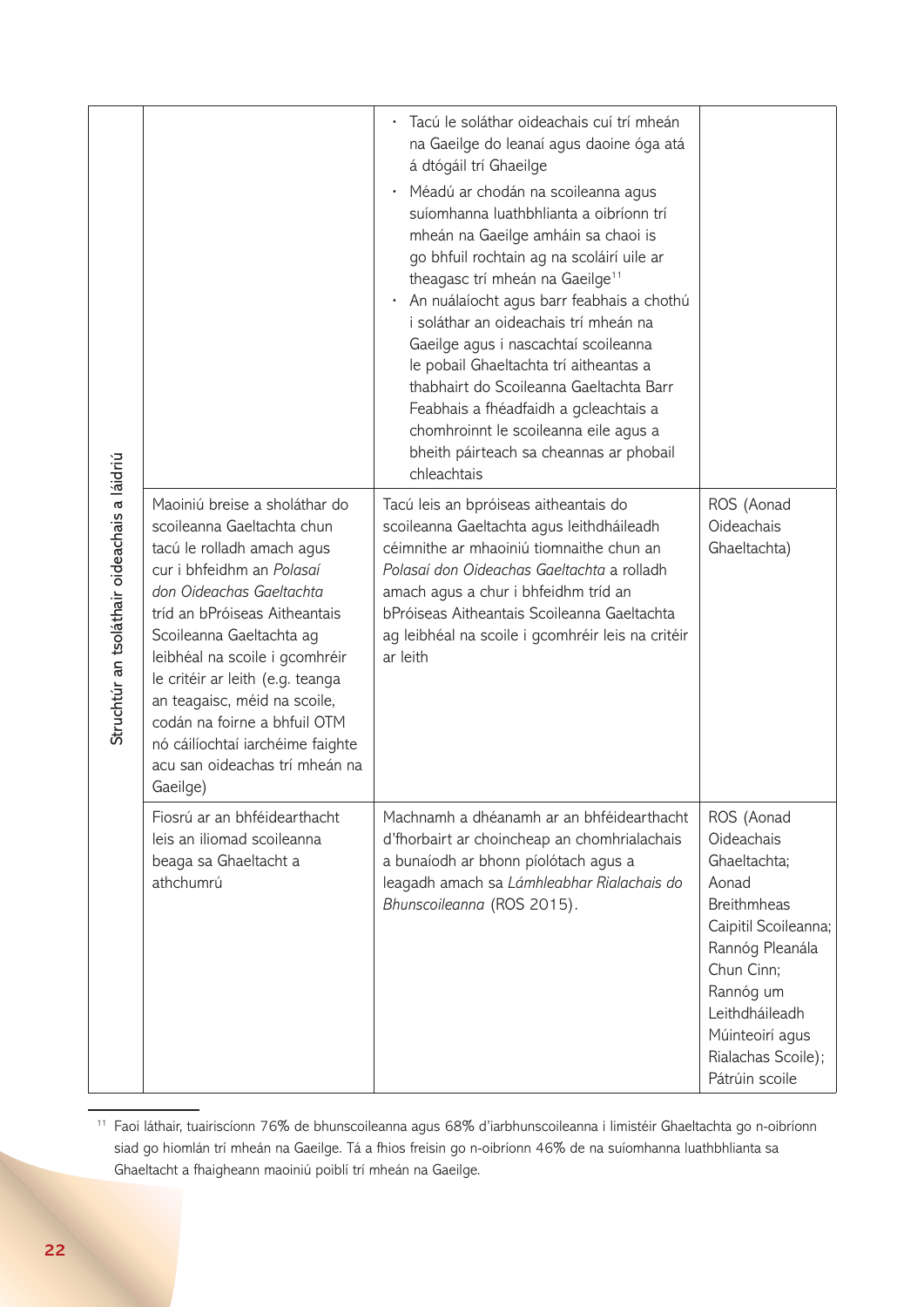|                                              | Fiosrú a dhéanamh faoin<br>bhféidearthacht le molscoil nó<br>ríomhscoil a bhunú le seomraí ranga<br>fíorúla mar rogha chun leathnú a<br>dhéanamh ar raon na roghanna<br>curaclaim atá ar fáil do scoláirí in<br>iarbhunscoileanna beaga                                                                                                                                                                                                                                                                                                                                                                                                                                                     | larbhunscoil moil phíolótach a bhunú<br>i scoil mhór Ghaeltachta atá nasctha<br>le roinnt iarbhunscoileanna níos lú<br>agus aonad amháin ar a laghad a<br>fheidhmíonn trí mheán na Gaeilge a<br>chur san áireamh                                                             | ROS (Aonad<br>Oideachais<br>Ghaeltachta; Rannóga<br>um Breithmheas<br>Caipitil Scoileanna &<br>Pleanáil Chun Cinn;<br>Rannóg Oideachais<br>Múinteoirí (ROM);<br>SFGM Teicneolaíocht<br>san Oideachas |
|----------------------------------------------|---------------------------------------------------------------------------------------------------------------------------------------------------------------------------------------------------------------------------------------------------------------------------------------------------------------------------------------------------------------------------------------------------------------------------------------------------------------------------------------------------------------------------------------------------------------------------------------------------------------------------------------------------------------------------------------------|------------------------------------------------------------------------------------------------------------------------------------------------------------------------------------------------------------------------------------------------------------------------------|------------------------------------------------------------------------------------------------------------------------------------------------------------------------------------------------------|
| Struchtúr an tsoláthair oideachais a láidriú | An soláthar oideachais trí mheán<br>na Gaeilge a láidriú sna 3 aonad a<br>fheidhmíonn trí mheán na Gaeilge<br>atá ceangailte le hiarbhunscoileanna<br>sa Ghaeltacht, más indéanta:<br>an t-aonad a fheidhmíonn trí<br>mheán na Gaeilge a lonnú<br>i bhfoirgneamh scartha ón<br>máthairscoil<br>an t-aonad a nascadh le<br>$\bullet$<br>máthairscoil a fheidhmíonn trí<br>mheán na Gaeilge<br>fiosrú ar fhéidearthacht an<br>$\bullet$<br>tseomra ranga fíorúil chun<br>soláthar ábhar a leathnú sa<br>tsraith shinsearach<br>an soláthar trí mheán na Gaeilge<br>$\bullet$<br>a chur ar fáil trí thimthriall<br>iomlán na hiarbhunscoile san<br>aonad a fheidhmíonn trí mheán<br>na Gaeilge | Athbhreithniú a dhéanamh ar an<br>bhféidearthacht leis na bearta sin a<br>chur i bhfeidhm i ngach ceann de na<br>haonaid a fheidhmíonn trí mheán na<br>Gaeilge (3 san iomlán) atá ar fáil faoi<br>láthair ag leibhéal na hiarbhunscoile<br>agus a chur i bhfeidhm mar is cuí | ROS (Aonad<br>Oideachais<br>Ghaeltachta; Rannóga<br>um Breithmheas<br>Caipitil Scoileanna &<br>Pleanáil Chun Cinn;<br>Rannóg Oideachais<br>Múinteoirí (ROM);<br>SFGM Teicneolaíocht<br>san Oideachas |

## **5.2 COLÚN TACAÍOCHTA 2: Feabhas a chur ar cháilíocht an teagaisc trí Ghaeilge Inniúlacht na Gaeilge, eolas oideolaíoch agus scileanna tumtha teanga \_\_\_\_\_\_\_\_\_\_\_**

Tá cáilíocht an teagaisc ríthábhachtach chun eispéiris foghlama ardchaighdeáin trí Ghaeilge a sholáthar do scoláirí i limistéir Ghaeltachta, ar dhá chúis. Ar dtús, tá sé riachtanach go mbeadh leibhéil arda inniúlachta sa Ghaeilge ag múinteoirí i scoileanna Gaeltachta, go háirithe chun ionchur teanga saibhrithe a sholáthar do na daltaí uile, lena n-áirítear cainteoirí dúchais na Gaeilge, chomh maith leis an gcuraclam a sholáthar go héifeachtach trí Ghaeilge. Ar an dara dul síos, tá sé tábhachtach go mbeadh an t-eolas agus na scileanna oideolaíocha riachtanacha ag múinteoirí chun an curaclam a sholáthar trí Ghaeilge sa chomhthéacs oideachais Gaeltachta. Áirítear ar an eolas oideolaíoch sin: tuiscint ar dhinimic teanga i limistéir Ghaeltachta; ar an tumoideachas agus ar chuir chuige idirdhealaithe teagaisc agus foghlama d'fhonn soláthar a dhéanamh do riachtanais na scoláirí thar raon iomlán na n-inniúlachtaí foghlama agus teanga i suíomhanna ilghrád, ilranga agus ilteangacha, lena n-áirítear na riachtanais ar leith atá ag cainteoirí dúchais Gaeilge.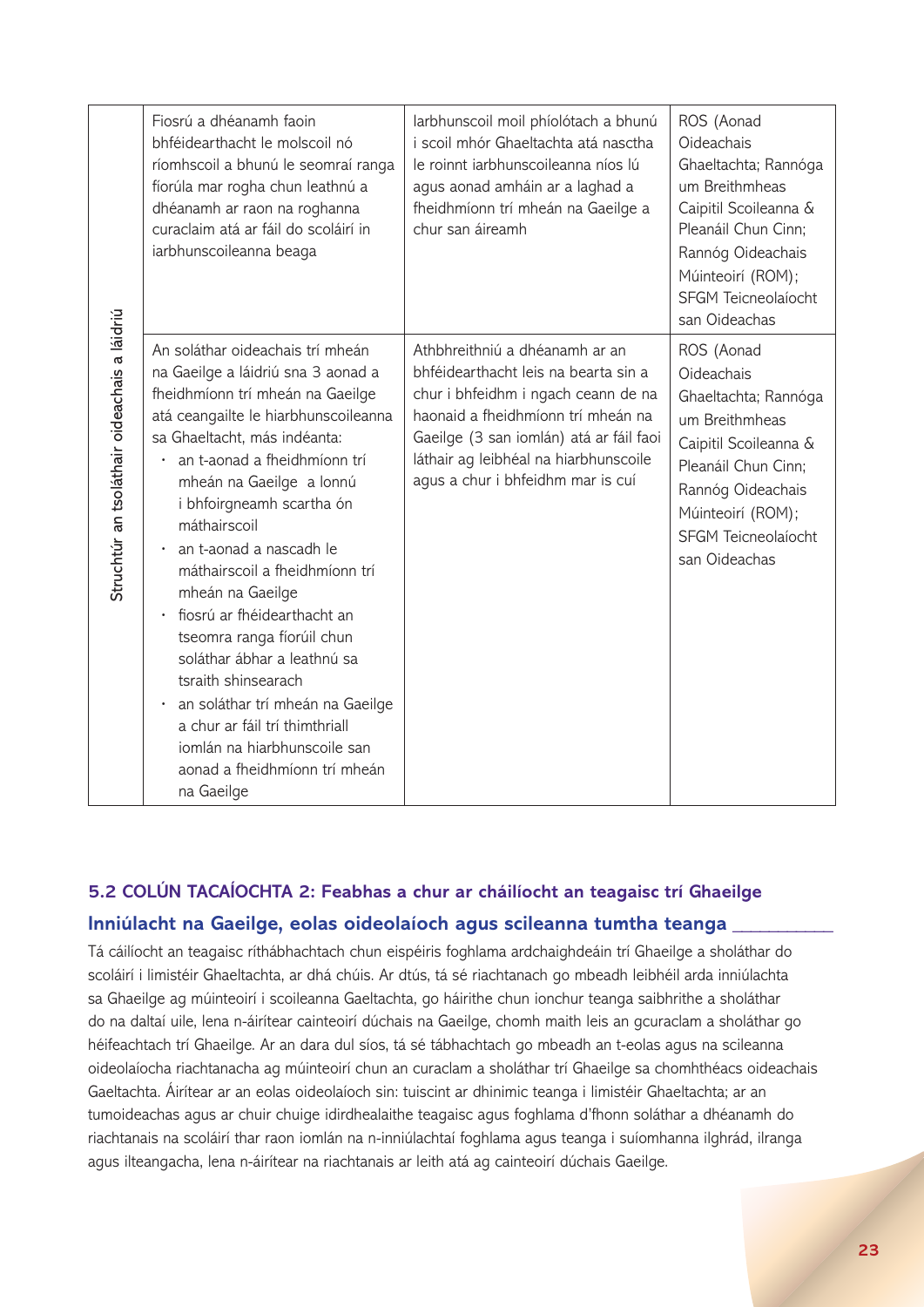#### **Dúshláin earcaíochta\_\_\_\_\_\_\_\_\_\_\_\_\_\_\_\_\_\_\_\_\_\_\_\_\_\_\_\_\_\_\_\_\_\_\_\_\_\_\_\_\_\_\_\_\_\_\_\_\_\_\_\_\_\_\_\_\_\_\_\_\_**

Tá roinnt dúshlán roimh scoileanna Gaeltachta maidir le cáilíocht an teagaisc a chinntiú. Tuairiscíonn scoileanna go mbíonn an-deacracht acu múinteoirí a earcú a bhfuil dóthain inniúlachta acu sa Ghaeilge le teagasc tríd an teanga. Méadaítear ar an deacracht seo ag leibhéal na hiarbhunscoile mar thoradh ar líon beag na múinteoirí atá ar fáil chun réimsí ábhair éagsúla a theagasc trí Ghaeilge. Léiríonn an fhianaise ón athbhreithniú ar sholáthar oideachais na Gaeltachta a rinne an Chigireacht i roinnt scoileanna Gaeltachta go bhfuil soláthar éifeachtach ar an gcuraclam trí Ghaeilge i seomraí ranga scoileanna Gaeltachta ach nach bhfuil cleachtas den chineál sin ann go forleathan, go háirithe ag leibhéal na hiarbhunscoile. Léiríonn an fhianaise ar chleachtas i scoileanna Gaeltachta freisin nach ionann inniúlacht an mhúinteora sa Ghaeilge féin agus teagasc agus foghlaim éifeachtach, agus go bhfuil inniúlacht oideolaíoch chun an curaclam a sholáthar trí Ghaeilge ina riachtanas bunúsach freisin.

Tuairiscíonn bunscoileanna Gaeltachta go mbíonn deacrachtaí acu le múinteoirí le hinniúlacht imleor sa teanga a earcú ó na painéil ath-imlonnaithe do mhúinteoirí. Ón mbliain 2013, tá feabhsuithe déanta ag an Roinn ar fheidhmiú an phróisis ath-imlonnaithe d'fhonn aghaidh a thabhairt ar dheacrachtaí den chineál sin. Iarrtar anois ar mhúinteoirí ar phainéil ath-imlonnaithe a rá an bhfuil suim acu a bheith ath-imlonnaithe chun teagasc i scoil a fheidhmíonn trí mheán na Gaeilge. Cuidíonn sé seo le feidhmiú an phróisis ath-imlonnaithe do scoileanna a fheidhmíonn trí mheán na Gaeilge. Cé gur chuir na comhpháirtithe oideachais ábhartha fáilte roimh an gcur chuige seo, tá iarrtha ag páirtithe leasmhara oideachais Ghaeltachta go mbunófaí painéal ath-imlonnaithe ar leith do scoileanna Gaeltachta agus scoileanna a fheidhmíonn trí mheán na Gaeilge d'fhonn a chinntiú go bhfostaítear múinteoirí atá toilteanach agus inniúil ar theagasc trí Ghaeilge i scoileanna Gaeltachta.

Ní bheadh sé indéanta, áfach, painéal ath-imlonnaithe tiomnaithe den chineál sin a chur i bhfeidhm i bhfianaise líon beag na scoileanna Gaeltachta agus raon geografach a lonnaithe. Mar sin féin, is gá monatóireacht a dhéanamh, ar bhonn leanúnach, ar éifeachtacht na socruithe ath-imlonnaithe, go háirithe a dtionchar ar scoileanna Gaeltachta.

Bealach eile le cinntiú go mbíonn soláthar múinteoirí ann do scoileanna Gaeltachta is ea socrúchán bliana ráthaithe i scoil Ghaeltachta a thabhairt do chéimithe ó chúrsaí oiliúna tosaigh múinteoirí (OTM) trí mheán na Gaeilge ag leibhéil na bunscoile agus na hiarbhunscoile, ar bhaint amach na céime dóibh. Pléitear tuilleadh sonraí faoi seo sna hailt seo a leanas.

#### **Deiseanna don oiliúint múinteoirí \_\_\_\_\_\_\_\_\_\_\_\_\_\_\_\_\_\_\_\_\_\_\_\_\_\_\_\_\_\_\_\_\_\_\_\_\_\_\_\_\_\_\_\_\_\_\_\_**

D'fhonn feabhas a chur ar sholáthar na múinteoirí atá ar fáil chun teagasc trí Ghaeilge agus ar cháilíocht an teagaisc sin, láidreofar an soláthar don oideachas trí mheán na Gaeilge i rith na gcéimeanna uile de chontanam oiliúna múinteoirí - oiliúint tosaigh múinteoirí (OTM), ionduchtú agus forbairt ghairmiúil leanúnach (FGL) - ag féachaint go cuí ar fhorbairtí struchtúrtha agus polasaí sa réimse seo, lena n-áirítear *Droichead,*<sup>12</sup><sup>10</sup>*Cosán*<sup>13</sup><sup>11</sup>agus torthaí athbhreithniú na Comhairle Múinteoireachta ar sholáthar agus éileamh ar mhúinteoirí.

Mar sin féin, tá gá le soláthar tiomnaithe OTM agus FGL do mhúinteoirí ionchasacha agus múinteoirí atá ag cleachtadh i scoileanna Gaeltachta, sa chomhthéacs príomhshrutha agus i gcomhthéacs na riachtanas speisialta oideachais (RSO) freisin, a thacóidh leo foghlaim na scoláirí trí Ghaeilge a éascú sa chomhthéacs casta a bhaineann le soláthar oideachais i scoileanna Gaeltachta. Go háirithe, is gá tacú le múinteoirí ionchasacha agus múinteoirí atá ag cleachtadh chun freastal ar fhoghlaimeoirí ó chúlraí éagsúla teanga, chun soláthar a idirdhealú do chainteoirí dúchais, chun freastal ar leanaí a bhfuil RSO acu agus chun bainistiú a dhéanamh ar shuíomhanna ilghrád, ilranga agus ilteangacha. Ba chóir go mbeadh deiseanna foghlama gairmiúla cuí ardchaighdeáin ar bun do mhúinteoirí sna céimeanna uile ar chontanam na hoiliúna múinteoirí atá ag iarraidh feabhas a chur ar a gcumas chun teagasc trí mheán na Gaeilge. Ba chóir go mbeadh na deiseanna seo á dtacú ag na struchtúir, acmhainní agus próisis chuí ag an leibhéal náisiúnta, réigiúnach agus áitiúil.

- 12 Is é *Droichead* (2015) an tsamhail ionduchtaithe fheabhsaithe do mhúinteoirí nuacháilithe atá forbartha ag an gComhairle Mhúinteoireachta.
- 13 Is é *Cosán* (2015) an dréacht-chreat d'fhoghlaim múinteoirí atá forbartha ag an gComhairle Mhúinteoireachta.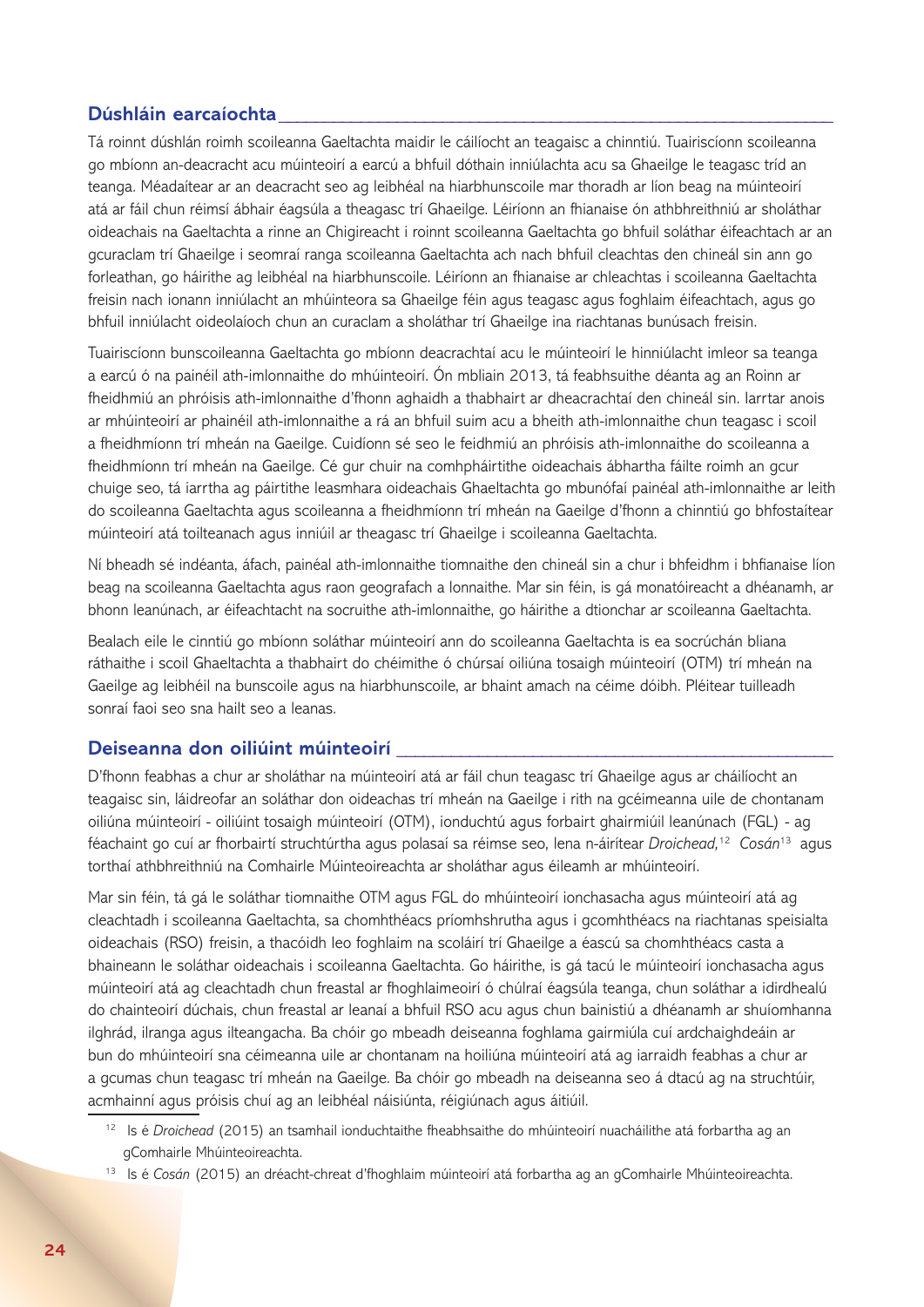## **Oiliúint Tosaigh Múinteoirí (OTM) chun tacú le hinniúlacht oideolaíoch ag leibhéal na bunscoile \_\_\_\_\_\_\_\_\_\_\_\_\_\_\_\_\_\_\_\_\_\_\_\_\_\_\_\_\_\_\_\_\_\_\_\_\_\_\_\_\_\_\_\_\_\_\_\_\_\_\_\_\_\_\_\_\_\_\_\_\_\_\_\_\_\_\_\_\_**

Ag leibhéal na bunscoile, déanann soláthraithe OTM soláthar faoi láthair don oideachas trí mheán na Gaeilge ar bhonn roghnach dá scoláirí. Cé go bhfuil difríochtaí i gcleachtas na soláthraithe i dtéarmaí na ndeiseanna a chuirtear ar fáil, áirítear ar na roghanna atá ar fáil do mhúinteoirí faoi oiliúint i dtaca le hionchuir ar an oideachas trí mheán na Gaeilge:

- **·** Modúil a thugann deis do mhic léinn staidéar a dhéanamh ar oideolaíocht roinnt de na réimsí curaclaim trí **Ghaeilge**
- **·** Modúil ar oideachas agus oideolaíocht trí mheán na Gaeilge agus
- **·** Socrúcháin i scoileanna a fheidhmíonn trí mheán na Gaeilge agus scoileanna Gaeltachta.

Thacaigh na hiarrachtaí seo leis an earnáil a fheidhmíonn trí mheán na Gaeilge go pointe áirithe ach is léir nach leor iad lena chinntiú go bhfuil soláthar de mhúinteoirí ann a bhfuil na hinniúlachtaí riachtanacha Gaeilge agus oideolaíochta acu agus iad ar fáil le hearcú i scoileanna Gaeltachta agus scoileanna a fheidhmíonn trí mheán na Gaeilge i gcoitinne ag leibhéal na bunscoile. Is gá cúrsa comhthráthach ceithre bliana OTM a bhunú do Bhaitsiléir san Oideachas trí Ghaeilge a mbeidh cáilíocht mar bhunmhúinteoir mar thoradh air, a ionchorprófar san fhorbairt ar shamhail soláthar múinteoirí don chóras oideachais i gcoitinne agus na cláir don OTM a athchoincheapadh le déanaí. Chuirfí cúrsa dá leithéid ar fáil de bhreis ar an soláthar OTM atá ann cheana agus is ceann de na soláthraithe reatha OTM a bhunódh é, faoi réir ag próiseas iomaíoch. Tá suim léirithe ag roinnt soláthraithe i gcúrsa OTM dá leithéid a bhunú.

Déanfar an fhéidearthacht do chláir trí mheán na Gaeilge a sholáthar i soláthraithe eile OTM ag leibhéal na bunscoile a mheas i bhfianaise na taithí ar an gclár tosaigh trí mheán na Gaeilge agus a thionchar ar fhreastal ar riachtanais maidir le soláthar múinteoirí i mbunscoileanna Gaeltachta agus riachtanais na hearnála a fheidhmíonn trí mheán na Gaeilge.

## Socrúcháin scoile i gcomhthéacsanna a fheidhmíonn trí mheán na Gaeilge

I bhfianaise na ndeacrachtaí atá ag scoileanna Gaeltachta múinteoirí a earcú, tá machnamh déanta ar an gcaoi ina mbeidh an deis ag céimithe ón gclár nua OTM trí mheán na Gaeilge, ar bhaint amach na céime dóibh, leas a bhaint as socrúchán ráthaithe bliana i scoil Ghaeltachta ar bhonn *ex-quota*. Chuideodh socrúchán den chineál sin le cur i gcrích ionduchtú an mhúinteora nuacháilithe i socrúchán scoile Gaeltachta, rud a chuideodh leis an bhforbairt ar eolas oideolaíoch agus tuiscint an mhúinteora nuacháilithe ar phróisis oideachais trí mheán na Gaeilge agus a chuideodh freisin le hinniúlacht Ghaeilge an mhúinteora féin a shaibhriú. Ina theannta sin, chuirfeadh sé acmhainn luachmhar teanga agus teagaisc ar fáil don scoil socrúcháin, a chuirfeadh feabhas ar cháilíocht an tsoláthair oideachais trí mheán na Gaeilge.

## **Oiliúint Tosaigh Múinteoirí (OTM) chun tacú le hinniúlacht oideolaíoch ag leibhéal na hiarbhunscoile \_\_\_\_\_\_\_\_\_\_\_\_\_\_\_\_\_\_\_\_\_\_\_\_\_\_\_\_\_\_\_\_\_\_\_\_\_\_\_\_\_\_\_\_\_\_\_\_\_\_\_\_\_\_\_\_\_\_\_\_\_\_\_\_**

Ag leibhéal na hiarbhunscoile, faoi láthair déanann soláthraí OTM amháin soláthar chun múinteoirí a ullmhú le teagasc i scoileanna a fheidhmíonn trí mheán na Gaeilge agus go hiondúil meallann sé scoláirí thar réimse geografach ar leith. I bhfianaise na ndeacrachtaí atá ag iarbhunscoileanna a fheidhmíonn trí mheán na Gaeilge agus iarbhunscoileanna Gaeltachta múinteoirí a earcú, beidh gá le breis machnaimh chun teacht ar an mbealach cuí chun freastal ar riachtanais scoileanna den chineál seo, láidriú an tsoláthair reatha san áireamh**.** Tapófar an deis freisin le fiosrú a dhéanamh, i gcomhthéacs na samhlach do sholáthar múinteoirí, faoin gcaoi le rochtain ar OTM trí Ghaeilge ag leibhéal na hiarbhunscoile a leathnú ar bhonn geografach níos leithne trí sholáthar breise, amhail clár foghlama cumaisc, a chur ar fáil, b'fhéidir, trí chomhoibriú idir sholáthraithe. Mar atá an scéal ag leibhéal na bunscoile, beidh deis ag céimithe ó na cláir seo, ar bhaint amach na céime dóibh, socrúchán bliana a fháil in iarbhunscoileanna Gaeltachta ar bhonn *ex-quota*.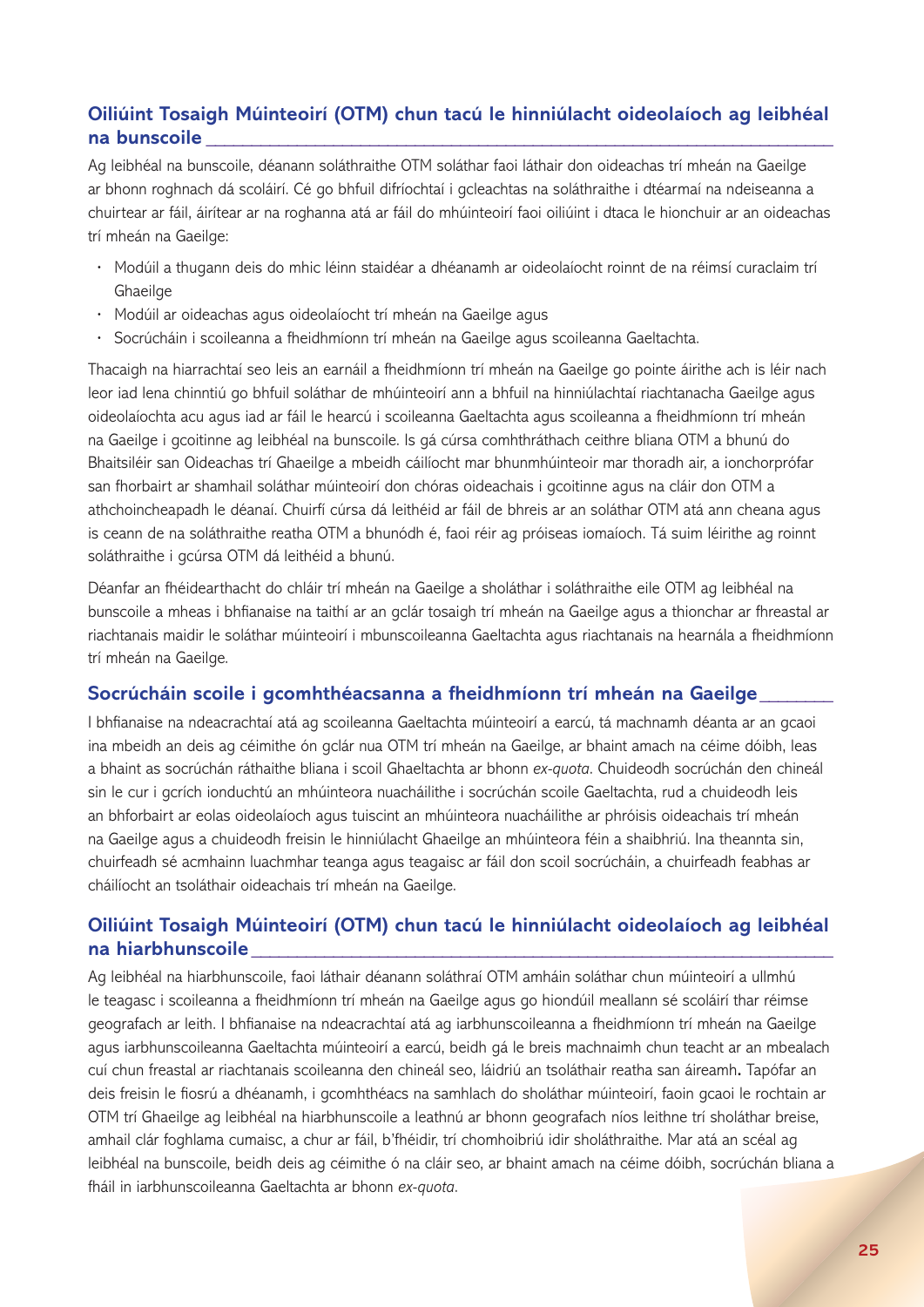#### **Inniúlacht na Gaeilge a mheas san oiliúint tosaigh múinteoirí \_\_\_\_\_\_\_\_\_\_\_\_\_\_\_\_\_\_\_\_\_**

Trí nasc a dhéanamh idir measúnú ar inniúlacht na múinteoirí faoi oiliúint sa Ghaeilge leis an Teastas Eorpach sa Ghaeilge (TEG)<sup>14</sup>, is féidir feabhas a chur ar ghnóthachtáil na mac léinn sna cláir oiliúna tosaigh múinteoirí ag leibhéil indibhidiúil agus córais. Ba chóir machnamh a dhéanamh ar an ngá atá le tairseach inniúlachta níos dúshlánaí a leagadh síos i dtaca leis na daoine sin a bhfuil sé ar intinn acu teagasc san earnáil a fheidhmíonn trí mheán na Gaeilge, laistigh agus lasmuigh den Ghaeltacht freisin.

#### **Forbairt ghairmiúil leanúnach (FGL) \_\_\_\_\_\_\_\_\_\_\_\_\_\_\_\_\_\_\_\_\_\_\_\_\_\_\_\_\_\_\_\_\_\_\_\_\_\_\_\_\_\_\_\_\_\_**

Tá gá ag múinteoirí i scoileanna Gaeltachta le tacaíocht leanúnach lena chinntiú go bhfuil an mhuinín agus an inniúlacht acu pleanáil a dhéanamh, agus cuidiú leis an soláthar d'eispéiris teagaisc agus foghlama ardchaighdeáin dá scoláirí trí Ghaeilge, agus soláthar d'eispéiris foghlama teanga idirdhealaithe, mar is cuí, do ghrúpaí foghlaimeoirí atá éagsúil ó thaobh na teangeolaíochta de. Go háirithe, beidh tacaíocht de dhíth orthu maidir leis an gcaoi chun soláthar teanga agus oideachais a idirdhealú do chainteoirí dúchais na Gaeilge i gcodarsnacht leis an soláthar a chuirtear ar fáil d'fhoghlaimeoirí Gaeilge.

Ba chóir deiseanna tiomnaithe d'fhorbairt ghairmiúil leanúnach (FGL) a bheith ar fáil a chuirfidh ar chumas múinteoirí i scoileanna Gaeltachta athmhachnamh a dhéanamh ar a gcleachtas seomra ranga, é a chomhroinnt agus é a fhorbairt ar bhealaí a chuirfidh feabhas ar thorthaí oideachais agus teanga d'fhoghlaimeoirí. Is inmhianta an rud é go n-áireodh deiseanna tiomnaithe FGL dá leithéid do mhúinteoirí i scoileanna Gaeltachta eispéiris foghlama éagsúla lena n-áirítear iad siúd atá foirmiúil agus neamhfhoirmiúil, pearsanta agus gairmiúil, comhoibríoch agus aonair, scoilbhunaithe agus seachtrach don scoil nó ionad oibre. Ba chóir deiseanna tiomnaithe FGL do mhúinteoirí i scoileanna Gaeltachta a bheith ailínithe leis an gcreat forbartha gairmiúla do mhúinteoirí sa phobal scoile i gcoitinne.

D'eascródh eispéiris foghlama dá leithéid as deiseanna tiomnaithe FGL ag na seirbhísí tacaíochta, deiseanna líonraithe múinteoirí agus scoileanna, gabháil don staidéar iarchéime, agus taighde agus rannpháirtíocht in éispéiris thumtha ar fhoghlaim teanga i limistéar Gaeltachta. Is inmhianta an rud é freisin go ndéanfar deiseanna forbartha gairmiúla dá leithéid a chomhthéacsú sa taighde oideachais agus oideolaíoch i gcoitinne agus go ngiarálann siad na struchtúir agus acmhainní atá ar fáil cheana chun tacú le forbairt ghairmiúil do mhúinteoirí. Ba chóir deiseanna a láidriú chun cleachtas a chomhroinnt idir na múinteoirí i scoileanna Gaeltachta agus iad siúd atá ag gníomhú san earnáil a fheidhmíonn trí mheán na Gaeilge i gcoitinne trí líonrú agus trí phobail ghairmiúla cleachtais a bhunú.

Amhail na múinteoirí i scoileanna eile, tá sé mar fhreagracht ar mhúinteoirí i scoileanna Gaeltachta freisin, leas a bhaint as na deiseanna forbartha gairmiúla a dhíríonn ar an gcomhthéacs i dtaca lena n-eolas ábhair agus oideolaíoch a choinneáil cothrom le dáta agus lena dtiomantas a léiriú dá bhfás foghlama agus gairmiúil mar mhúinteoirí sa chomhthéacs a fheidhmíonn trí mheán na Gaeilge nó sa chomhthéacs Gaeltachta.

#### **Comhordú ar sholáthar na dtacaí tiomnaithe FGL do scoileanna Gaeltachta \_\_\_\_\_\_\_**

Toisc gur codán beag iad na scoileanna Gaeltachta agus, go deimhin, na scoileanna a fheidhmíonn trí mheán na Gaeilge, de líon na scoileanna go náisiúnta, tá gá le gníomhaireacht aonair chun comhordú a dhéanamh ar sholáthar na dtacaí tiomnaithe FGL atá riachtanach do phríomhoidí agus múinteoirí i scoileanna Gaeltachta chun cuidiú leo páirt a ghlacadh sna próisis pleanála teanga i limistéir Ghaeltachta agus oideachas den scoth a sholáthar trí mheán na Gaeilge. Le hainmniú gníomhaireachta amháin, cuideofar le cinntiú a dhéanamh de nach lagófar an soláthar FGL scartha do scoileanna agus múinteoirí Gaeltachta taobh istigh den soláthar ginearálta um oideachas múinteoirí agus, i gcomhthéacs acmhainní teoranta, nach bhfuil dúbláil gan ghá ar a leithéid de sholáthar. Beidh rochtain fós ag na scoileanna agus múinteoirí Gaeltachta ar na cláir a rollann na seirbhísí náisiúnta tacaíochta amach.

<sup>&</sup>lt;sup>14</sup> Féadfar Teastas Eorpach na Gaeilge (TEG) a rochtain ar: www.teg.ie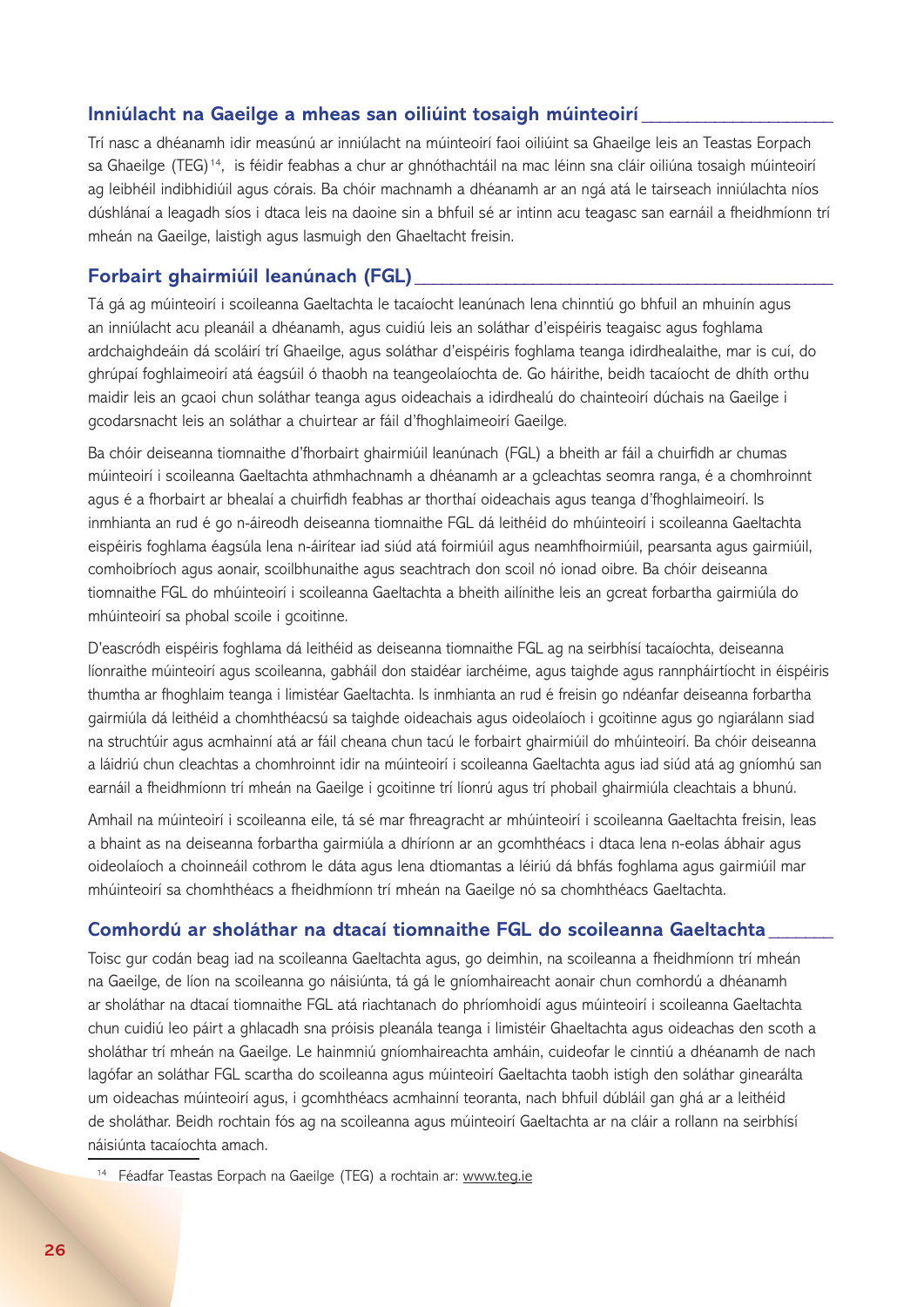I bhfianaise an róil chomhairligh atá ag COGG maidir le soláthar agus cur chun cinn an oideachais trí mheán na Gaeilge i scoileanna atá lonnaithe i limistéir Ghaeltachta agus soláthar na seirbhísí tacaíochta trí mheán na Gaeilge do na scoileanna sin, tá COGG suite go maith chun ról comhordaithe a ghlacadh i soláthar na tacaíochta tiomnaithe FGL do mhúinteoirí i scoileanna Gaeltachta, ach beidh acmhainní breise de dhíth uirthi.

## **Pleanáil chun FGL thiomnaithe a sholáthar do scoileanna Gaeltachta \_\_\_\_\_\_\_\_\_\_\_\_\_**

Agus pleanáil ar siúl aici chun deiseanna tiomnaithe FGL a sholáthar do mhúinteoirí i scoileanna Gaeltachta, beidh teagmháil ag COGG leis an Aonad Polasaí Oideachais Ghaeltachta sa Roinn agus le seirbhísí tacaíochta, lena n-áirítear an tSeirbhís um Fhorbairt Ghairmiúil do Mhúinteoirí (SFGM), An tSraith Shóisearach do Mhúinteoirí (SSM), an tSeirbhís Tacaíochta Cuimsithe (a bhfuil an tSeirbhís Tacaíochta don Oideachas Speisialta ag aistriú chuici) agus an Lárionad Ceannaireachta Scoile chomh maith leis an tSeirbhís Náisiúnta Síceolaíochta Oideachais (SNSO), Líonra na nIonad Oideachais agus Institiúidí Ardoideachais (IAOanna). Beidh COGG i dteagmháil freisin le scoileanna agus múinteoirí i limistéir Ghaeltachta d'fhonn riachtanais na scoileanna, na bpríomhoidí agus na múinteoirí a aithint. Mar thoradh ar an bpróiseas comhairliúcháin le gníomhaireachtaí agus scoileanna, déanfar plean bliantúil chun deiseanna tiomnaithe FGL dá leithéid a sholáthar, chomh maith leis na cláir náisiúnta FGL, a chomhaontú leis an Roinn ar bhonn bliantúil, agus cuirfear maoiniú imfhálaithe ar fáil do COGG chun tacú lena chur i bhfeidhm. Tabharfaidh an plean cur síos ar na snáitheanna FGL atá le soláthar agus ar na róil agus freagrachtaí ar leith atá ag COGG, seirbhísí tacaíochta, ionaid tacaíochta oideachais agus páirtithe ábhartha eile maidir lena chur i bhfeidhm.

Beidh ról tábhachtach ag na trí ionad oideachais pháirtaimseartha atá lonnaithe i limistéir Ghaeltachta faoi láthair i dtacú le soláthar deiseanna FGL do mhúinteoirí i scoileanna Gaeltachta, ní hamháin iad siúd atá pleanáilte go lárnach ach freisin iad siúd a fhreagraíonn do riachtanais aitheanta ag leibhéal áitiúil. Tacóidh na hionaid oideachais go háirithe le múinteoirí chun líonraí foghlama gairmiúla a chruthú.

Aithnítear nach bhfuil ach líon íseal múinteoirí agus gairmeoirí oideachais eile atá ar fáil agus atá toilteanach deiseanna tiomnaithe FGL trí Ghaeilge a phleanáil agus a sholáthar chuig an earnáil a fheidhmíonn trí mheán na Gaeilge agus gur féidir dúshláin a bheith roimh na seirbhísí tacaíochta in earcú na ndaoine sin. Leanfar den athbhreithniú ar pholasaithe earcaithe sna seirbhísí tacaíochta d'fhonn a fháil amach conas is fearr baill foirne mar sin a mhealladh agus a choinneáil.

Déanfaidh an Polasaí na gníomhartha seo mar thaca le Colún Tacaíochta 2 chun feabhas a chur ar cháilíocht an teagaisc trí Ghaeilge.

| COLÚN TACAÍOCHTA 2: Feabhas a chur ar cháilíocht an teagaisc trí Ghaeilge    |                                                                                                                                                           |                                                                                                                                                                                                                               |                                                                       |
|------------------------------------------------------------------------------|-----------------------------------------------------------------------------------------------------------------------------------------------------------|-------------------------------------------------------------------------------------------------------------------------------------------------------------------------------------------------------------------------------|-----------------------------------------------------------------------|
| Sprioc                                                                       | Cuspóir                                                                                                                                                   | Gníomhartha                                                                                                                                                                                                                   | Eagraíocht i<br>gceannas                                              |
| teagaisc<br>ನ<br>chur<br>ilge<br>Ghaei<br>an<br>Feabhas<br>cháilíocht a<br>Έ | Athbhreithniú ar éifeachtacht<br>na socruithe d'ath-imlonnú<br>múinteoirí d'fhonn tacú le<br>soláthar an oideachais trí mheán<br>na Gaeilge sa Ghaeltacht | Athbhreithniú ar bhonn leanúnach ar<br>éifeachtacht na socruithe d'ath-imlonnú<br>múinteoirí ag leibhéal na bunscoile d'fhonn<br>tacú le soláthar an oideachais trí mheán na<br>Gaeilge, go háirithe do scoileanna Gaeltachta | ROS (Rannóga<br>Leithdháilte<br>Múinteoirí agus<br>Rialachais Scoile) |

## *Tábla 4: Colún Tacaíochta 2: Sprioc chun feabhas a chur ar cháilíocht an teagaisc trí Ghaeilge*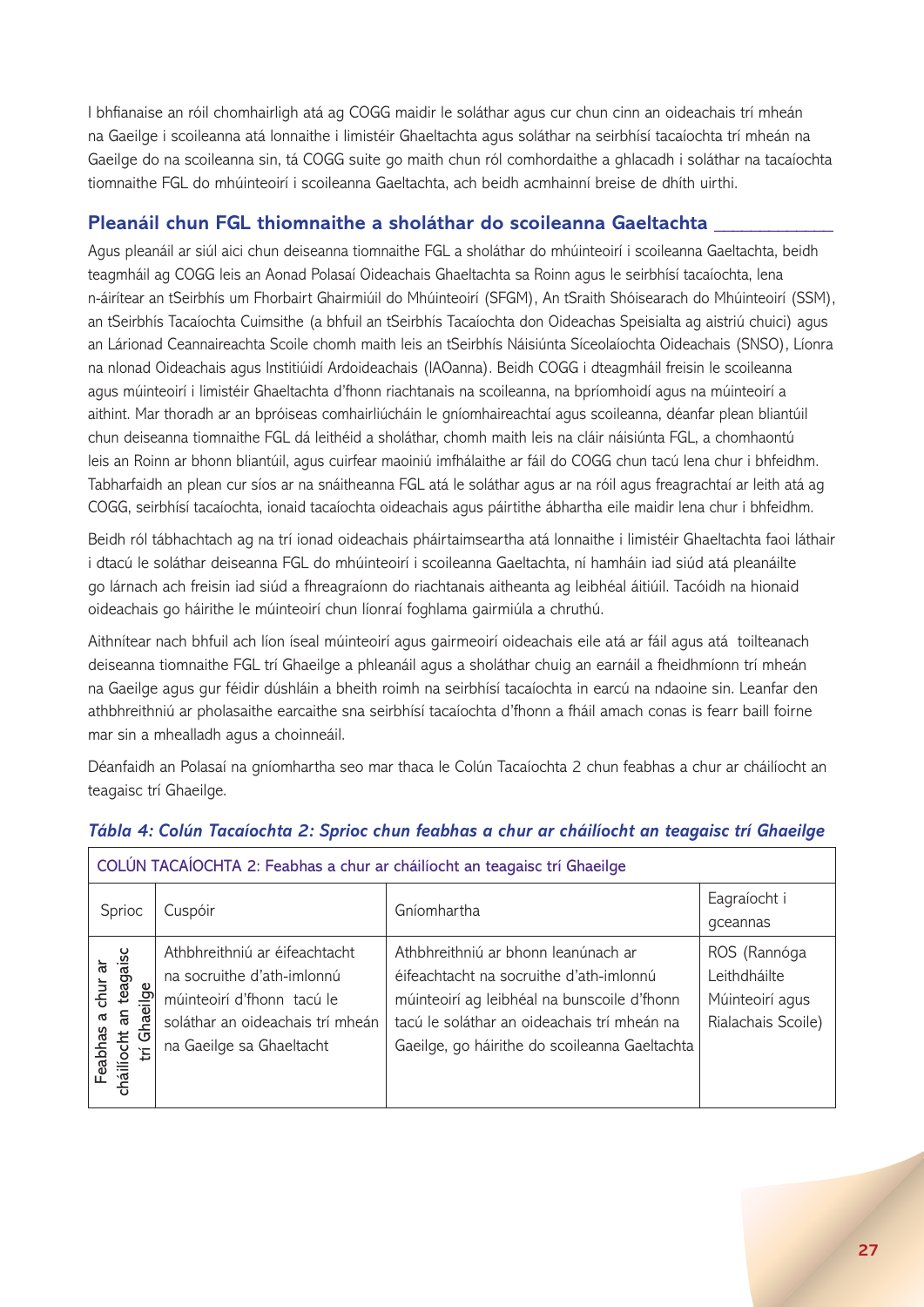| Feabhas a chur ar cháilíocht an teagaisc trí Ghaeilge | Méadú ar dheiseanna chun<br>múinteoirí faoi oiliúint a ullmhú<br>chun an curaclam a sholáthar trí<br>Ghaeilge             | Clár Oiliúna Tosaigh Múinteoirí (OTM)<br>trí mheán na Gaeilge a sholáthar do<br>bhunmhúinteoirí a dhéileálann le riachtanais<br>na múinteoirí san earnáil a fheidhmíonn trí<br>mheán na Gaeilge, ag soláthar áiteanna do 30<br>múinteoir in aghaidh na bliana ó 2018/19<br>Athbhreithniú ar an bhféidearthacht chun<br>cúrsa dá leithéid a sholáthar i soláthraithe<br>OTM eile i bhfianaise na taithí ar an gclár OTM<br>seo | ROS (ROM);<br>An tÚdarás um<br>Ard-Oideachais<br>$(\hat{U}AO)$ ;<br>Soláthraí OTM<br>roghnaithe le<br>próiseas iomaíoch<br>tairisceana |
|-------------------------------------------------------|---------------------------------------------------------------------------------------------------------------------------|-------------------------------------------------------------------------------------------------------------------------------------------------------------------------------------------------------------------------------------------------------------------------------------------------------------------------------------------------------------------------------------------------------------------------------|----------------------------------------------------------------------------------------------------------------------------------------|
|                                                       |                                                                                                                           | Deis a thabhairt do 30 céimí bunscoile agus<br>30 céimí iarbhunscoile ó chláir OTM trí mheán<br>na Gaeilge, ar bhaint amach na céime dóibh,<br>leas a bhaint as socrúchán ráthaithe bliana i<br>scoil Ghaeltachta ar bhonn ex-quota faoi réir<br>ag critéir réamhshocraithe                                                                                                                                                   | ROS (Rannóg<br>Pá; Rannóg<br>Leithdháilte<br>Múinteoirí)                                                                               |
|                                                       | Leathnú ar sholáthar na<br>múinteoirí nuacháilithe don<br>oideachas trí mheán na Gaeilge<br>ag leibhéal na hiarbhunscoile | Láidriú ar sholáthar na múinteoirí ón soláthraí<br>OTM atá ann cheana trí áiteanna a sholáthar<br>do 30 múinteoir iarbhunscoile breise in<br>aghaidh na bliana ó 2018/19                                                                                                                                                                                                                                                      | ROS (ROM);<br>An tÚdarás um<br>Ard-Oideachais<br>$(\hat{U}AO)$ ;<br>An Chomhairle<br>Mhúinteoireachta                                  |
|                                                       |                                                                                                                           | Fiosrú faoi na roghanna chun deis a leathnú<br>do mhic léinn ionchasacha i réimse geografach<br>níos leithne rochtain a fháil ar chláir OTM<br>trí Ghaeilge agus soláthar a áireamh ar<br>chlár foghlama cumaisc trí chomhoibriú idir<br>soláthraithe                                                                                                                                                                         | ROS (ROM);<br>ÚAO;<br>An Chomhairle<br>Mhúinteoireachta                                                                                |
|                                                       | Fiosrú ar an bhféidearthacht<br>chun measúnú ar inniúlacht na<br>múinteoirí faoi oiliúint a nascadh<br>leis an TEG        | Athbhreithniú ar shocruithe do mheasúnú<br>ar inniúlacht na múinteoirí faoi oiliúint sa<br>Ghaeilge agus comhairle a thabhairt faoi<br>nascacht na measúnuithe den chineál sin leis<br>an Teastas Eorpach sa Ghaeilge (TEG)                                                                                                                                                                                                   | ROS (ROM);<br>An Chomhairle<br>Mhúinteoireachta                                                                                        |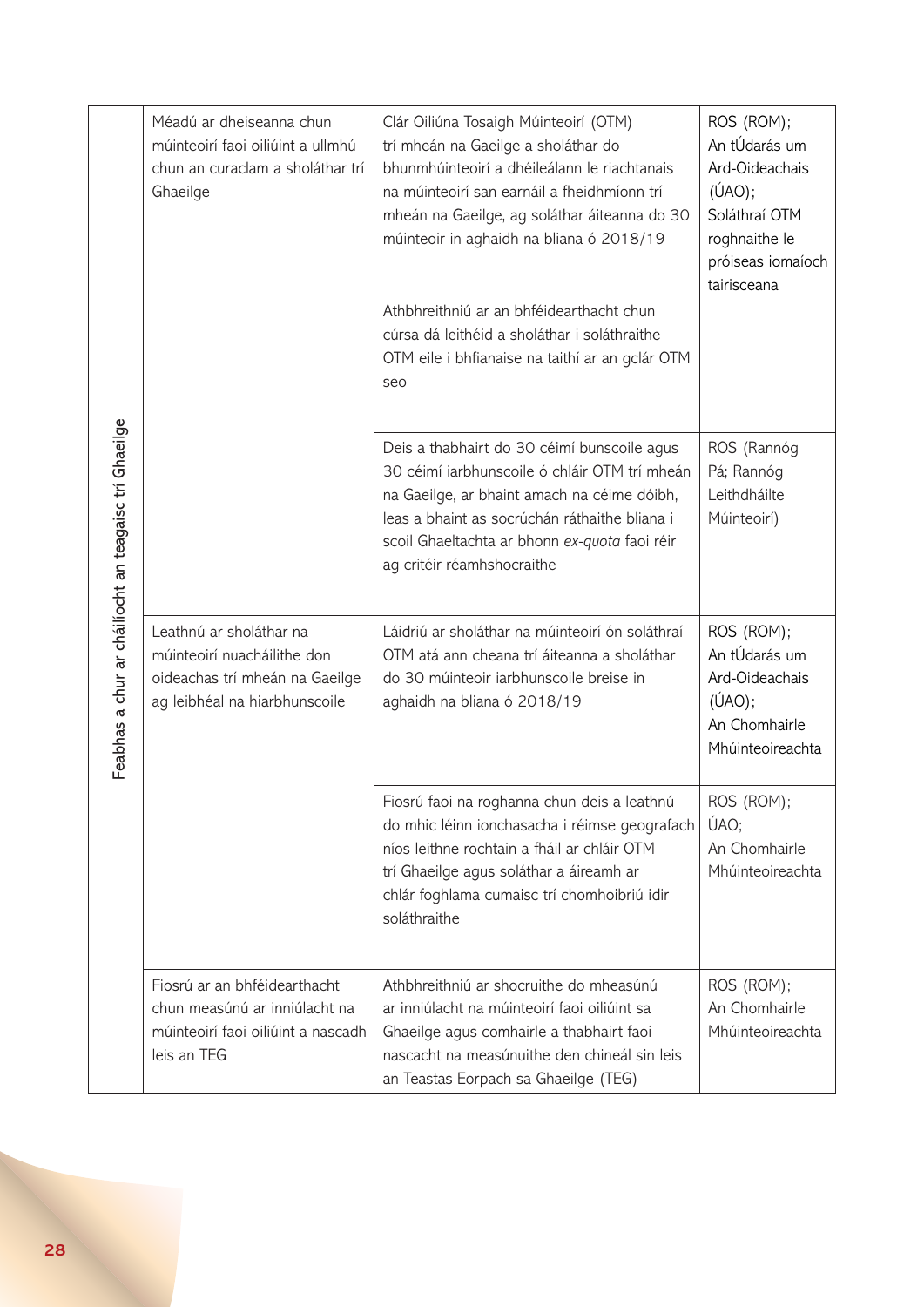| Feabhas a chur ar cháilíocht an teagaisc trí Ghaeilge | Deiseanna tiomnaithe FGL<br>a sholáthar do phríomhoidí<br>agus múinteoirí i scoileanna<br>Gaeltachta                                                                                                                                           | FGL speisialta tiomnaithe bliantúil FGL a<br>chur ar fáil do phríomhoidí agus múinteoirí<br>i mbunscoileanna agus iarbhunscoileanna<br>Gaeltachta, faoi stiúir COGG i gcomhar le<br>seirbhísí tacaíochta náisiúnta, chun tacú le<br>teagasc na Gaeilge mar chéad teanga agus<br>mar dhara teanga          | Aonad Oideachais<br>Ghaeltachta;<br>COGG i gcomhar<br>le seirbhísí<br>náisiúnta<br>tacaíochta,<br>Líonra na nlonad<br>Oideachais agus<br>An tSeirbhís<br>Náisiúnta<br>Síceolaíochta<br>Oideachais<br>(SNSO) |
|-------------------------------------------------------|------------------------------------------------------------------------------------------------------------------------------------------------------------------------------------------------------------------------------------------------|-----------------------------------------------------------------------------------------------------------------------------------------------------------------------------------------------------------------------------------------------------------------------------------------------------------|-------------------------------------------------------------------------------------------------------------------------------------------------------------------------------------------------------------|
|                                                       | Leathnú ar dheiseanna do<br>mhúinteoirí gabháil don<br>staidéar agus taighde iarchéime<br>ar thumoideachas agus<br>oideachas agus oideolaíocht<br>teanga trí mheán na Gaeilge<br>d'fhoghlaimeoirí Gaeilge mar<br>chéad teanga agus dara teanga | Clár iarchéime bliana a fhorbairt ar oideachas<br>trí mheán na Gaeilge agus oideachas<br>Gaeltachta (agus modúl roghnach bainistíochta<br>san áireamh ann) do chohórt bliantúil de 30<br>múinteoir bunscoile agus iarbhunscoile atá ag<br>freastal, lena n-áirítear príomhoidí i scoileanna<br>Gaeltachta | ROS (ROM);<br>ÚAO;<br>Soláthraí<br>iarchéime<br>roghnaithe le<br>tairiscint iomaíoch                                                                                                                        |
|                                                       |                                                                                                                                                                                                                                                | Sparánachtaí taighde tríú leibhéal a<br>sholáthar in aghaidh na bliana do chúigear<br>bunmhúinteoirí agus cúigear múinteoirí<br>iarbhunscoile chun gabháil do thaighde ar<br>an oideachas trí mheán na Gaeilge agus<br>oideachas Gaeltachta                                                               | COGG                                                                                                                                                                                                        |
|                                                       | Leathnú ar dheiseanna do líonrú<br>agus comhroinnt chleachtais                                                                                                                                                                                 | Líonraí a bhunú de mhúinteoirí i scoileanna<br>Gaeltachta a áireoidh naisc le múinteoirí san<br>earnáil a fheidhmíonn trí mheán na Gaeilge<br><i>i</i> gcoitinne                                                                                                                                          | COGG;<br>SFGM;<br>Líonra na nlonad<br>Oideachais                                                                                                                                                            |
|                                                       |                                                                                                                                                                                                                                                | Tairseach thiomnaithe tacaíochta agus<br>acmhainne a bhunú do scoileanna Gaeltachta<br>agus san earnáil oideachais trí mheán na<br>Gaeilge le naisc le Scoilnet agus suíomhanna<br>ábhartha                                                                                                               | ROS (Aonad<br>Polasaí TFC;<br>Aonad Oideachais<br>Ghaeltachta)<br>COGG;<br>SFGM Teicneolaíocht<br>san Oideachas                                                                                             |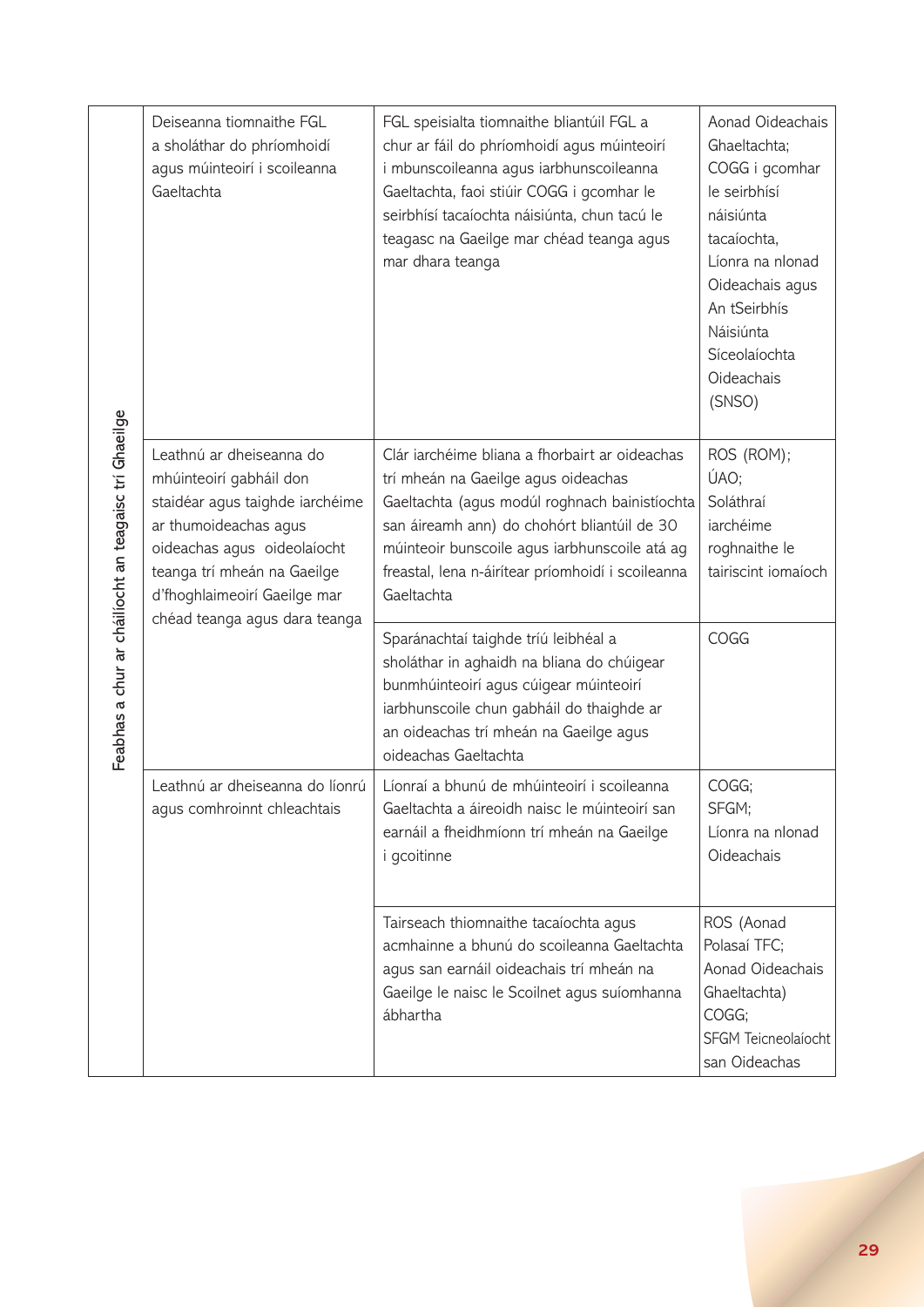#### **5.3 COLÚN TACAÍOCHTA 3: Cumas ceannairí scoile agus bainistíocht scoile a fhorbairt**

Tá ceannaireacht scoile éifeachtach riachtanach do sholáthar rathúil an oideachais trí mheán na Gaeilge i scoileanna Gaeltachta, go háirithe i bhfianaise na ndúshlán ar leith atá roimh na scoileanna. Is féidir le príomhoidí scoileanna Gaeltachta, in éineacht le baill dá bhfoireann shinsearach bhainistíochta scoile, ról tábhachtach a bheith acu chun fís dhearfach a chruthú maidir le háit na Gaeilge in obair na scoile agus i gcothú tiomantais ó mhúinteoirí, tuismitheoirí agus baill eile dá bpobal scoile chun an fhís sin a bhaint amach. Tá ról tábhachtach ag príomhoidí scoileanna Gaeltachta freisin sa cheannaireacht ar na próisis do phleanáil scoile uile agus féinmheastóireacht scoile a thacaíonn le soláthar an teagaisc trí mheán na Gaeilge i scoileanna Gaeltachta i dtéarmaí ionchais a shoiléiriú, comhsheasmhacht sa chur i bhfeidhm a chinntiú agus feabhsúchán i bhfoghlaim na scoláirí a chur chun cinn.

#### **Príomhoidí scoile agus foirne bainistíochta sinsearach\_\_\_\_\_\_\_\_\_\_\_\_\_\_\_\_\_\_\_\_\_\_\_\_\_\_\_\_**

Is gá a chinntiú go gcuirtear ar chumas na bpríomhoidí agus na mball sinsearach eile d'fhoireann na scoile a róil cheannaireachta agus bhainistíochta a chur i gcrích go hiomlán i gcomhthéacs na scoile Gaeltachta. Go háirithe, tá sé tábhachtach go bhfuil an t-eolas agus na scileanna atá riachtanach ag príomhoidí i scoileanna Gaeltachta lena n-áirítear tuiscint ar thumoideachas agus cumas le gabháil do phleanáil teanga scoile uile, chun freastal ar na riachtanais ar leith a bhaineann le ceannaireacht agus bainistíocht ar scoil Ghaeltachta, agus chun tacú leis an nGaeilge mar theanga an teaghlaigh agus an phobail.

#### **Forbairt ghairmiúil leanúnach agus líonraí chun tacú le ceannairí scoile \_\_\_\_\_\_\_\_\_\_**

Is inmhianta an rud é go ndéantar deiseanna forbartha gairmiúla do phríomhoidí a chomhthéacsú i dtaighde oideachais agus taighde bainistíochta oideachais i gcoitinne, agus go ngiarálann siad na struchtúir agus acmhainní atá ar fáil cheana chun tacú le forbairt ghairmiúil na bpríomhoidí. Áireoidh an tacaíocht do phríomhoidí soláthar de dheiseanna tiomnaithe ionduchtaithe agus FGL atá ailínithe leis an gcreat um fhorbairt ghairmiúil leanúnach do phríomhoidí sa phobal scoile ginearálta. Áireoidh tacaíocht do phríomhoidí freisin bunú líonraí i measc na bpríomhoidí ar scoileanna Gaeltachta chun cuidiú le comhroinnt an dea-chleachtais. Áireofar freisin soláthar ar dheiseanna chun foghlaim agus cleachtas a chomhroinnt i dtaca le ceannaireacht agus bainistíocht idir scoileanna Gaeltachta agus scoileanna a fheidhmíonn trí mheán na Gaeilge i gcoitinne.

Mar a bheidh an scéal i dtaca le múinteoirí, déanfaidh COGG comhordú ar sholáthar na dtacaí tiomnaithe do phríomhoidí d'fhonn a chinntiú go gcuirtear tacaíocht leanúnach ar fáil i gcomhréir le riachtanais aitheanta agus go mbaintear úsáid éifeachtach as acmhainní agus struchtúir tacaíochta atá ar fáil. Agus pleanáil á déanamh aici don soláthar ar dheiseanna foghlama gairmiúla do phríomhoidí i scoileanna Gaeltachta, beidh COGG i gcomhairle mar is gá leis an Lárionad Ceannaireachta Scoile (LCS), SFGM, SSM, eagraíochtaí bainistíochta bunscoile agus iarbhunscoile agus le Gaelscoileanna Teoranta, an scátheagras don oideachas trí mheán na Gaeilge. Beidh rochtain i gcónaí ag príomhoidí na scoileanna Gaeltachta ar chláir phríomhshrutha a rollann na seirbhísí náisiúnta tacaíochta um fhorbairt ghairmiúil leanúnach amach.

#### Ag tacú le boird bhainistíochta i scoileanna Gaeltachta

Tá ról an-tábhachtach ag boird bhainistíochta scoileanna Gaeltachta sa tacaíocht agus pleanáil do sholáthar an oideachais trí mheán na Gaeilge agus sa tacú le húsáid na Gaeilge mar theanga a bpobail. Tá sé tábhachtach go bhfaigheadh boird bhainistíochta scoileanna Gaeltachta tacaíocht scoite chun a ról ceannaireachta a chur i gcrích i gcomhthéacs scoile Gaeltachta.

Chomh maith le hoiliúint rialachais ghinearálta maoinithe ag ROS a chuireann eagraíochtaí bainistíochta agus pátrúnachta ar fáil do bhoird bhainistíochta, déanfaidh COGG comhordú ar sholáthar na hoiliúna tiomnaithe do bhoird i dtaca le pleanáil teanga, éiteas teanga na scoile a choinneáil, ról na mbord bainistíochta sa Phróiseas Aitheantais Scoileanna Gaeltachta agus an méid a dhéanann siad do chothabháil na Gaeilge mar theanga an phobail.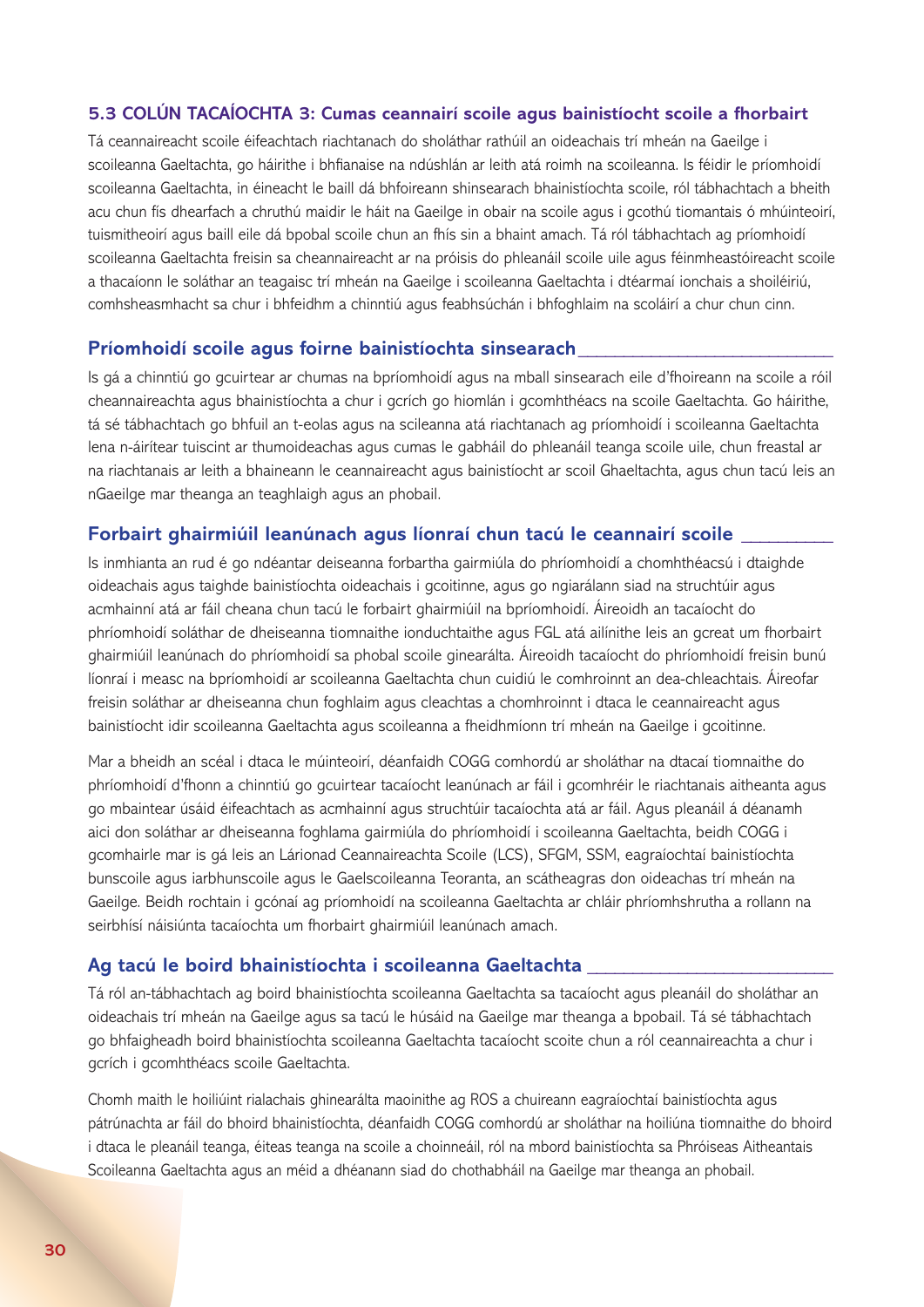## **Ról na bpátrún ar scoileanna Gaeltachta \_\_\_\_\_\_\_\_\_\_\_\_\_\_\_\_\_\_\_\_\_\_\_\_\_\_\_\_\_\_\_\_\_\_\_\_\_\_\_\_\_**

Tá ról maoirseachta uileghabhálach ag pátrúin i dtaca le 'spiorad sainiúil' nó éiteas na scoile<sup>15</sup> a chaomhnú. Bíonn feidhm le cur i ngníomh an róil seo go háirithe nuair a thugtar faomhadh ar cheapachán na foirne teagaisc agus nuair a cheaptar na boird bhainistíochta. I scoileanna Gaeltachta, tá tábhacht ar leith le héiteas na scoile, mar atá bunaithe ar na luachanna agus traidisiúin chultúrtha agus teangeolaíochta a threoraíonn agus atá ina dtréithe de chuspóirí agus riar na scoile. I bhfianaise an scéil sin, agus líon na bpátrún thar scoileanna Gaeltachta, is gá soiléiriú a dhéanamh ar ról na bpátrún ar scoileanna Gaeltachta i dtaca le cur i bhfeidhm an éitis teangeolaíochta agus polasaithe teanga na scoileanna faoina scáth.

Déanfaidh an Polasaí na gníomhartha seo a sheachadadh mar thaca le Colún Tacaíochta 3 chun cumas ceannairí scoile agus bainistíocht scoile a fhorbairt.

| COLÚN TACAÍOCHTA 3: Cumas ceannairí scoile agus bainistíocht scoile a fhorbairt |                                                                                                                                                                                                 |                                                                                                                                                                              |                                                                                                                                                                                                                                             |
|---------------------------------------------------------------------------------|-------------------------------------------------------------------------------------------------------------------------------------------------------------------------------------------------|------------------------------------------------------------------------------------------------------------------------------------------------------------------------------|---------------------------------------------------------------------------------------------------------------------------------------------------------------------------------------------------------------------------------------------|
| Sprioc                                                                          | Cuspóir                                                                                                                                                                                         | Gníomhartha                                                                                                                                                                  | Eagraíocht i<br>gceannas                                                                                                                                                                                                                    |
| Cumas ceannairí scoile agus bainistíocht scoile a fhorbairt                     | Deiseanna tiomnaithe<br>d'ionduchtú agus d'fhorbairt<br>ghairmiúil ardchaighdeáin a<br>sholáthar do phríomhoidí i<br>scoileanna Gaeltachta                                                      | Clár ardchaighdeáin bliantúil speisialta um<br>fhorbairt ghairmiúil i dtaca le ceannaireacht<br>a fhorbairt agus a chur i bhfeidhm do<br>phríomhoidí i scoileanna Gaeltachta | ROS (Aonad<br>Oideachais<br>Ghaeltachta);<br>COGG i gcomhairle<br>leis an Lárionad<br>Ceannaireachta<br>Scoile (LCS);<br>Seirbhísí náisiúnta<br>tacaíochta (SFGM,<br>STOS/ STC, SSM);<br>Líonra na nIonad<br>Oideachais agus<br><b>SNSO</b> |
|                                                                                 | Leathnú ar dheiseanna do<br>phríomhoidí gabháil do thaighde<br>jarchéime ar cheannaireacht<br>agus bainistíocht, go háirithe i<br>dtaca le hoideachas trí mheán<br>na Gaeilge agus tumoideachas | Féach clár iarchéime ar oideachas trí mheán<br>na Gaeilge agus oideachas Gaeltachta thuas<br>ag 5.2                                                                          | ROS (ROM);<br>ÚAO;<br>Soláthraí jarchéime<br>roghnaithe le<br>tairiscint iomaíoch                                                                                                                                                           |
|                                                                                 | sa chomhthéacs scoile<br>Gaeltachta.                                                                                                                                                            | Sparánachtaí a sholáthar do phríomhoidí<br>chun gabháil do thaighde i dtaca le<br>hoideachas trí mheán na Gaeilge agus<br>oideachas Gaeltachta ó Ráithe 3 2018               | COGG                                                                                                                                                                                                                                        |

## *Tábla 5: Colún Tacaíochta 3: Sprioc chun cumas ceannairí scoile agus bainistíocht scoile a fhorbairt*

<sup>15</sup> De réir Alt 15(2)(b) den Acht Oideachais, 1998 go ndéanfaidh bord bainistíochta scoile 'spiorad sainiúil na scoile, mar a chinntear é de réir na luachanna agus na dtraidisiún cultúrtha, oideachais, morálta, creidimh, sóisialta, teangeolaíochta agus spioradálta is bun le cuspóirí agus stiúradh na scoile agus is saintréithe den chéanna, a chosaint agus beidh sé cuntasach don phátrún as iad a chosaint amhlaidh.'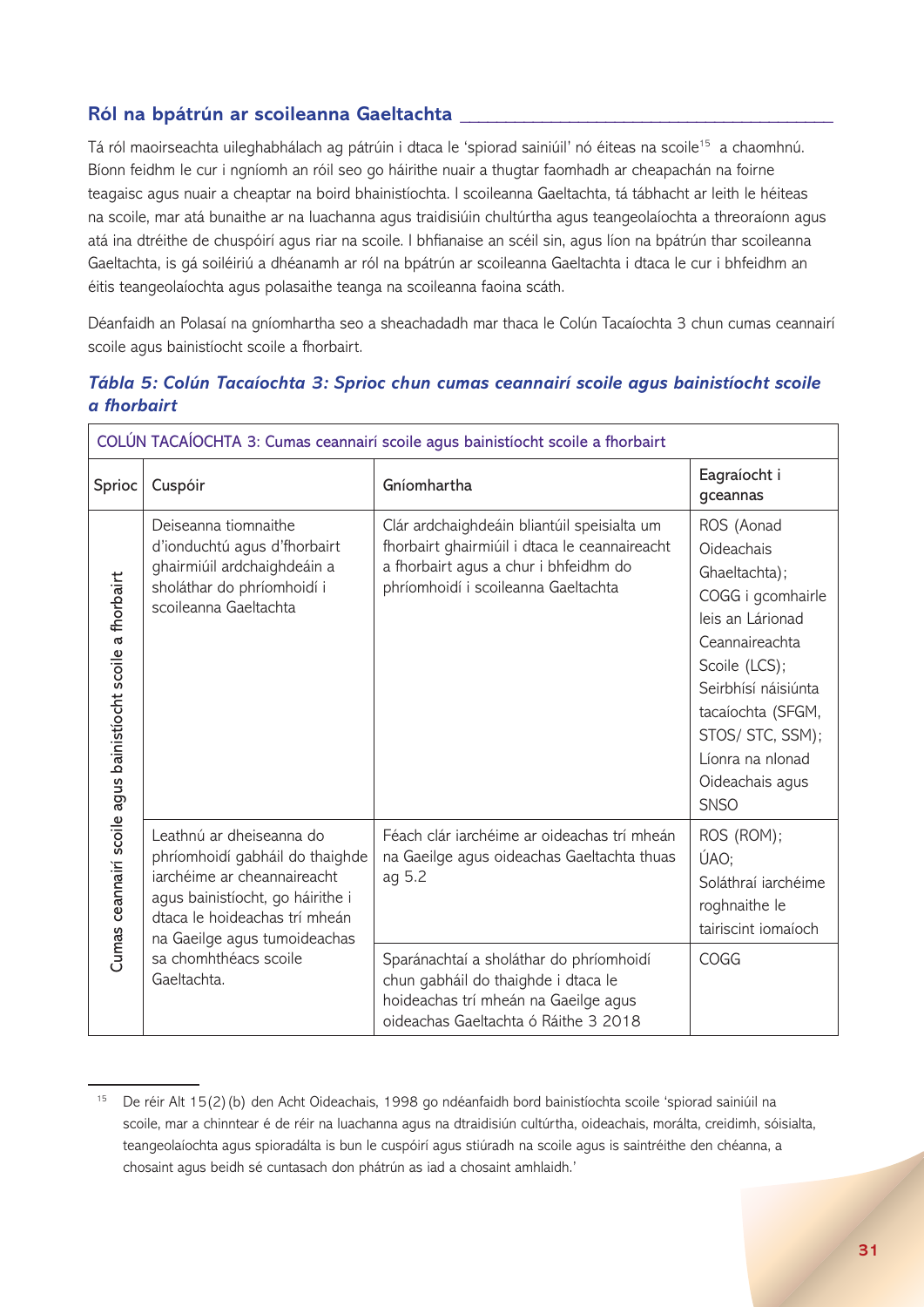| Cumas ceannairí scoile agus bainistíocht scoile a fhorbairt | Leathnú ar dheiseanna do líonrú<br>agus comhroinnt chleachtais                                                                      | Líonraí gairmiúla a bhunú de phríomhoidí<br>i scoileanna Gaeltachta a áireoidh naisc le<br>príomhoidí san earnáil a fheidhmíonn trí<br>mheán na Gaeilge i gcoitinne                                                                      | COGG i gcomhairle<br>le SFGM, LCS,<br>Líonra na nIonad<br>Oideachais,<br>Líonra Príomhoidí<br>Bunscoile na<br>hÉireann (IPPN),<br>Cumann Náisiúnta<br>na bPríomhoidí<br>agus na Leas-<br>Phríomhoidí<br>(CNPL/NAPD) |
|-------------------------------------------------------------|-------------------------------------------------------------------------------------------------------------------------------------|------------------------------------------------------------------------------------------------------------------------------------------------------------------------------------------------------------------------------------------|---------------------------------------------------------------------------------------------------------------------------------------------------------------------------------------------------------------------|
|                                                             |                                                                                                                                     | Tairseach acmhainne a bhunú do scoileanna<br>Gaeltachta agus earnáil an oideachais trí<br>mheán na Gaeilge le naisc le Scoilnet agus<br>suíomhanna ábhartha                                                                              | ROS (Aonad<br>Polasaí TFC;<br>Aonad Oideachais<br>Ghaeltachta);<br>COGG;<br>SFGM Teicneolaíocht<br>san Oideachas                                                                                                    |
|                                                             | Tacú le boird bhainistíochta<br>ina róil sa bhainistíocht agus<br>rialachas, go háirithe i dtaca le<br>héiteas agus pleanáil teanga | Treoirlínte a fhorbairt do bhoird<br>bhainistíochta scoileanna Gaeltachta ó Ráithe<br>4 2017                                                                                                                                             | COGG i gcomhairle<br>le LCS agus<br>eagraíochtaí<br>bainistíochta                                                                                                                                                   |
|                                                             |                                                                                                                                     | Rochtain ar oiliúint speisialta a thabhairt<br>do bhoird bhainistíochta uile na scoileanna<br>Gaeltachta ar a laghad uair amháin gach dhá<br>bhliain ó 2018                                                                              | COGG i gcomhairle<br>le LCS agus<br>seirbhísí tacaíochta                                                                                                                                                            |
|                                                             | Soiléiriú ar ról na bpátrún scoile<br>i dtaca leis an éiteas teanga a<br>chosaint i scoileanna Gaeltachta<br>atá faoina scáth       | Dul i gcomhairle le pátrúin scoile chun a ról<br>a shoiléiriú i dtaca le héiteas teanga agus<br>polasaithe teanga i scoileanna atá faoina<br>scáth agus na soiléirithe sin a scaipeadh ar<br>bhoird bhainistíochta scoileanna Gaeltachta | ROS (Aonad<br>Oideachais<br>Ghaeltachta;<br>Rannóg Rialachais<br>Scoile)                                                                                                                                            |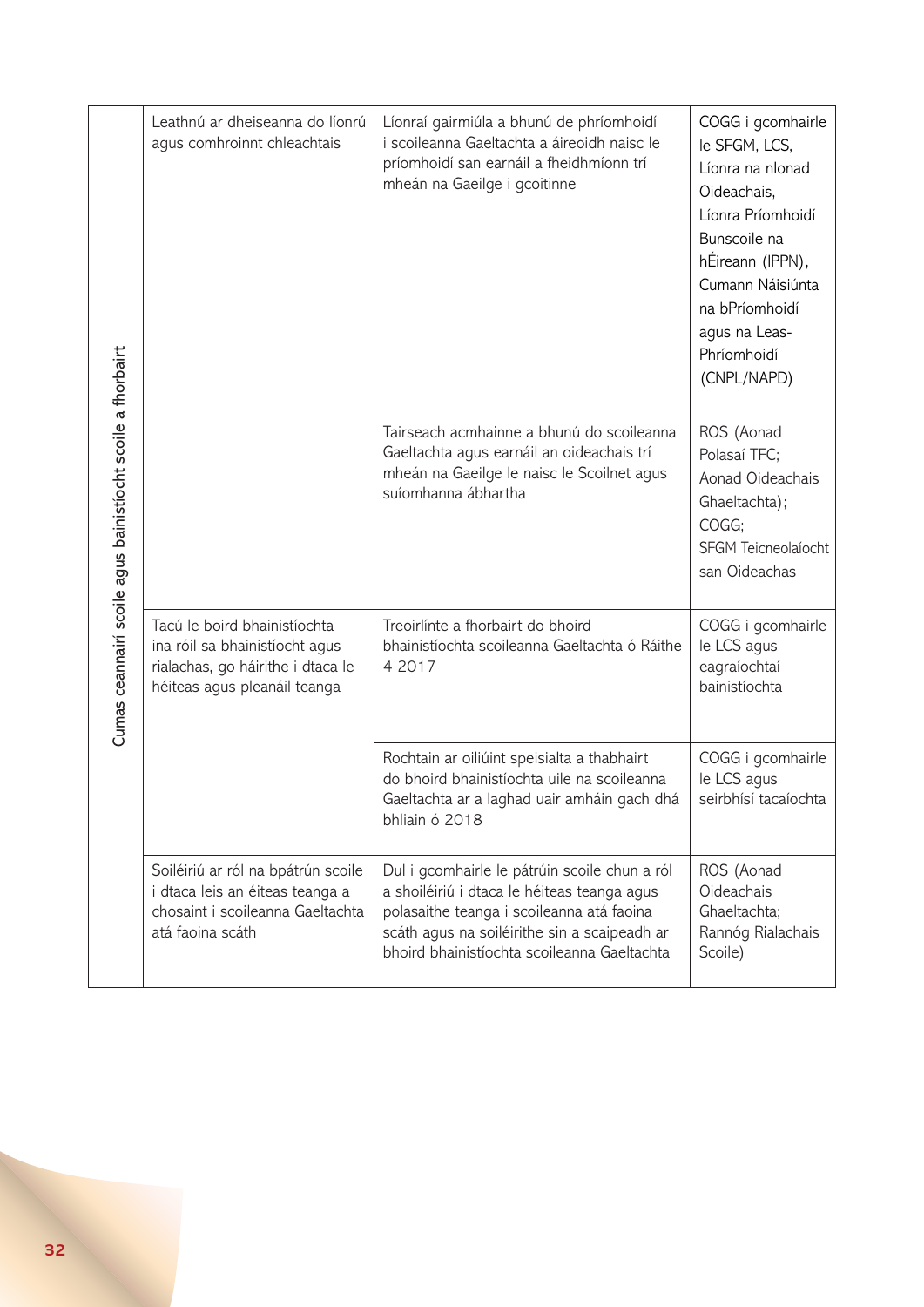#### **5.4 COLÚN TACAÍOCHTA 4: Feabhas a chur ar an gcuraclam don Ghaeilge**

Tá ról lárnach ag an gcuraclam don Ghaeilge sa tacú le forbairt ar inniúlacht sa Ghaeilge i measc na bhfoghlaimeoirí agus na gcainteoirí dúchais i scoileanna Gaeltachta agus i measc na scoláirí san earnáil a fheidhmíonn trí mheán na Gaeilge i gcoitinne.

## **Torthaí foghlama idirdhealaithe do scoláirí i scoileanna a fheidhmíonn trí mheán na Gaeilge\_\_\_\_\_\_\_\_\_\_\_\_\_\_\_\_\_\_\_\_\_\_\_\_\_\_\_\_\_\_\_\_\_\_\_\_\_\_\_\_\_\_\_\_\_\_\_\_\_\_\_\_\_\_\_\_\_\_\_\_\_\_\_\_\_\_\_\_\_\_\_\_\_\_\_**

Maidir le curaclaim Ghaeilge a áiríonn torthaí foghlama do scoláirí i scoileanna a fheidhmíonn trí mheán na Gaeilge atá difriúil leis na cinn i scoileanna a fheidhmíonn trí mheán an Bhéarla, tá sé de chumas acu ionchais a ardú d'fhoghlaim na Gaeilge agus tacú le soláthar eispéireas foghlama teanga saibhrithe do na scoláirí uile i scoileanna Gaeltachta, go háirithe iad siúd atá ina gcainteoirí dúchais Gaeilge. Cuideoidh curaclaim Ghaeilge dá leithéid freisin le feabhas a chur ar chumas na scoláirí i scoileanna Gaeltachta foghlaim trí Ghaeilge.

#### **Curaclam Teanga na Bunscoile \_\_\_\_\_\_\_\_\_\_\_\_\_\_\_\_\_\_\_\_\_\_\_\_\_\_\_\_\_\_\_\_\_\_\_\_\_\_\_\_\_\_\_\_\_\_\_\_\_\_\_**

Tá an Roinn agus an Chomhairle Náisiúnta Curaclaim agus Measúnachta (CNCM) tiomanta do churaclaim Ghaeilge idirdhealaithe a fhorbairt agus a chur i bhfeidhm ag leibhéal na bunscoile. Tá *Curaclam Teanga na Bunscoile* forbartha do naíonáin go Rang 2, le torthaí foghlama don Ghaeilge i scoileanna a fheidhmíonn trí mheán na Gaeilge difriúil leis na cinn i scoileanna a fheidhmíonn trí mheán an Bhéarla, agus thosaigh an cur i bhfeidhm ó Mheán Fómhair 2016. Tá clár um fhorbairt ghairmiúil leanúnach do mhúinteoirí ag tacú leis an gcur i bhfeidhm céimneach. Tá torthaí foghlama teanga idirdhealaithe den chineál céanna á bhforbairt ag CNCM don Ghaeilge do ranganna a trí go dtí a sé.

#### **Sonrúcháin Ghaeilge na Sraithe Sóisearaí T1 agus T2 \_\_\_\_\_\_\_\_\_\_\_\_\_\_\_\_\_\_\_\_\_\_\_\_\_\_\_\_**

I ndiaidh dian-chomhairliúcháin, tá sonrúcháin idirdhealaithe á bhforbairt don Ghaeilge sa tsraith shóisearach. Freastalóidh an sonrúchán curaclaim T1 don Ghaeilge, go háirithe, ar riachtanais foghlama Gaeilge na scoláirí atá ina gcainteoirí dúchais Gaeilge agus atá á n-oiliúint trí Ghaeilge. Freastalóidh an sonrúchán curaclaim T2 a forbraíodh don Ghaeilge, go háirithe, ar riachtanais foghlama Gaeilge na scoláirí atá á dteagasc trí mheán an Bhéarla. Déanfar an dá shonrúchán curaclaim don tsraith shóisearach a mheas ag dhá leibhéal, ardleibhéal agus gnáthleibhéal.

Beidh ar na hiarbhunscoileanna uile atá aitheanta mar scoileanna Gaeltachta an sonrúchán curaclaim T1 a chur ar fáil dá scoláirí sa tsraith shóisearach agus rannpháirtíocht na scoláirí sa rogha seo a chur chun cinn go gníomhach, go háirithe i bhfianaise an scéil go gcuirfidh an fhoghlaim teanga don scoláire a ghabhann don sonrúchán seo ar chumas an scoláire a lánacmhainneacht a chomhlíonadh mar fhoghlaimeoir Gaeilge agus tacú lena c(h)umas chun foghlaim trí Ghaeilge. Is féidir le hiarbhunscoileanna atá aitheanta mar scoileanna Gaeltachta an sonrúchán curaclaim T2 a chur ar fáil do scoláirí freisin sa chás gur léir go bhfreastalóidh an sonrúchán T2 níos éifeachtaí ar riachtanais foghlama Gaeilge scoláirí den chineál sin. Meastar nach mbeidh sa chohórt de scoláirí ag rochtain an tsonrúcháin churaclaim T2 ach mionlach beag scoláirí i scoileanna Gaeltachta.

Ina theannta sin, tá sé de chumas ag gearrchúrsaí sa tsraith shóisearach agus san Idirbhliain feabhas a chur ar thuiscint agus meas na scoláirí i scoileanna Gaeltachta ar chomhthéacs theanga, chultúr agus stair na Gaeltachta.

#### **Sonrúcháin churaclaim don tsraith shinsearach \_\_\_\_\_\_\_\_\_\_\_\_\_\_\_\_\_\_\_\_\_\_\_\_\_\_\_\_\_\_\_\_\_\_\_**

Sa tsraith shinsearach, tosóidh obair ar shonrúcháin idirdhealaithe T1 agus T2 a fhorbairt don Ghaeilge nuair a bheidh na sonrúcháin idirdhealaithe don Ghaeilge sa tsraith shóisearach forbartha agus iad ag obair go maith sna scoileanna. Mar a tharlóidh sa tsraith shóisearach, beidh ar scoileanna atá aitheanta mar scoileanna Gaeltachta an sonrúchán curaclaim T1 a chur ar fáil dá scoláirí agus spreagadh do líon níos mó scoláirí rogha an tsonrúcháin T1 a dhéanamh.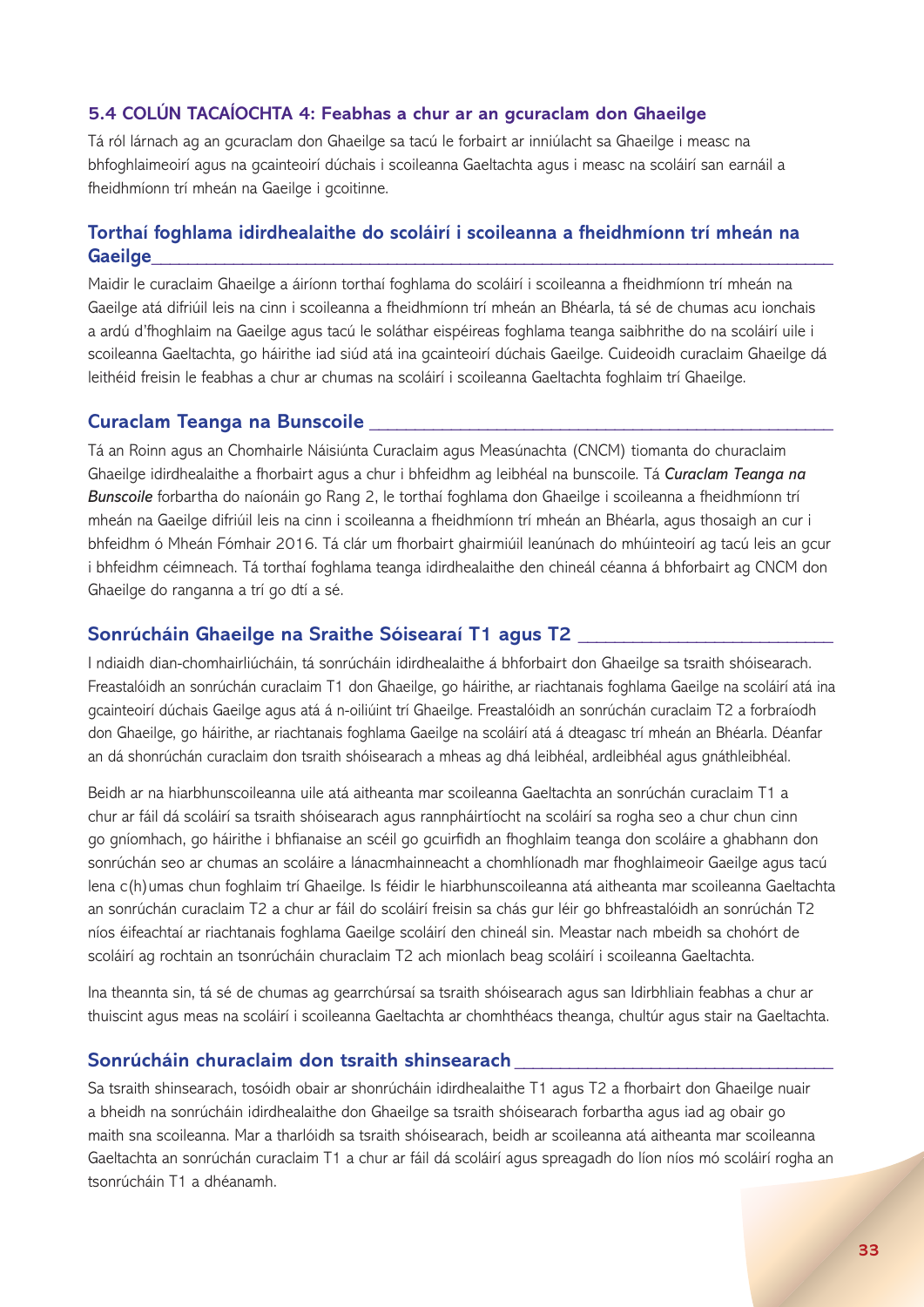## Ag tacú le scoláirí i scoileanna Gaeltachta

Déanfar machnamh ar raon de bhearta d'fhonn spreagadh a thabhairt do scoláirí i scoileanna Gaeltachta agus scoileanna a fheidhmíonn trí mheán na Gaeilge gabháil don sonrúchán curaclaim T1 don Ghaeilge sa tsraith shinsearach. Cuirfear go mór le cumas scoile sonrúchán curaclaim T1 a sholáthar don Ghaeilge sa tsraith shinsearach má bhíonn glacadh láidir leis an sonrúchán curaclaim T1 sa tsraith shóisearach. B'fhéidir go n-áireoidh na bearta chun scoláirí a spreagadh sparánachtaí tríú leibhéal a bhronnadh ar scoláirí a fheidhmíonn ag tairseach ghrád shonraithe nó a sháraíonn í sa sonrúchán curaclaim T1 don Ghaeilge i scrúdú na hArdteistiméireachta. Ina theannta sin, maidir leis na scoláirí sin a ghnóthaíonn tairseach ghrád shonraithe sa sonrúchán curaclaim T1 don Ghaeilge san Ardteistiméireacht, coinneofar 10% de na háiteanna sna cláir OTM uile in áirithe dóibh ar an gcoinníoll go gcloíonn na hiarratasóirí leis na riachtanais iontrála eile do na cláir sin. B'fhéidir go measfar aitheantas ar fheidhmíocht sa sonrúchán curaclaim T1 i scrúdú na hArdteistiméireachta mar riachtanas iontrála ar chúrsaí tríú leibhéal a éilíonn ard-inniúlacht sa Ghaeilge lena n-áirítear cúrsaí a áiríonn an Ghaeilge mar rogha teanga (e.g. dlí agus Gaeilge), agus cúrsaí tríú leibhéal a sholáthraítear trí Ghaeilge.

Beidh athbhreithnú leanúnach ar fhorbairt, cur i bhfeidhm agus ábhar na gcuraclam idirdhealaithe T1 agus T2 Gaeilge lena chinntiú go sásaíonn siad riachtanais na scoláirí uile, go háirithe cainteoirí dúchais Gaeilge.

Déanfaidh an Polasaí na gníomhartha seo mar thaca le Colún Tacaíochta 4 chun feabhas a chur ar an gcuraclam don Ghaeilge.

| Sprioc                                      | Cuspóir                                                                                                                                                       | Gníomhartha                                                                                                                                                                                                                                                                                                                                                                                                                            | Eagraíocht i<br>gceannas                      |
|---------------------------------------------|---------------------------------------------------------------------------------------------------------------------------------------------------------------|----------------------------------------------------------------------------------------------------------------------------------------------------------------------------------------------------------------------------------------------------------------------------------------------------------------------------------------------------------------------------------------------------------------------------------------|-----------------------------------------------|
| Feabhas a chur ar an gcuraclam don Ghaeilge | A chinntiú go sásaíonn ábhar na<br>gcuraclam Gaeilge riachtanais<br>na ndaltaí/scoláirí i scoileanna<br>Gaeltachta, go háirithe cainteoirí<br>dúchais Gaeilge | Cur i gcrích na forbartha ar Churaclam Teanga<br>na Bunscoile do na ranganna uile sna scoileanna<br>a fheidhmíonn trí mheán na Gaeilge agus<br>scoileanna a fheidhmíonn trí mheán an Bhéarla<br>agus tacú lena chur i bhfeidhm lena chinntiú<br>go sásaíonn na torthaí foghlama riachtanais na<br>ndaltaí i scoileanna Gaeltachta agus scoileanna a<br>fheidhmíonn trí mheán na Gaeilge, lena n-áirítear<br>cainteoirí dúchais Gaeilge | ROS;<br>CNCM;<br>COGG;<br><b>SFGM</b>         |
|                                             |                                                                                                                                                               | Cur i gcrích na forbartha agus thabhairt<br>isteach na sonrúchán ar leith T1 agus T2 don<br>Ghaeilge sa tsraith shóisearach agus a chinntiú<br>go sásaíonn torthaí foghlama na sonrúchán<br>curaclaim T1 riachtanais na scoláirí i scoileanna<br>Gaeltachta agus scoileanna a fheidhmíonn trí<br>mheán na Gaeilge, lena n-áirítear cainteoirí<br>dúchais Gaeilge                                                                       | ROS;<br>CNCM;<br>COGG:<br>SFGM;<br><b>SSM</b> |
|                                             |                                                                                                                                                               | Sonrúcháin curaclaim idirdhealaithe T1 agus T2<br>a fhorbairt don Ghaeilge sa tsraith shinsearach<br>agus a chinntiú go sásaíonn torthaí foghlama na<br>sonrúchán curaclaim T1 riachtanais na scoláirí<br>i scoileanna Gaeltachta agus scoileanna a<br>fheidhmíonn trí mheán na Gaeilge, lena n-áirítear<br>cainteoirí dúchais Gaeilge                                                                                                 | ROS;<br>CNCM;<br>COGG;<br><b>SFGM</b>         |

## *Tábla 6: Colún Tacaíochta 4: Sprioc chun feabhas a chur ar an gcuraclam don Ghaeilge*

 $\overline{\phantom{a}}$ COLÚN TACAÍOCHTA 4: Feabhas a chur ar an gcuraclam don Ghaeilge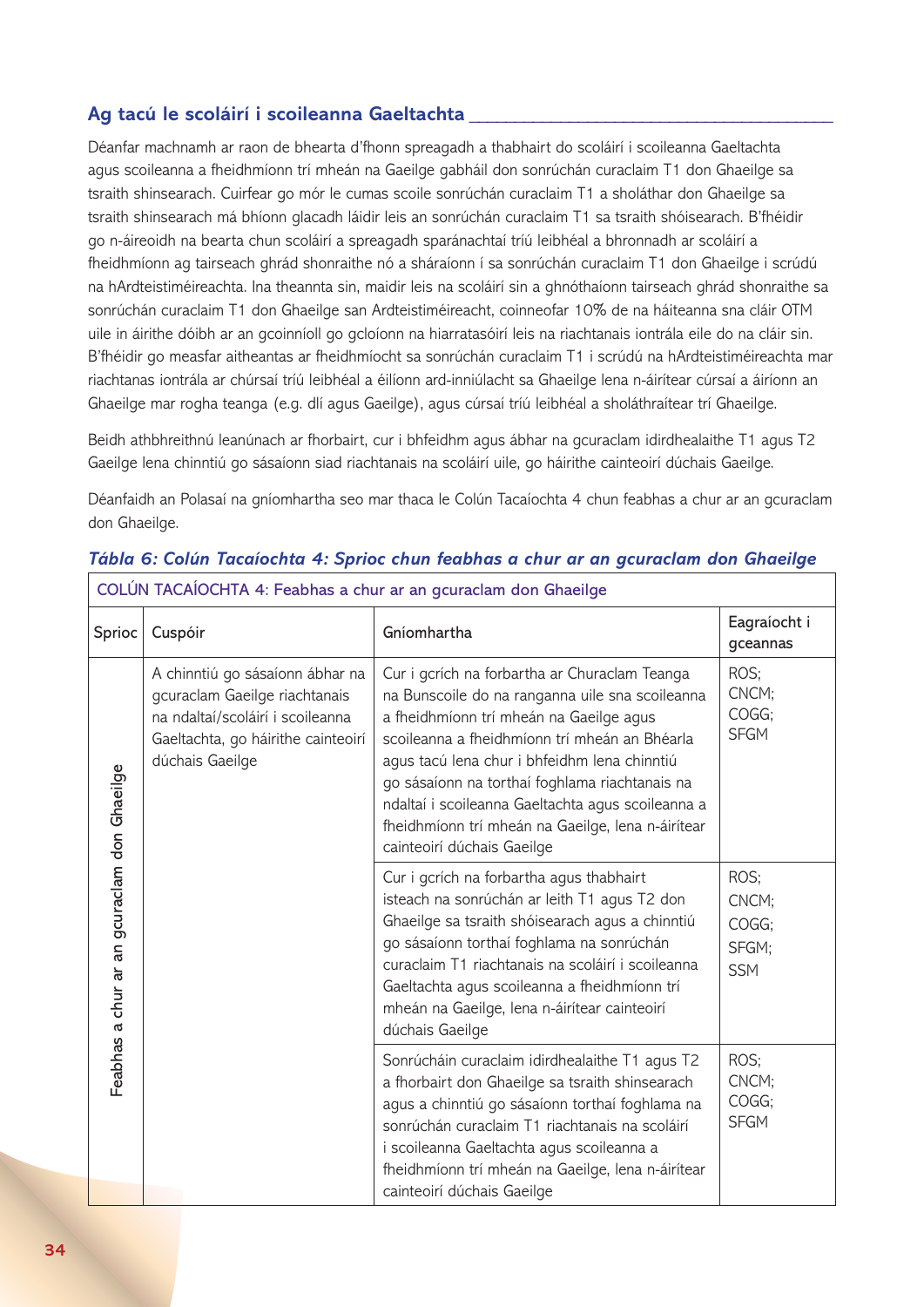|                                                                                                                                                                                                                                                                                                                                                                                                                                                                                                                                                                                                                                                                                                                                                                                                                                                                                             | Bearta a thabhairt isteach a<br>thabharfaidh spreagadh do<br>scoláirí i scoileanna Gaeltachta<br>agus scoileanna a fheidhmíonn<br>trí mheán na Gaeilge gabháil<br>don sonrúchán curaclaim<br>T1 don Ghaeilge sa tsraith<br>shóisearach agus sa tsraith<br>shinsearach | Ceangal a chur ar na scoileanna Gaeltachta<br>uile sonrúchán curaclaim T1 Gaeilge a chur ar<br>fáil do scoláirí agus scoláirí a spreagadh go<br>gníomhach chun an rogha seo a ghlacadh<br>Scéim sparántachta tríú leibhéal a thabhairt<br>isteach do scoláirí a fheidhmíonn ag<br>tairseach ghrád shonraithe nó a sháraíonn<br>í sa sonrúchán curaclaim T1 don Ghaeilge i<br>scrúdú na hArdteistiméireachta | ROS (Aonad<br>Oideachais<br>Ghaeltachta; ROM<br>agus Rannóg<br>Ardoideachais);<br>ÚAO;<br>An Chomhairle<br>Mhúinteoireachta |  |
|---------------------------------------------------------------------------------------------------------------------------------------------------------------------------------------------------------------------------------------------------------------------------------------------------------------------------------------------------------------------------------------------------------------------------------------------------------------------------------------------------------------------------------------------------------------------------------------------------------------------------------------------------------------------------------------------------------------------------------------------------------------------------------------------------------------------------------------------------------------------------------------------|-----------------------------------------------------------------------------------------------------------------------------------------------------------------------------------------------------------------------------------------------------------------------|-------------------------------------------------------------------------------------------------------------------------------------------------------------------------------------------------------------------------------------------------------------------------------------------------------------------------------------------------------------------------------------------------------------|-----------------------------------------------------------------------------------------------------------------------------|--|
| Feabhas a chur ar an gcuraclam don Ghaeilge                                                                                                                                                                                                                                                                                                                                                                                                                                                                                                                                                                                                                                                                                                                                                                                                                                                 |                                                                                                                                                                                                                                                                       | 10% de na háiteanna sna cláir OTM uile a<br>chur in áirithe do scoláirí a fheidhmíonn ag<br>tairseach ghrád shonraithe nó a sháraíonn<br>í sa sonrúchán curaclaim T1 don Ghaeilge<br>i scrúdú na hArdteistiméireachta ar an<br>gcoinníoll go gcomhlíonann na hiarratasóirí na<br>critéir eile d'iontráil ar na cláir                                                                                        |                                                                                                                             |  |
|                                                                                                                                                                                                                                                                                                                                                                                                                                                                                                                                                                                                                                                                                                                                                                                                                                                                                             |                                                                                                                                                                                                                                                                       | Fiosrú a dhéanamh faoin bhféidearthacht<br>le haitheantas ar fheidhmíocht sa<br>sonrúchán curaclaim T1 don Ghaeilge san<br>Ardteistiméireacht mar riachtanas iontrála ar<br>chúrsaí tríú leibhéal a éilíonn inniúlacht níos<br>airde sa Ghaeilge                                                                                                                                                            |                                                                                                                             |  |
|                                                                                                                                                                                                                                                                                                                                                                                                                                                                                                                                                                                                                                                                                                                                                                                                                                                                                             |                                                                                                                                                                                                                                                                       | 5.5 COLÚN TACAÍOCHTA 5: Feabhas a chur ar acmhainní agus tacaí teanga                                                                                                                                                                                                                                                                                                                                       |                                                                                                                             |  |
|                                                                                                                                                                                                                                                                                                                                                                                                                                                                                                                                                                                                                                                                                                                                                                                                                                                                                             | Acmhainní agus ábhair Ghaeilge                                                                                                                                                                                                                                        |                                                                                                                                                                                                                                                                                                                                                                                                             |                                                                                                                             |  |
| Má tá acmhainní agus ábhair Ghaeilge ardchaighdeáin ar fáil don chomhthéacs príomhshrutha agus do<br>chomhthéacs na riachtanas speisialta oideachais (RSO), is féidir leo siúd tacú go mór le soláthar an oideachais<br>rí mheán na Gaeilge i scoileanna Gaeltachta. Ó cuireadh COGG ar bun, tá feabhsuithe suntasacha déanta ar:<br>aon na n-acmhainní Gaeilge agus oideachais, lena n-áirítear téascleabhair atá ar fáil chun tacú le teagasc trí<br>Ghaeilge. Rinne comhlachtaí eile amhail An Gúm, agus an Chomhairle Curaclaim, Meastóireacht agus Measúnú<br>(CCEA) agus an tÁisaonad <sup>16</sup> i dTuaisceart Éireann, obair shuntasach don fháil ar acmhainní teagaisc agus ábhar<br>éitheoireachta Gaeilge do dhaoine óga.                                                                                                                                                      |                                                                                                                                                                                                                                                                       |                                                                                                                                                                                                                                                                                                                                                                                                             |                                                                                                                             |  |
|                                                                                                                                                                                                                                                                                                                                                                                                                                                                                                                                                                                                                                                                                                                                                                                                                                                                                             |                                                                                                                                                                                                                                                                       | Abhair churaclaim agus mheasúnaithe Ghaeilge ________________                                                                                                                                                                                                                                                                                                                                               |                                                                                                                             |  |
| Tá feabhas suntasach déanta freisin ar raon na n-ábhar curaclaim agus measúnaithe Gaeilge atá ar fáil le húsáid<br>gcomhthéacs na riachtanas speisialta oideachais i suíomhanna a fheidhmíonn trí mheán na Gaeilge. Tá dul<br>chun cinn suntasach déanta freisin i dtaca leis an soláthar d'ábhair mheasúnaithe atá ábhartha do riachtanais<br>Ghaeilge na bhfoghlaimeoirí i scoileanna Gaeltachta. Mar shampla, tá trialacha caighdeánacha ar fáil anois<br>atá normaithe do phobal na mbunscoileanna a fheidhmíonn trí mheán na Gaeilge, lena n-áirítear scoileanna<br>Gaeltachta. Mar sin féin, tá easpa trialacha ann atá oiriúnach chun tástáil a dhéanamh ar inniúlachtaí na<br>gcainteoirí dúchais Gaeilge. Tá srian ar thrialacha mar sin a fhorbairt mar thoradh ar na deacrachtaí a bhaineann<br>e normú do dhaonra de chainteoirí dúchais Gaeilge ar an scála atá ann in Éirinn. |                                                                                                                                                                                                                                                                       |                                                                                                                                                                                                                                                                                                                                                                                                             |                                                                                                                             |  |
| <sup>16</sup> An tÁisaonad, Coláiste Ollscoile Naomh Muire, Béal Feirste                                                                                                                                                                                                                                                                                                                                                                                                                                                                                                                                                                                                                                                                                                                                                                                                                    |                                                                                                                                                                                                                                                                       |                                                                                                                                                                                                                                                                                                                                                                                                             |                                                                                                                             |  |

## **5.5 COLÚN TACAÍOCHTA 5: Feabhas a chur ar acmhainní agus tacaí teanga**

## **Acmhainní agus ábhair Ghaeilge \_\_\_\_\_\_\_\_\_\_\_\_\_\_\_\_\_\_\_\_\_\_\_\_\_\_\_\_\_\_\_\_\_\_\_\_\_\_\_\_\_\_\_\_\_\_\_\_\_**

## **Ábhair churaclaim agus mheasúnaithe Ghaeilge \_\_\_\_\_\_\_\_\_\_\_\_\_\_\_\_\_\_\_\_\_\_\_\_\_\_\_\_\_\_\_\_\_\_**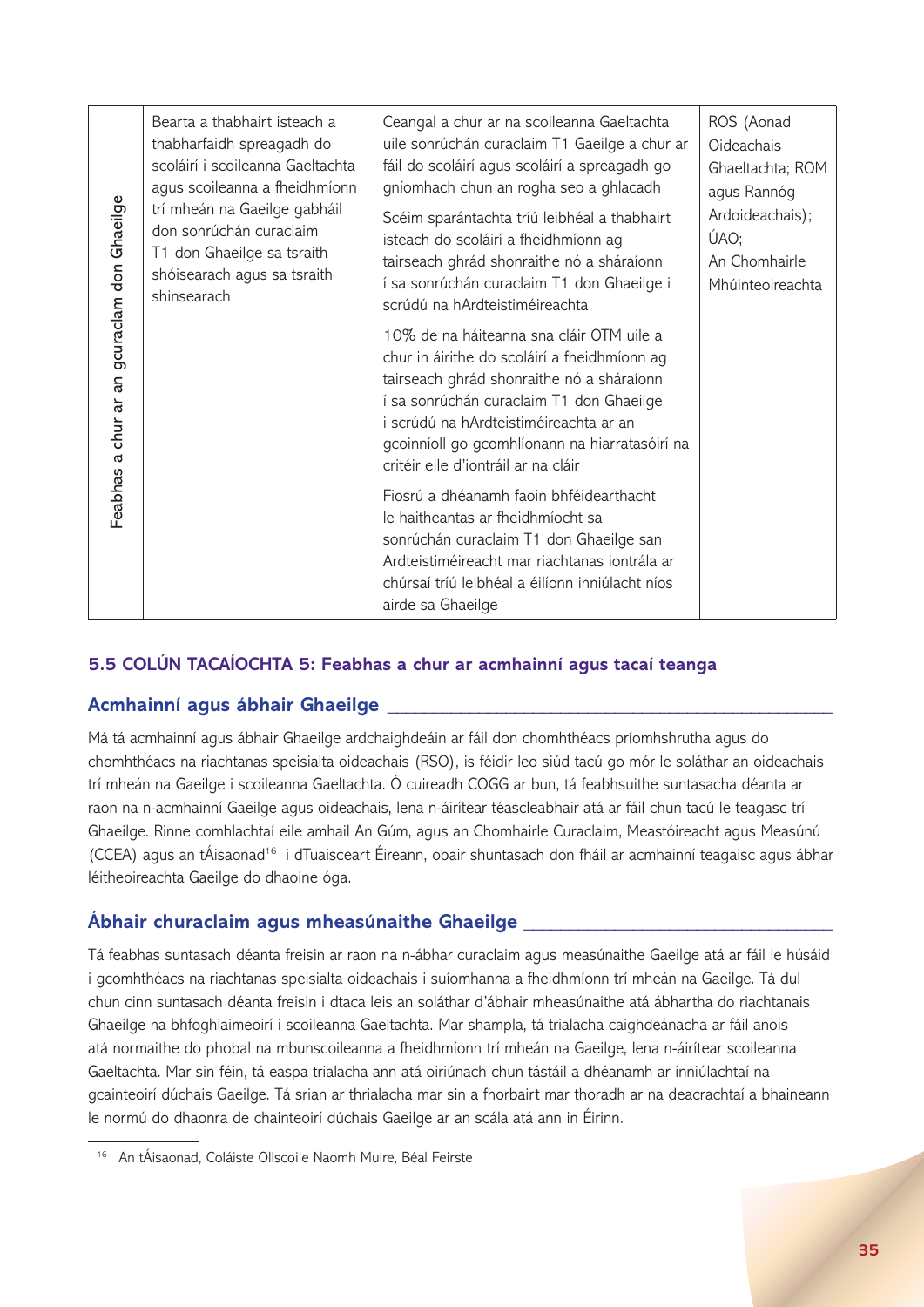#### **Raon agus cáilíocht acmhainní a leathnú \_\_\_\_\_\_\_\_\_\_\_\_\_\_\_\_\_\_\_\_\_\_\_\_\_\_\_\_\_\_\_\_\_\_\_\_\_\_\_\_\_**

D'ainneoin an dul chun cinn atá déanta, tá gá le forbairt leanúnach agus nuashonrú ar acmhainní atá ar fáil don earnáil a fheidhmíonn trí mheán na Gaeilge, lena n-áirítear scoileanna Gaeltachta, chun tacú le raon iomlán na gníomhaíochta oideachais i suíomhanna príomhshrutha agus RSO. Go háirithe, tá gá lena chinntiú go bhfuil na hábhair oideachais Ghaeilge atá ar fáil inrochtana i dtéarmaí ábhair teanga d'fhoghlaimeoirí agus go bhfuil cáilíocht na n-ábhar atá ar fáil ionchurtha le cáilíocht na n-ábhar atá ar fáil as Béarla. Tá gá freisin lena chinntiú go bhfuil na hábhair Ghaeilge ar fáil do raon uile na n-ábhar, go háirithe ag leibhéal na hiarbhunscoile, agus go nuashonraítear na hábhair theanga ar bhealach tráthúil de réir mar a thagann curaclaim nua ar an saol.

### **Rochtain ar thairseach thiomnaithe do scoileanna Gaeltachta agus don earnáil a fheidhmíonn trí mheán na Gaeilge\_\_\_\_\_\_\_\_\_\_\_\_\_\_\_\_\_\_\_\_\_\_\_\_\_\_\_\_\_\_\_\_\_\_\_\_\_\_\_\_\_\_\_\_\_\_\_\_**

Beidh gá le hinfheistíocht mharthanach chun forbairt leanúnach agus nuashonrú a dhéanamh ar na hacmhainní do scoileanna Gaeltachta agus don earnáil a fheidhmíonn trí mheán na Gaeilge i gcoitinne. Mar phointe tosaithe, áfach, ba chóir giaráil a dhéanamh ar an saineolas agus ar na hacmhainní a bhaineann leis an oideachas trí mheán na Gaeilge, oiread agus is féidir. Ba chóir go gcuirfí príomhoidí agus múinteoirí sna scoileanna Gaeltachta uile ar an eolas faoi raon na n-acmhainní teagaisc agus foghlama Gaeilge atá ar fáil cheana agus ba chóir tacú leo maidir leis an gcaoi chun na hacmhainní a rochtain agus a úsáid. Cuideofar le cur chuige den chineál sin trí thairseach tacaíochta thiomnaithe a bhunú don oideachas Gaeltachta agus don earnáil a fheidhmíonn trí mheán na Gaeilge i gcoitinne atá nasctha le Scoilnet agus le suíomhanna gréasáin ábhartha eile.

Déanfaidh tairseach thiomnaithe don oideachas trí mheán na Gaeilge óstáil freisin ar threoirlínte i dtaca le cleachtas pleanála, bainistíochta, oideolaíoch agus measúnaithe i scoileanna Gaeltachta a fhorbróidh na hábhair a cruthaíodh go dtí seo agus a ionchorpraíonn na tuiscintí agus an dea-chleachtas a luaitear sa taighde náisiúnta agus idirnáisiúnta agus a bhreathnaítear i seomraí ranga a fheidhmíonn trí mheán na Gaeilge, lena n-áirítear seomraí ranga den chineál sin i scoileanna Gaeltachta. Déanfaidh an tairseach óstáil freisin ar threoir i dtaca le nithe a bhaineann go sainiúil le soláthar RSO sa chomhthéacs a fheidhmíonn trí mheán na Gaeilge, lena n-áirítear tús áite do scileanna litearthachta na Gaeilge agus don Ghaeilge mar theanga teagaisc. Déanfar fiosrú freisin maidir leis an bhféidearthacht chun freastal ar chomhroinnt acmhainní teagaisc agus foghlama tríd an tairseach chun tuilleadh feabhais a chur ar shaintaithí ghairmiúil na múinteoirí i scoileanna Gaeltachta.

#### **Feabhas a chur ar an oideachas trí mheán na Gaeilge trí chomhoibriú Thuaidh/Theas \_**

Le comhroinnt acmhainní ar bhonn uile-Éireann freisin tugtar deis luachmhar chun na hacmhainní uile atá ar fáil trí mheán na Gaeilge a rochtain. Tá sé de chumas ag comhoibriú Thuaidh/Theas cuidiú le comhroinnt acmhainní taighde agus saintaithí na ngníomhaireachtaí i réimsí soláthair ina bhfuil easnaimh ar raon na n-acmhainní soiléir. Beidh tábhacht ar leith le comhoibriú dá leithéid sa soláthar acmhainní a bhaineann le riachtanais speisialta oideachais agus measúnú. Mar shampla, tá naisc bunaithe ag Grúpa Bainistíochta Inmheánaí SNSO le Príomh-Shíceolaithe Oideachais (PEPanna) i dTuaisceart Éireann, agus mar sin tá sé de chumas aige teagmháil a dhéanamh le COGG agus PEPanna d'fhonn fiosrú a dhéanamh faoi na bealaí le déileáil le bearnaí sna huirlisí measúnaithe scoilbhunaithe agus na huirlisí sin a choinnítear le húsáid ag síceolaithe san earnáil a fheidhmíonn trí mheán na Gaeilge. Tá deis ann chun iarrachtaí comhoibríocha den chineál seo a chur chun cinn a thuilleadh faoi scáth na meicníochtaí comhoibrithe Thuaidh/Theas.

#### **Éagsúlacht teangeolaíochta na scoileanna Gaeltachta \_\_\_\_\_\_\_\_\_\_\_\_\_\_\_\_\_\_\_\_\_\_\_\_\_\_\_\_**

Déanann scoileanna Gaeltachta soláthar do scoláirí ó chúlraí éagsúla teanga lena n-áirítear iad siúd a bhfuil an Béarla mar phríomhtheanga acu sa bhaile, iad siúd a thagann ó theaghlaigh dhátheangacha, iad siúd a bhfuil an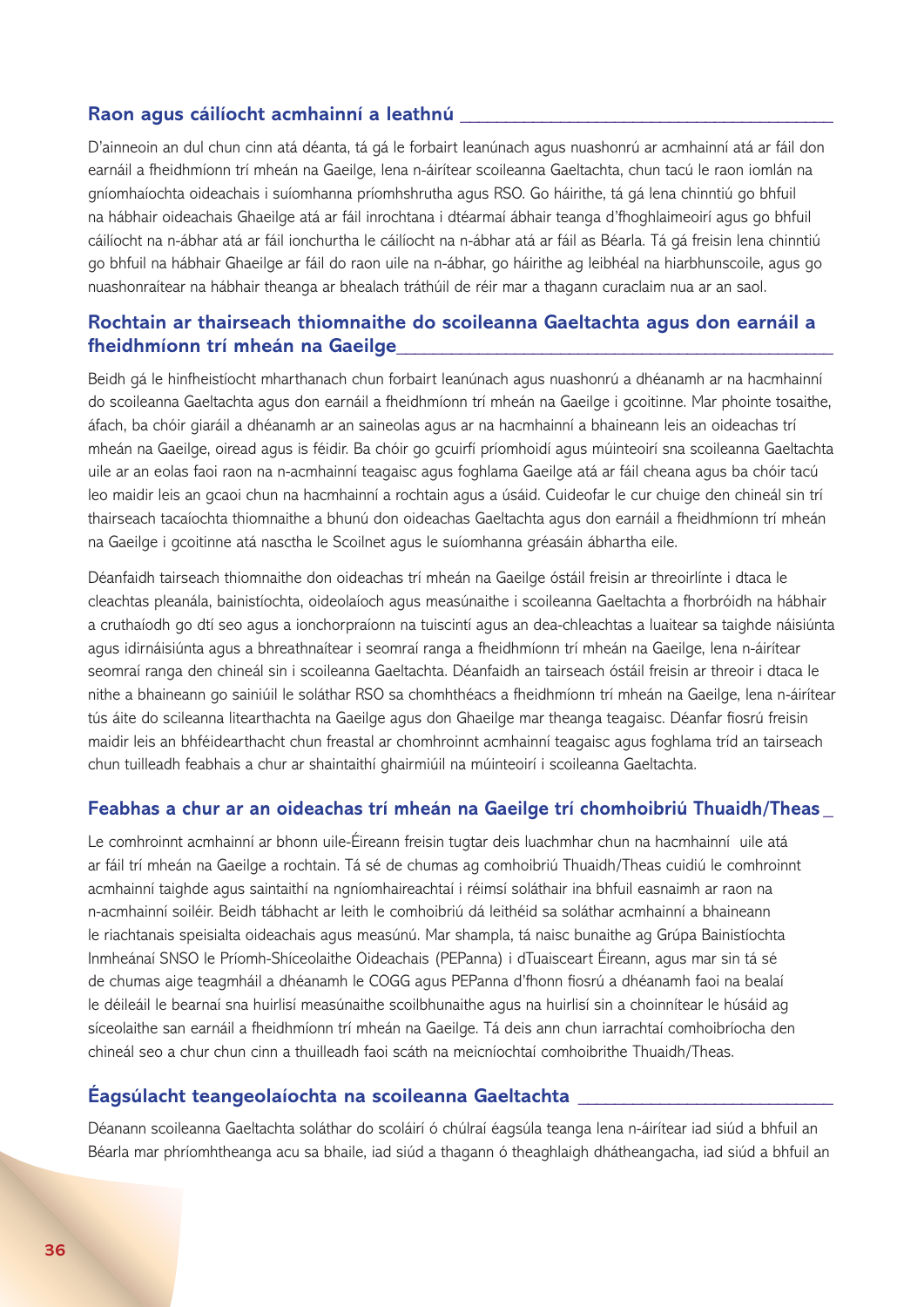Ghaeilge mar phríomhtheanga acu sa bhaile, agus iad siúd nach bhfuil Béarla ná Gaeilge mar theanga baile acu. Cuireann an éagsúlacht teangeolaíochta seo dúshlán roimh scoileanna agus múinteoirí agus iad ag freastal ar riachtanais oideachais agus teanga na scoláirí agus ag soláthar an churaclaim trí Ghaeilge.

#### **Ag tacú leis an gcainteoir dúchais Gaeilge\_\_\_\_\_\_\_\_\_\_\_\_\_\_\_\_\_\_\_\_\_\_\_\_\_\_\_\_\_\_\_\_\_\_\_\_\_\_\_\_**

Go minic, bíonn fócas an tsoláthair theanga i scoileanna Gaeltachta ar fhoghlaimeoirí na Gaeilge d'fhonn a chinntiú go bhfuil sé d'acmhainn acu foghlaim trí Ghaeilge. B'fhéidir go dtarlaíonn sé chun dochar na hinniúlachta teanga ag cainteoirí dúchais a bhfuil soláthar idirdhealaithe de dhíth orthu chun a bhforbairt Ghaeilge a shaibhriú agus chun a sóisialú sa Ghaeilge a chur chun cinn. Léiríonn an fhianaise nach bhfuil noirm an chainteora dúchais nó sealbhú iomlán agus saibhriú sa teanga á ngnóthachtáil ag cainteoirí dúchais óga Gaeilge sa Ghaeltacht. Tá soláthar idirdhealaithe do chainteoirí dúchais Gaeilge riachtanach freisin chun tacaíocht agus dearbhú a thabhairt ar iarrachtaí na dtuismitheoirí atá ag tógáil a leanaí trí Ghaeilge.

Beidh tacaíocht de dhíth ar scoileanna agus múinteoirí chun soláthar teanga idirdhealaithe a chur ar fáil, go háirithe do chainteoirí dúchais Gaeilge ach freisin d'fhoghlaimeoirí Gaeilge sna comhthéacsanna ilranga/ ilghrád agus ilteangacha. Mar phointe tosaithe, ba chóir soláthar idirdhealaithe den chineál sin a ionchorprú sa ghnáthchleachtas seomra ranga agus tacaíocht a fháil le deiseanna foghlama gairmiúla tiomnaithe do mhúinteoirí agus príomhoidí i scoileanna Gaeltachta. Ba chóir soláthar teanga idirdhealaithe a chur chun cinn freisin trí chleachtais bhainistíochta agus cleachtais teagaisc agus foghlama a scaipeadh, bunaithe ar chleachtas éifeachtach i scoileanna Gaeltachta agus sa taighde, a thacaíonn le forbairt teanga na gcainteoirí dúchais Gaeilge.

Mar sin féin, tá tacaí scoite de dhíth chun cur ar chumas na scoileanna agus múinteoirí Gaeltachta freastal ar riachtanais Ghaeilge a scoláirí, go háirithe cainteoirí dúchais Gaeilge. Forbróidh soláthar na dtacaí scoite sin struchtúir tacaíochta atá ann cheana. Cé go mbeidh ar scoileanna tús áite a thabhairt do riachtanais teanga na gcainteoirí dúchais, beidh solúbthacht ag scoileanna i dtaca le húsáid na dtacaí breise i gcomhréir le próifíl teanga na scoile agus codán coibhneasta na gcainteoirí dúchais agus na bhfoghlaimeoirí Gaeilge sa scoil. Beidh treoir de dhíth ar scoileanna maidir le conas úsáid a bhaint as na tacaí breise chun an tionchar is fearr a bhaint amach.

## **Ról an chúntóra teanga a fhorbairt agus an leas is fearr a bhaint as \_\_\_\_\_\_\_\_\_\_\_\_\_\_**

Áirítear ar na tacaí scoite láidriú ar Scéim na gCúntóirí Teanga atá á cur i bhfeidhm faoi láthair i scoileanna Gaeltachta. Le scéim na gcúntóirí teanga, atá i bhfeidhm ó 1999 faoi scáth na Roinne Ealaíon, Oidhreachta, Gnóthaí Réigiúnacha, Tuaithe agus Gaeltachta (REOGRTG), fostaítear cainteoirí dúchais Gaeilge áitiúla ar feadh cuid den scoilbhliain.

Is é cuspóir na scéime úsáid na Gaeilge a láidriú mar theanga labhartha i measc na ndaltaí agus scoláirí Gaeltachta i mbunscoileanna agus in iarbhunscoileanna, agus méadú ar a húsáid ar bhonn laethúil. Bhí an scéim spriocdhírithe ar dtús ar scoláirí ar bheagán Gaeilge nó gan Gaeilge ar bith, chun cur ar a gcumas an curaclam trí Ghaeilge a rochtain i scoileanna Gaeltachta. Le déanaí, baineadh úsáid aisti chun tacú le riachtanais teanga na gcainteoirí dúchais Gaeilge.

Cé go bhfuil dearcadh dearfach ag taighdeoirí agus páirtithe leasmhara ábhartha i leith na scéime, tá sé tráthúil athbhreithniú a dhéanamh ar thionchar na scéime ar fhoghlaim teanga agus rannpháirtíocht na scoláirí agus fiosrú a dhéanamh faoin gcaoi ina bhféadfaí an scéim a láidriú chun tacú le cainteoirí dúchais Gaeilge chomh maith le foghlaimeoirí Gaeilge i limistéir Ghaeltachta. D'áireodh athbhreithniú dá leithéid, le cur i gcrích faoi scáth REOGRTG le tacaíocht ón Roinn Oideachais agus Scileanna, machnamh ar an gcaoi ina bhféadfaí eolas agus scileanna na gcúntóirí teanga agus a n-ionchur foghlama teanga a fheabhsú chun tacú le forbairt teanga na scoláirí.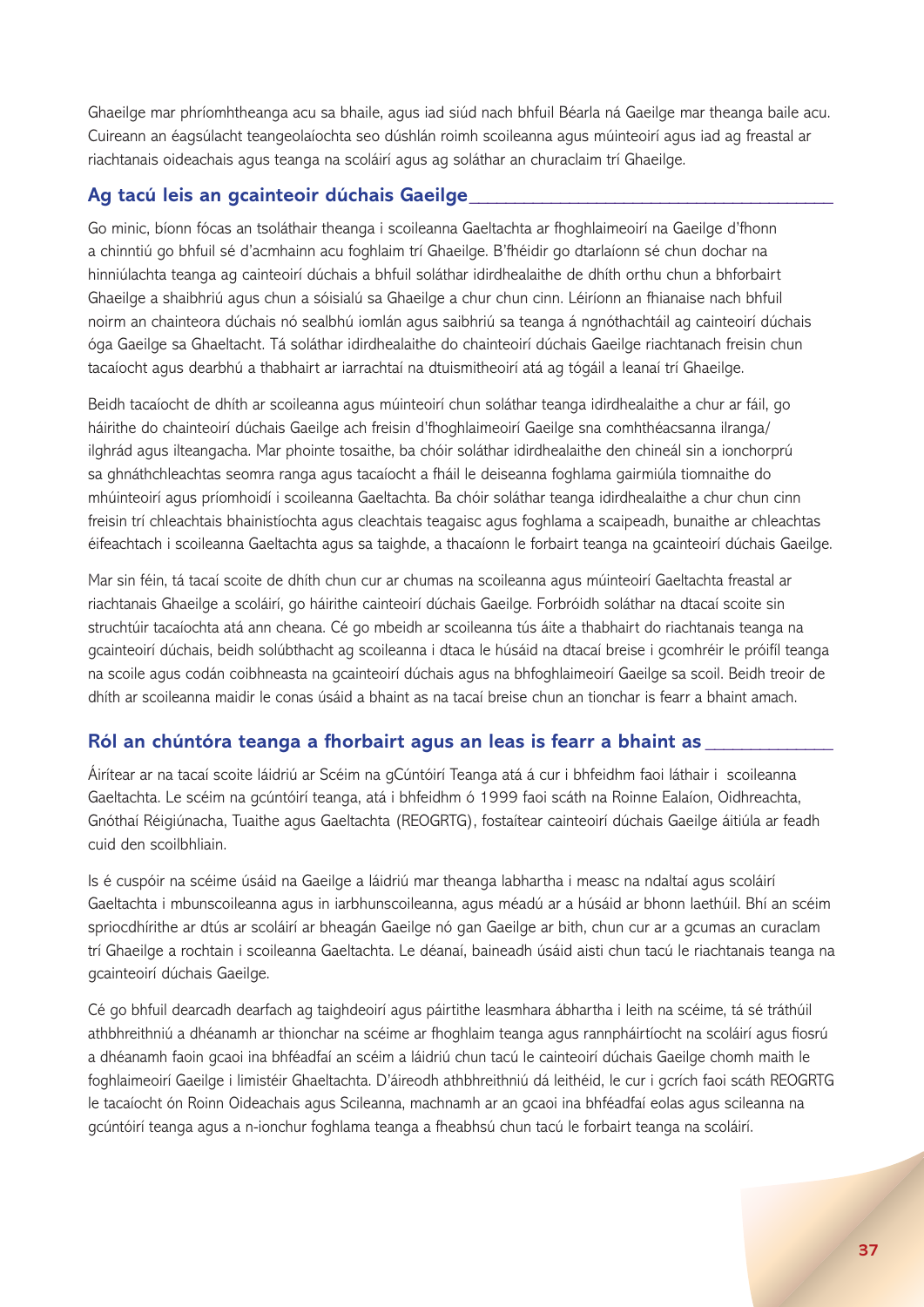#### **Tacaíocht teanga thiomnaithe do dhaltaí \_\_\_\_\_\_\_\_\_\_\_\_\_\_\_\_\_\_\_\_\_\_\_\_\_\_\_\_\_\_\_\_\_\_\_\_\_\_\_\_\_**

Beidh rochtain ag scoileanna atá aitheanta mar scoileanna Gaeltachta ar mhúinteoirí tacaíochta teanga breise a chuideoidh le pleananna teanga a fhorbairt sa scoil agus le tacaíocht thiomnaithe a sholáthar do dhaltaí a bhfuil riachtanais foghlama Gaeilge ar leith acu, lena n-áirítear cainteoirí dúchais Gaeilge i gcomhréir le tosaíochtaí atá aitheanta ag an scoil. Déanfar soláthar na rochtana ar mhúinteoirí tacaíochta dá leithéid i scoileanna Gaeltachta a chinneadh ar bhonn rollú iomlán agus próifíl teanga na scoile. Cuirfear i bhfeidhm é de réir na samhlach nua chun acmhainní teagaisc breise a leithdháileadh do dhaltaí a bhfuil riachtanais speisialta oideachais acu i scoileanna (an Chomhairle Náisiúnta um Oideachas Speisialta, 2014).

#### **Ag tacú le scoláirí a bhfuil inniúlacht íseal sa Ghaeilge acu \_\_\_\_\_\_\_\_\_\_\_\_\_\_\_\_\_\_\_\_\_\_\_**

I dtaca ionchasach teanga agus foghlama eile d'iarbhunscoileanna Gaeltachta áirítear clár dátheangach um 'Thacaíocht Naisc' (*Droichead)* a sholáthar sa tsraith shóisearach atá ag tarlú ag an am céanna agus atá an teagasc trí mheán na Gaeilge á chur ar fáil sa phríomhchuid den scoil. Ligeann an clár *Droichead* do scoláirí a bhfuil inniúlacht íseal sa Ghaeilge acu oideachas dátheangach a bheith acu ar bhonn idirthréimhseach, agus iad ag fáil tacaí breise chun feabhas a chur ar a gcuid Gaeilge agus chun a n-aistriú chuig soláthar trí mheán na Gaeilge a éascú. Áirítear sa chlár soláthar ar raon cuimsitheach d'idirghábhalacha teanga, oideolaíocha agus measúnaithe do na spriocscoláirí atá á dtacú le soláthar leathan acmhainní amhail tacaí breise teanga agus teagaisc.

Mar thoradh ar rath an chláir *Droichead* i scoil amháin is fiú é a mheas i dtaca le leathnú ionchasach ar iarbhunscoileanna Gaeltachta eile ach le haird mar is cuí ar leibhéal na n-acmhainní atá ar fáil agus ar an ngá le ceannaireacht láidir, pleanáil chuimsitheach, cumarsáid éifeachtach agus tiomantas na múinteoirí chun tacú lena chur i bhfeidhm. Déanfar an fhéidearthacht leis an gclár *Droichead* a leathnú i bhfoirm leasaithe a thriail ar bhonn píolótach i roinnt iarbhunscoileanna ar bhonn léirithe spéise agus riachtanais.

#### **Seirbhísí oideachais trí Ghaeilge \_\_\_\_\_\_\_\_\_\_\_\_\_\_\_\_\_\_\_\_\_\_\_\_\_\_\_\_\_\_\_\_\_\_\_\_\_\_\_\_\_\_\_\_\_\_\_\_\_**

Tá dul chun cinn déanta i dtaca le soláthar seirbhísí oideachais trí Ghaeilge do scoileanna Gaeltachta. Mar shampla, leanann Cigireacht na Roinne agus an tSeirbhís Náisiúnta Síceolaíochta Oideachais (SNSO) den fhorbairt ar a gcumas lena seirbhísí féin a sholáthar trí Ghaeilge do scoileanna a fheidhmíonn trí mheán na Gaeilge, lena n-áirítear scoileanna Gaeltachta. Tá an Chigireacht tiomanta freisin dá gcigireachtaí atá dírithe ar an oideachas a sholáthar trí mheán na Gaeilge i suíomhanna oideachais luathbhlianta a fheidhmíonn trí mheán na Gaeilge. Tá iarracht déanta ag na seirbhísí tacaíochta scoile éagsúla (lena n-áirítear an tSeirbhís um Fhorbairt Ghairmiúil do Mhúinteoirí, An tSraith Shóisearach do Mhúinteoirí, agus an tSeirbhís Tacaíochta Cuimsithe) seirbhísí a chur ar fáil trí mheán na Gaeilge chuig scoileanna i limistéir Ghaeltachta. Mar sin féin, tá dúshlán fós ag baint le soláthar seirbhísí as Gaeilge sa chomhthéacs RSO agus le rochtain ar speisialtóirí le cumas sa Ghaeilge, mar thoradh ar líon íseal na scoláirí RSO chomh maith lena scaipeadh ar fud eintiteas geografach leathan na Gaeltachta.

#### **Feasacht a mhéadú i dtaca le buntáistí an dátheangachais \_\_\_\_\_\_\_\_\_\_\_\_\_\_\_\_\_\_\_\_\_\_\_**

Tá deis ann chun méadú a dhéanamh ar an bhfeasacht i measc na foirne gairmiúla agus paraghairmiúla i dtaca leis an litríocht agus fianaise eile a thacaíonn le buntáistí intleachtúla, labhartha agus gairme an dátheangachais agus i dtaca leis na riachtanais dhátheangacha ar leith atá ag daltaí a bhfuil riachtanais speisialta oideachais acu i gcomhthéacsanna Gaeltachta. D'fhéadfadh ról a bheith ag COGG, i gcomhar le SNSO agus an tSeirbhís Tacaíochta Cuimsithe (STC), a bhfuil an tSeirbhís Tacaíochta Oideachais Speisialta (STOS) ag aistriú chuici, chun treoir a sholáthar maidir le tacaíocht do riachtanais dhátheangacha leanaí a bhfuil RSO acu i limistéir Ghaeltachta agus ról san fhorbairt ar threoirlínte chun tacú leis an bhfoireann ghairmiúil agus pharaghairmiúil maidir le buntáistí an dátheangachais. Is faoi na comhlachtaí ábhartha a bheidh an fhéidearthacht chun méadú a dhéanamh ar acmhainn na ngairmeoirí eile seirbhísí a sholáthar trí Ghaeilge mar thaca le riachtanais oideachais scoláirí i limistéir Ghaeltachta.

Déanfaidh an Polasaí na gníomhartha seo mar thaca le Colún Tacaíochta 5 chun feabhas a chur ar acmhainní agus tacaí teanga.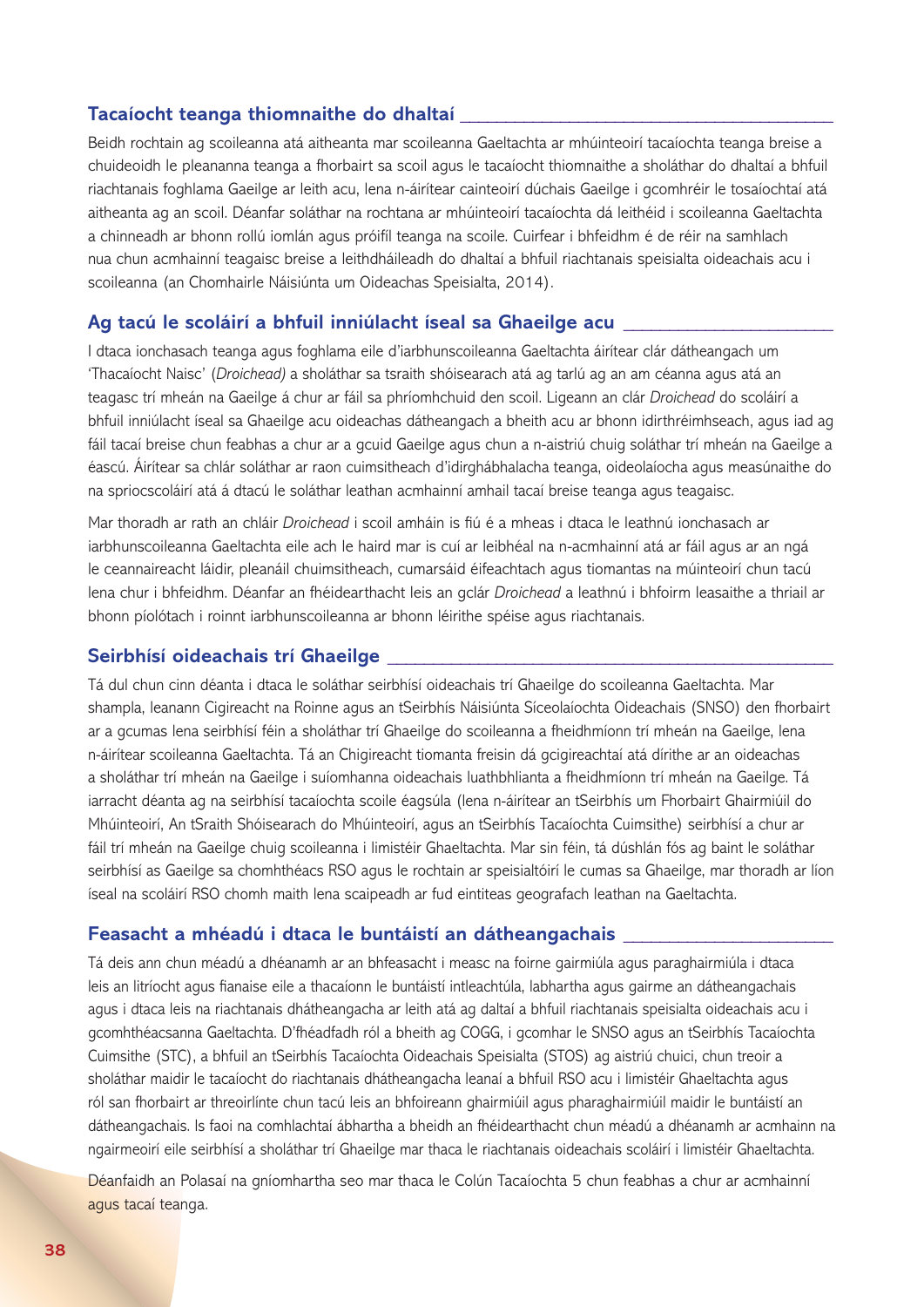|                                               | COLÚN TACAÍOCHTA 5: Feabhas a chur ar acmhainní agus tacaí teanga                                                                                                                                    |                                                                                                                                                                                                                                                                                                                                                                                                                                                                                                                       |                                                                                                                                                                                                                                                                                                     |  |  |
|-----------------------------------------------|------------------------------------------------------------------------------------------------------------------------------------------------------------------------------------------------------|-----------------------------------------------------------------------------------------------------------------------------------------------------------------------------------------------------------------------------------------------------------------------------------------------------------------------------------------------------------------------------------------------------------------------------------------------------------------------------------------------------------------------|-----------------------------------------------------------------------------------------------------------------------------------------------------------------------------------------------------------------------------------------------------------------------------------------------------|--|--|
| Sprioc                                        | Cuspóir                                                                                                                                                                                              | Gníomhartha                                                                                                                                                                                                                                                                                                                                                                                                                                                                                                           | Eagraíocht i gceannas                                                                                                                                                                                                                                                                               |  |  |
| Feabhas a chur ar acmhainní agus tacaí teanga | Feabhas a chur ar<br>sholáthar acmhainní<br>agus tacaí teanga<br>chun cuidiú le pleanáil<br>scoile uile, teagasc,<br>foghlaim agus measúnú<br>i gcomhthéacsanna<br>príomhshrutha agus RSO<br>freisin | Tairseach thiomnaithe ar líne a bhunú do<br>scoileanna Gaeltachta agus do sholáthar<br>i gcoitinne trí mheán na Gaeilge i<br>gcomhthéacsanna príomhshrutha agus RSO le<br>naisc le Scoilnet ó Ráithe 1, 2018                                                                                                                                                                                                                                                                                                          | ROS (Aonad Polasaí<br>TFC; Aonad Oideachais<br>Ghaeltachta)<br>COGG<br>SFGM Teicneolaíocht<br>san Oideachas                                                                                                                                                                                         |  |  |
|                                               |                                                                                                                                                                                                      | Forbairt agus scaipeadh ar threoirlínte dea-<br>chleachtais do scoileanna Gaeltachta mar<br>threoir agus taca le soláthar oideachais<br>ardchaighdeáin trí mheán na Gaeilge ó 2018<br>(i dtaca le pleanáil teanga, ceannaireacht<br>agus bainistíocht, úsáid acmhainní, soláthar<br>do riachtanais teanga na gcainteoirí dúchais<br>Gaeilge, cleachtas oideolaíoch trí mheán na<br>Gaeilge, úsáid na teicneolaíochta faisnéise<br>agus cumarsáide (TFC) agus caidreamh le<br>tuismitheoirí agus naisc leis an bpobal) | COGG i gcomhar le<br>LCS, CNCM, Cumann<br>Náisiúnta na mBord<br>Bainistíochta san<br>Oideachas Speisialta<br>(NAMBSE);<br>STC-STOS;<br>SFGM Teicneolaíocht<br>san Oideachas                                                                                                                         |  |  |
|                                               |                                                                                                                                                                                                      | Comhroinnt acmhainní agus cumas taighde<br>trí mheán na Gaeilge a chur chun cinn chun<br>forbairt bhreise a dhéanamh ar acmhainní dá<br>leithéid ar bhonn uile-Éireann                                                                                                                                                                                                                                                                                                                                                | ROS (An tAonad um<br>Beartas Curaclaim<br>agus Measúnachta<br>(CAP) & An Rannóg<br>Idirnáisiúnta);<br>COGG;<br>An Chomhairle<br>Curaclaim, Scrúdúcháin<br>agus Measúnaithe<br>(CCSM/CCEA)<br>Tuaisceart Éireann;<br>SNSO & Príomh-<br>Shíceolaithe Oideachais<br>(PEPanna) i dTuaisceart<br>Éireann |  |  |
|                                               |                                                                                                                                                                                                      | I gcomhréir le tosaíochtaí aitheanta, leanúint<br>den leathnú agus nuashonrú ar ábhair<br>Ghaeilge do ghnéithe uile an churaclaim agus<br>sa chomhthéacs RSO lena n-áirítear, más<br>féidir, forbairt ar uirlisí measúnaithe breise<br>a bhaineann go sainiúil le riachtanais na<br>gcainteoirí dúchais agus leis an gcomhthéacs<br>a fheidhmíonn trí mheán na Gaeilge                                                                                                                                                | COGG i gcomhar le<br>gníomhaireachtaí<br>ábhartha amhail CCSM/<br>CCEA agus SNSO;<br>Foras Taighde ar<br>Oideachas (FTO)                                                                                                                                                                            |  |  |

## *Tábla 7: Colún Tacaíochta 5: Sprioc chun feabhas a chur ar acmhainní agus tacaí teanga*  $\Gamma$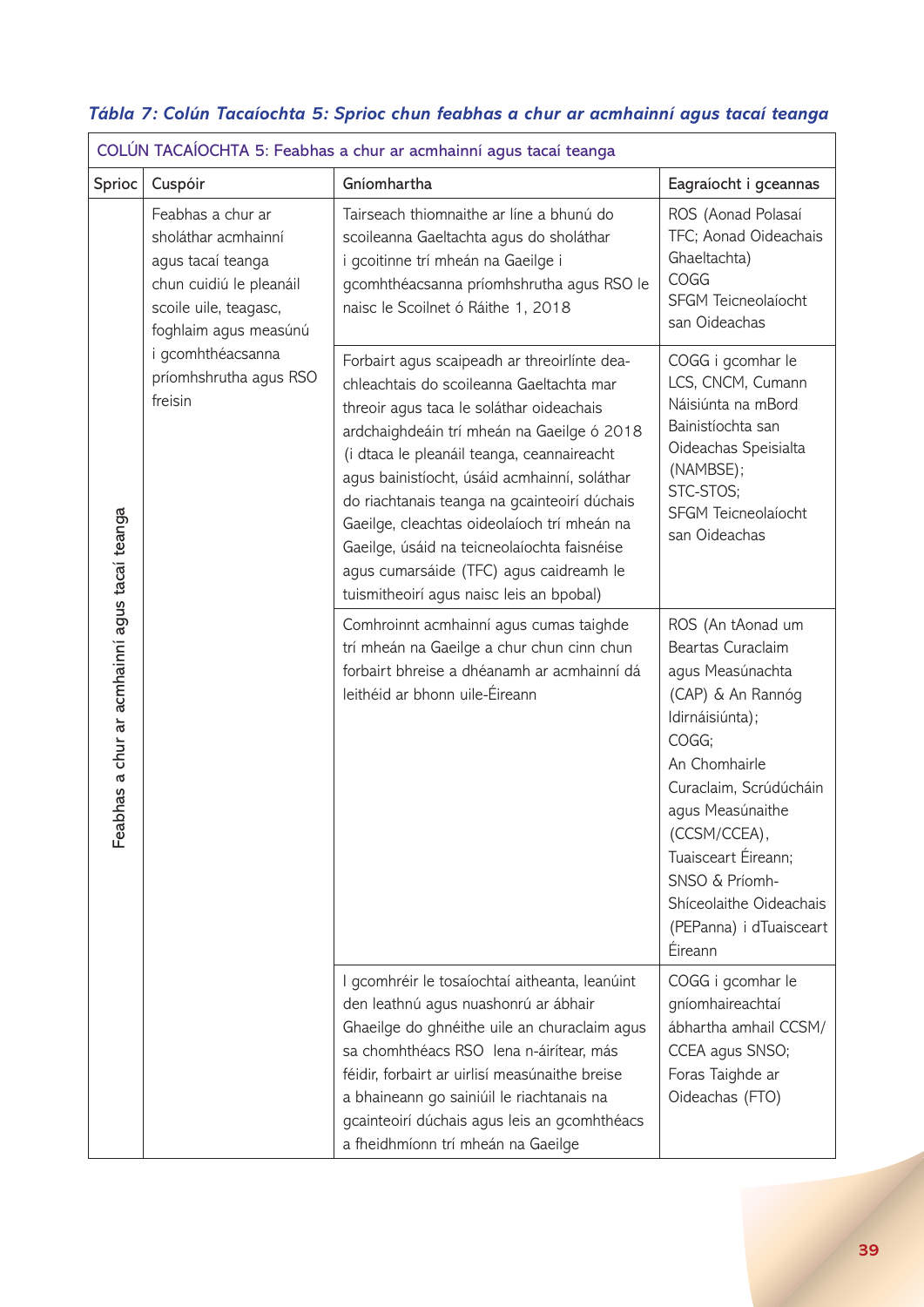| Feabhas a chur ar acmhainní agus tacaí teanga | Bearta a thabhairt isteach<br>chun tacú le forbairt teanga na<br>gcainteoirí dúchais Gaeilge agus<br>na bhfoghlaimeoirí Gaeilge                                                                                                                                                                                                                                     | Athbhreithniú a dhéanamh ar éifeachtacht<br>Scéim na gCúntóirí Teanga chun fiosrú a<br>dhéanamh ar an bhféidearthacht do leathnú<br>agus do sheirbhís ar chaighdeán níos airde ó<br>Ráithe 4 2017                                                                       | <b>REOGRTG</b> le<br>tacaíocht ón ROS                                                                                                                                       |
|-----------------------------------------------|---------------------------------------------------------------------------------------------------------------------------------------------------------------------------------------------------------------------------------------------------------------------------------------------------------------------------------------------------------------------|-------------------------------------------------------------------------------------------------------------------------------------------------------------------------------------------------------------------------------------------------------------------------|-----------------------------------------------------------------------------------------------------------------------------------------------------------------------------|
|                                               |                                                                                                                                                                                                                                                                                                                                                                     | Rochtain a chur ar fáil chun tacú le soláthar<br>oideachais ardchaighdeáin trí mheán na<br>Gaeilge trí thacaíocht teanga a chur ar fáil<br>sna scoileanna Gaeltachta aitheanta uile i<br>gcomhréir le critéir shonraithe                                                | ROS (Rannóg<br>Leithdháilte<br>Múinteoirí)                                                                                                                                  |
|                                               |                                                                                                                                                                                                                                                                                                                                                                     | Triail phíolótach a dhéanamh ar chlár leasaithe<br>'Naisc' in dhá iarbhunscoil Ghaeltachta a<br>chuireann teagasc iomlán ar fáil trí Ghaeilge,<br>chun tacú le haistriú na scoláirí T2 go<br>hoideachas iomlán trí mheán na Gaeilge ó<br>Ráithe 1 2018                  | ROS (Aonad<br>Pleanála agus<br>Tógála; Rannóg<br>Pleanála Chun<br>Cinn; Rannóg<br>Leithdháilte<br>Múinteoirí)                                                               |
|                                               | Méadú ar an bhfeasacht i<br>measc na foirne gairmiúla agus<br>paraghairmiúla maidir leis an<br>litríocht a thacaíonn le buntáistí<br>intleachtúla, labhartha agus<br>gairme an dátheangachais agus,<br>go háirithe, maidir le riachtanais<br>dhátheangacha ar leith na<br>ndaltaí a bhfuil riachtanais<br>speisialta oideachais acu i<br>gcomhthéacsanna Gaeltachta | Treoir a thabhairt maidir le tacaíocht do<br>riachtanais dhátheangacha leanaí a bhfuil<br>riachtanais speisialta oideachais acu i limistéir<br>Ghaeltachta agus an treoir a scaipeadh i<br>measc na foirne gairmiúla agus paraghairmiúla<br>i limistéir Ghaeltachta     | COGG;<br>SNSO;<br>STC/STOS;<br>An Roinn Sláinte                                                                                                                             |
|                                               | Feabhas a chur ar sheirbhísí<br>tacaíochta trí Ghaeilge                                                                                                                                                                                                                                                                                                             | Méadú ar chumas na mball foirne gairmiúla<br>agus riaracháin laistigh den Roinn Oideachais<br>agus Scileanna, lena n-áirítear cigirí,<br>síceolaithe, agus baill foirne i seirbhísí<br>tacaíochta scoile, seirbhísí a sholáthar trí<br>Ghaeilge i scoileanna Gaeltachta | ROS (Aonad<br>Oideachais<br>Ghaeltachta);<br>ROS (ROM<br>freagrach<br>as seirbhísí<br>tacaíochta<br>náisiúnta<br>um fhorbairt<br>ghairmiúil);<br>Cigireacht;<br><b>SNSO</b> |
|                                               |                                                                                                                                                                                                                                                                                                                                                                     | Méadú ar chumas na ngairmeoirí eile atá ag<br>obair i bhfearann an oideachais seirbhísí a<br>sholáthar trí Ghaeilge mar thaca le riachtanais<br>oideachais na scoláirí i scoileanna Gaeltachta                                                                          | Ranna agus<br>Gníomhaireachtaí<br>Rialtais m.sh. An<br>Roinn Sláinte agus<br>eile                                                                                           |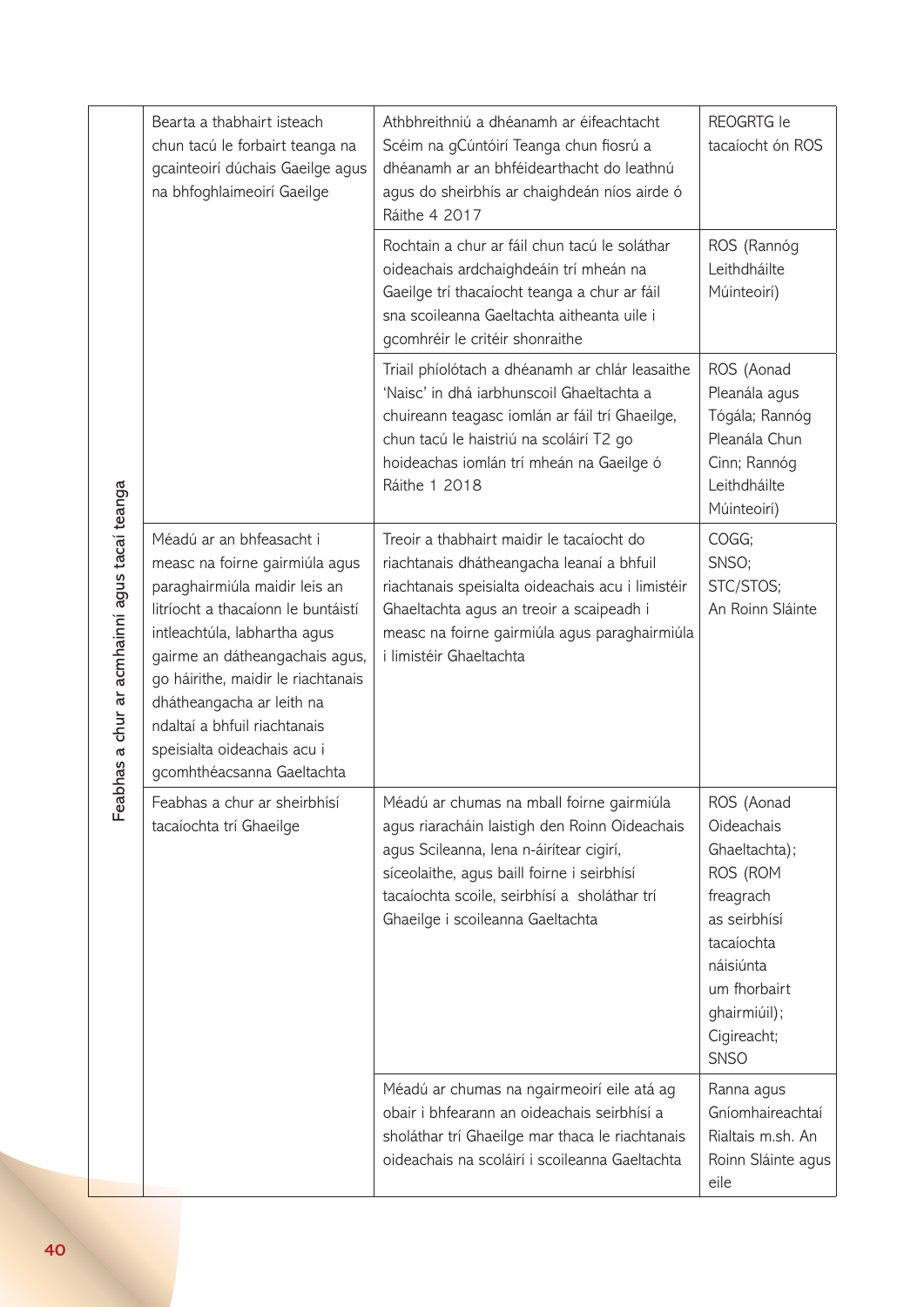## **5.6 COLÚN TACAÍOCHTA 6: Soláthar oideachais sna luathbhlianta a láidriú Tá sé de chumas ag oideachas ardchaighdeáin sna luathbhlianta leanaí a shóisialú sa Ghaeilge\_\_\_\_\_\_\_\_\_\_\_\_\_\_\_\_\_\_\_\_\_\_\_\_\_\_\_\_\_\_\_\_\_\_\_\_\_\_\_\_\_\_\_\_\_\_\_\_\_\_\_\_\_\_\_\_\_\_\_\_\_**

Tá aitheantas i gcoitinne ann do thábhacht an oideachais sna luathbhlianta, an tréimhse ón mbreith go dtí sé bliana d'aois, sa tacú le foghlaim agus forbairt shóisialta níos déanaí. Aithnítear freisin go bhfuil cáilíocht an tsoláthair oideachais luathbhlianta ríthábhachtach chun na tairbhí a bhfuiltear ag súil leo a bhaint amach do leanaí, lena n-áirítear iad siúd a bhaineann le forbairt teanga. I gcás na limistéar Gaeltachta, tá sé de chumas ag soláthar oideachais ardchaighdeáin luathbhlianta trí mheán na Gaeilge leanaí a shóisialú sa Ghaeilge, feabhas a chur ar a bhforbairt chognaíoch agus mhothachtálach trí Ghaeilge agus tacú lena n-aistriú chuig an bhfoghlaim trí Ghaeilge sa bhunscoil.

## **Ról tábhachtach na naíonraí i limistéir Ghaeltachta \_\_\_\_\_\_\_\_\_\_\_\_\_\_\_\_\_\_\_\_\_\_\_\_\_\_\_\_\_\_\_**

Tá ról tábhachtach ag suíomhanna luathbhlianta a fheidhmíonn trí mheán na Gaeilge, nó naíonraí i limistéir Ghaeltachta, sa tacú le forbairt teanga na leanaí sa Ghaeilge agus sa tionchar a bhíonn acu ar úsáid na teanga ag na tuismitheoirí sa bhaile. Tacaíonn aistriú na bhfoghlaimeoirí óga ó naíonraí chuig an mbunoideachas le hobair na mbunscoileanna Gaeltachta chun inniúlacht na leanaí sa Ghaeilge a chur chun cinn, idir chainteoirí dúchais agus fhoghlaimeoirí na teanga, agus le cur ar chumas na leanaí an curaclam a rochtain trí Ghaeilge. Le leathnú an tsoláthair oideachais luathbhlianta faoin gclár uilíoch um Chúram agus Oideachas na Luath-Óige (ECCE) ó bhliain amháin go dtí dhá bhliain i Meán Fómhair 2016, tá tuilleadh feabhais curtha ar an deis do leanaí ag freastal ar naíonraí i limistéir Ghaeltachta a n-inniúlacht sa Ghaeilge a fhorbairt go dtí leibhéal ard.

I bhfianaise an méid is féidir le soláthar oideachais luathbhlianta cuidiú le hinniúlacht agus úsáid teanga i limistéir Ghaeltachta, tá sé tábhachtach go mbainfí an úsáid is mó agus is féidir as an gcumas atá ag na naíonraí tacú le forbairt theanga Ghaeilge na bhfoghlaimeoirí óga i limistéir Ghaeltachta. Go háirithe, tá sé tábhachtach go bhfaigheann leanaí i naíonraí eispéiris shaibhrithe tumtha sa Ghaeilge a thacóidh lena bhforbairt teanga agus lena bhforbairt oideachais i gcoitinne agus lena gcumas páirt a ghlacadh go gníomhach san oideachas trí mheán na Gaeilge.

## **Luathbhlianta sa Ghaeltacht – comhthéacs reatha \_\_\_\_\_\_\_\_\_\_\_\_\_\_\_\_\_\_\_\_\_\_\_\_\_\_\_\_\_\_\_\_**

Faoi láthair tá 127 suíomh oideachais luathbhlianta ag glacadh páirt sa chlár um Chúram agus Oideachas na Luath-Óige (ECCE)<sup>17</sup> i limistéir Ghaeltachta, a bhfuil 59 díobh ina suíomhanna a fheidhmíonn trí mheán na Gaeilge agus a fhaigheann tacaíocht ó Chomhar Naíonraí na Gaeltachta (CNNG). Is é Údarás na Gaeltachta a mhaoiníonn CNNG. Tá na suíomhanna luathbhlianta a fheidhmíonn trí mheán na Gaeilge a fhaigheann tacaíocht ó CNNG ina gcuid de sheirbhísí atá lonnaithe in lonad Chúraim Leanaí<sup>18</sup> nó tá siad bunaithe sa phobal. Tá impleachtaí soiléire ag soláthar an oideachais luathbhlianta trí mheán an Bhéarla ar an scála seo sa Ghaeltacht don dúshlán oideolaíoch atá roimh na bunscoileanna agus an cumas ag na pobail Ghaeltachta an Ghaeilge a choinneáil mar theanga labhartha.

## **Na tacaí a chuirtear ar fáil do shuíomhanna luathbhlianta atá ag feidhmiú trí Ghaeilge a dhaingniú \_\_\_\_\_\_\_\_\_\_\_\_\_\_\_\_\_\_\_\_\_\_\_\_\_\_\_\_\_\_\_\_\_\_\_\_\_\_\_\_\_\_\_\_\_\_\_\_\_\_\_\_\_\_\_\_\_\_\_\_**

Tá sé tábhachtach go gcuirfí tacaí breise ar bun chun feabhas a chur ar an soláthar trí mheán na Gaeilge sna naíonraí atá ann cheana agus chun tacú le suíomhanna oideachais luathbhlianta eile atá ag glacadh páirt sa chlár ECCE a bheadh ag iarraidh a seirbhísí a chur ar fáil go hiomlán trí Ghaeilge nó tacú le naíonraí nua a

<sup>17</sup> Is é an Clár um Chúram agus Oideachas na Luath-Óige (ECCE) an scéim íocaíochtaí le suíomhanna luathbhlianta a chuireann cúram agus oideachas luath-óige ar fáil do leanaí 3+ bliana d'aois.

<sup>&</sup>lt;sup>18</sup> Féadfaidh naíolann, suíomh luathbhlianta (naíonra) agus seirbhísí i ndiaidh scoile a bheith san áireamh in Ionaid Chúraim Leanaí i limistéir Ghaeltachta.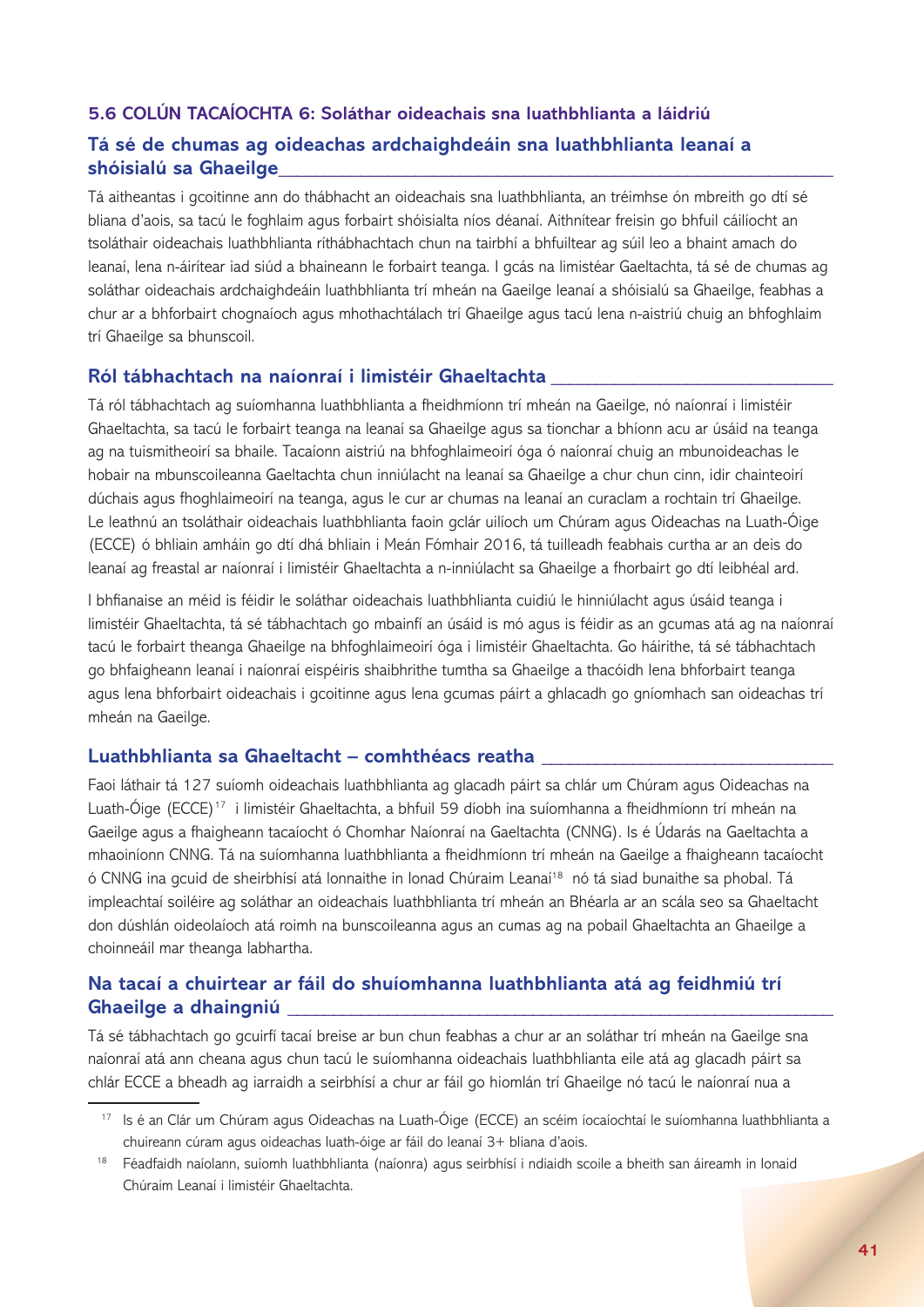bhunú nuair atá an t-éileamh ann ar a leithéid. Tá raon tacaí riaracháin, struchtúrtha agus forbartha gairmiúla ann cheana féin, curtha ar fáil ag CNNG, agus ba chóir iad seo a dhaingniú agus a leathnú d'fhonn feabhas a chur ar an soláthar sna naíonraí atá ann cheana chomh maith le tacú le suíomhanna atá ag iarraidh bogadh chuig soláthar seirbhísí trí Ghaeilge.

Mar ghníomhaireachtaí atá freagrach as na suíomhanna luathbhlianta a fheidhmíonn trí mheán na Gaeilge, ba chóir do REOGRTG agus Údarás na Gaeltachta tacú le seirbhísí atá ag glacadh páirt sa chlár ECCE atá cleamhnaithe le CNNG agus a shásaíonn critéir d'aitheantas mar naíonra mar atá leagtha síos ag REOGRTG agus Údarás na Gaeltachta agus ar a bhfuil monatóireacht déanta ag CNNG. Chuideodh tacaíocht den chineál sin le naíonraí aonair foireann agus acmhainní breise a chur ar fáil d'fhonn an soláthar d'fhoghlaim idirdhealaithe Gaeilge agus d'eispéiris oideachais trí Ghaeilge a chur chun cinn chun freastal ar riachtanais leanaí ó chúlraí éagsúla teanga.

#### **Aistrithe idir suíomhanna luathbhlianta agus bunscoileanna Gaeltachta a láidriú \_\_**

Bealach eile chun feabhas a chur ar thionchar an tsoláthair oideachais luathbhlianta trí mheán na Gaeilge sa Ghaeltacht is ea láidriú ar naisc agus ar an aistriú idir naíonraí agus bunscoileanna atá aitheanta mar scoileanna Gaeltachta. Chuideodh láidriú dá leithéid ar naisc le dul chun cinn a chinntiú i bhforbairt Ghaeilge na gcainteoirí dúchais agus na bhfoghlaimeoirí Gaeilge de réir mar a ghluaiseann siad ó shuíomhanna luathbhlianta a fheidhmíonn trí mheán na Gaeilge chuig an mbunscoil. Le cabhair an chláir ECCE, tá sé de chumas ag naisc láidre idir naíonraí agus bunscoileanna tacú le tréimhse mharthanach (suas le ceithre bliana) de lántumadh luath sa Ghaeilge agus leanúnachas teangeolaíochta sa teanga ag céim ríthábhachtach i bhforbairt teanga leanaí.

#### **Naisc a chothú idir naíonraí agus bunscoileanna Gaeltachta \_\_\_\_\_\_\_\_\_\_\_\_\_\_\_\_\_\_\_\_\_\_**

Féadfaidh naisc idir naíonraí agus bunscoileanna sa Ghaeltacht tarlú trí ghníomhaíochtaí amhail cumarsáid, comhroinnt acmhainní, comhroinnt eolais faoi fhoghlaimeoirí de réir mar a aistríonn siad chuig an mbunscoil, agus comhoibriú idir an naíonra agus ranganna naíonán ar chomhthionscnaimh agus ar chomhghníomhaíochtaí. Tá naisc den chineál seo atá úsáideach agus atá chun tairbhe an dá thaobh bunaithe ag neart bunscoileanna lena naíonraí áitiúla. Ba chóir dea-chleachtas den chineál sin a scaipeadh ar scoileanna atá aitheanta mar scoileanna Gaeltachta agus go mbeadh sé mar bhonn le bunú nasc idir na scoileanna seo agus a naíonraí áitiúla. Bheifí ag súil go mbunódh scoileanna atá aitheanta mar scoileanna Gaeltachta naisc den chineál sin mar chuid den phróiseas aitheantais do scoileanna Gaeltachta.

#### **Aitheantas ar naíonraí sa Ghaeltacht \_\_\_\_\_\_\_\_\_\_\_\_\_\_\_\_\_\_\_\_\_\_\_\_\_\_\_\_\_\_\_\_\_\_\_\_\_\_\_\_\_\_\_\_\_**

Cothaíonn neart naíonraí i limistéir Ghaeltachta faoi scáth CNNG naisc cheana féin le bunscoileanna áitiúla, go háirithe i dtaca le comhroinnt eolais faoi fhoghlaimeoirí chun tacú lena n-aistriú chuig an mbunscoil. Ar mhaithe le naisc den chineál sin a leathnú agus a chinntiú go mbíonn dul chun cinn i bhforbairt teanga na leanaí, ceann de na critéir a bheidh ann d'aitheantas mar naíonra i limistéir Ghaeltachta ná nasc a bhunú idir an naíonra agus bunscoil atá aitheanta mar scoil Ghaeltachta. Iarrfar ar CNCM machnamh ar leith a dhéanamh ar an gceist seo san obair atá ar siúl aige ar thacú le haistrithe, lena n-áirítear aistriú eolais faoi fhoghlaimeoirí, ó shuíomhanna oideachais luathbhlianta chuig bunscoileanna.

#### **Feabhas a chur ar fhorbairt ghairmiúil na gcleachtóirí i naíonraí\_\_\_\_\_\_\_\_\_\_\_\_\_\_\_\_\_\_**

Is féidir an soláthar oideachais luathbhlianta i limistéir Ghaeltachta a láidriú freisin trí fheabhas a chur ar fhorbairt ghairmiúil na gcleachtóirí i naíonraí i dtéarmaí a n-inniúlachta sa Ghaeilge agus na tuisceana atá acu ar oideolaíocht teanga, lena n-áirítear an tumoideachas sna suíomhanna oideachais luathbhlianta. Ní mór do phearsanra a fhostaítear i naíonraí faoi scáth CNNG riachtanais na Roinne Leanaí agus Gnóthaí Óige a shásamh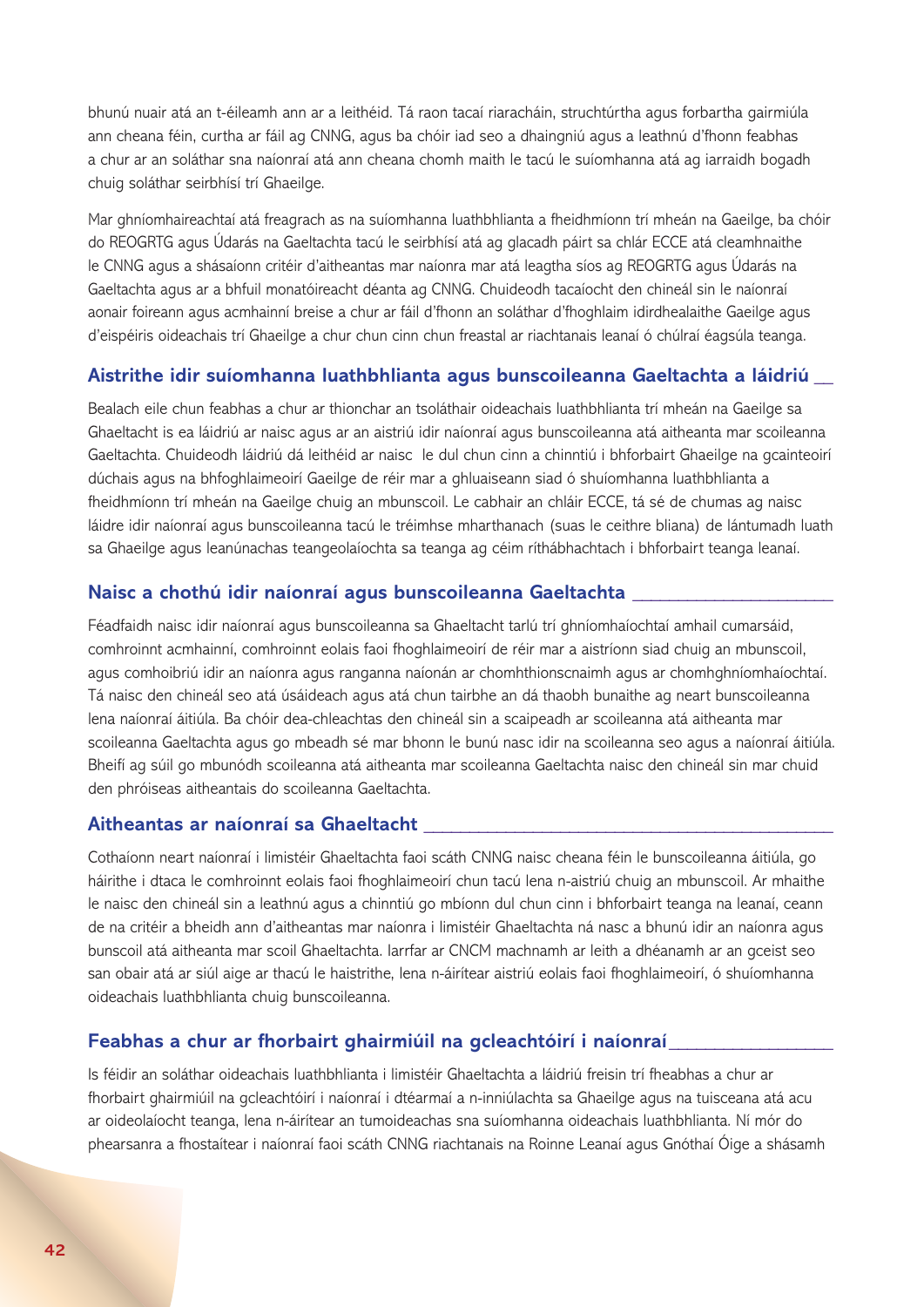i dtéarmaí na Rialachán um Chúram Leanaí agus conradh an chláir ECCE. Ní mór don stiúrthóir ar gach naíonra faoi CNNG cáilíocht cláir FETAC Leibhéal 6 a bheith aige/aici agus ní mór don stiúrthóir cúnta cáilíocht FETAC Leibhéal 5 a bheith aige/aici. Ina theannta sin, tá modúl i dtaca le saibhriú na Gaeilge, agus sochtheangeolaíocht agus an leanbh, déanta ag an stiúrthóir ar gach naíonra faoi CNNG.

Déanfar fiosrú faoi dheiseanna chun feabhas níos mó a chur ar na cáilíochtaí agus deiseanna FGL atá ar fáil do chleachtóirí ag obair sna naíonraí ag REOGRTG agus Údarás na Gaeltachta i gcomhairle le gníomhaireachtaí ábhartha amhail an Roinn Oideachais agus Scileanna agus an Roinn Leanaí agus Gnóthaí Óige (RLGÓ). Áirítear ar na roghanna le meas: rochtain a éascú ar chúrsaí ábhartha sa chúram leanaí trí mheán na Gaeilge agus cúrsaí saincheaptha a sholáthar a dhíríonn ar réimse den soláthar oideachais (e.g. tumoideachas) a bhaineann go sainiúil le riachtanais na hearnála oideachais luathbhlianta a fheidhmíonn trí mheán na Gaeilge. Déanfar machnamh freisin ar an bhféidearthacht le cáilíocht shaincheaptha a sholáthar san oideachas luathbhlianta trí mheán na Gaeilge do chleachtóirí agus cleachtóirí ionchasacha ag obair i naíonraí a shásóidh riachtanais rialacháin agus riachtanais na foirne atá ag obair i suíomhanna luathbhlianta a fheidhmíonn trí mheán na Gaeilge.

## **Seirbhísí luathbhlianta trí Ghaeilge \_\_\_\_\_\_\_\_\_\_\_\_\_\_\_\_\_\_\_\_\_\_\_\_\_\_\_\_\_\_\_\_\_\_\_\_\_\_\_\_\_\_\_\_\_\_\_**

Tá sé tábhachtach freisin go ndéanfar seirbhísí atá ar fáil do naíonraí a sholáthar trí Ghaeilge. Tá Cigireacht na Roinne tiomanta do chigireachtaí dírithe ar an oideachas i naíonraí a sholáthar trí mheán na Gaeilge. Faoi láthair, ina próiseas earcaíochta, cuireann TUSLA, an Ghníomhaireacht um Leanaí agus an Teaghlach, san áireamh gur inmhianta an rud é cigireachtaí bunaithe ar an nGaeilge a éascú i limistéir Ghaeltachta. Maidir leis an bhféidearthacht chun soláthar dá leithéid a leathnú agus cuairteanna eile cigireachta agus tacaíochta, amhail na cinn sin faoi scáth Phobal, agus an tSeirbhís Tacaíochta Ardchaighdeáin *Better Start*, a sholáthar trí mheán na Gaeilge, is faoi na comhlachtaí ábhartha a bheidh sé sin.

I gcomhar le gníomhaireachtaí eile, féachfaidh an Polasaí leis na gníomhartha seo a dhéanamh mar thaca le Colún Tacaíochta 6 chun soláthar oideachais sna luathbhlianta a láidriú.

| COLÚN TACAÍOCHTA 6: Soláthar oideachais sna luathbhlianta a láidriú |                                                                                                                                        |                                                                                                                                                                                                                                                                                                                                                                                                                                                                                  |                                                                                               |
|---------------------------------------------------------------------|----------------------------------------------------------------------------------------------------------------------------------------|----------------------------------------------------------------------------------------------------------------------------------------------------------------------------------------------------------------------------------------------------------------------------------------------------------------------------------------------------------------------------------------------------------------------------------------------------------------------------------|-----------------------------------------------------------------------------------------------|
| Sprioc                                                              | Cuspóir                                                                                                                                | Gníomhartha                                                                                                                                                                                                                                                                                                                                                                                                                                                                      | Eagraíocht i<br>gceannas                                                                      |
| Soláthar oideachais sna luathbhlianta a láidriú                     | Éifeacht an tsoláthair trí<br>mheán na Gaeilge a neartú i<br>gcomhthéacs an oideachais<br>sna luathbhlianta i limistéir<br>Ghaeltachta | Treoir a chur ar fáil do naíonraí agus<br>bunscoileanna maidir le naisc a fhorbairt idir<br>na naíonraí agus an bhunscoil le heiseamláirí<br>den dea-chleachtas a chur san áireamh                                                                                                                                                                                                                                                                                               | ROS (Aonad<br><b>Oideachais</b><br>Ghaeltachta);<br>CNCM;<br>COGG;<br>Údarás na<br>Gaeltachta |
|                                                                     |                                                                                                                                        | Maoiniú agus acmhainní foirne breise a chur ar<br>fáil chun tacú leo seo a leanas:<br>naíonraí atá ann cheana féin le feabhas a<br>chur ar a soláthar<br>suíomhanna oideachais eile sna<br>luathbhlianta ar mhian leo a seirbhísí a<br>chur ar fáil trí Ghaeilge<br>naíonraí nua sa Ghaeltacht a bhunú áit a<br>bhfuil éileamh ann dóibh<br>líon na naíonraí a fheidhmíonn trí Ghaeilge<br>$\overline{\phantom{a}}$<br>faoi choimirce Chomhar Naíonraí na<br>Gaeltachta a mhéadú | REOGRTG;<br>Údarás na<br>Gaeltachta                                                           |

## *Tábla 8: Colún Tacaíochta 6: Sprioc chun soláthar oideachais sna luathbhlianta a láidriú*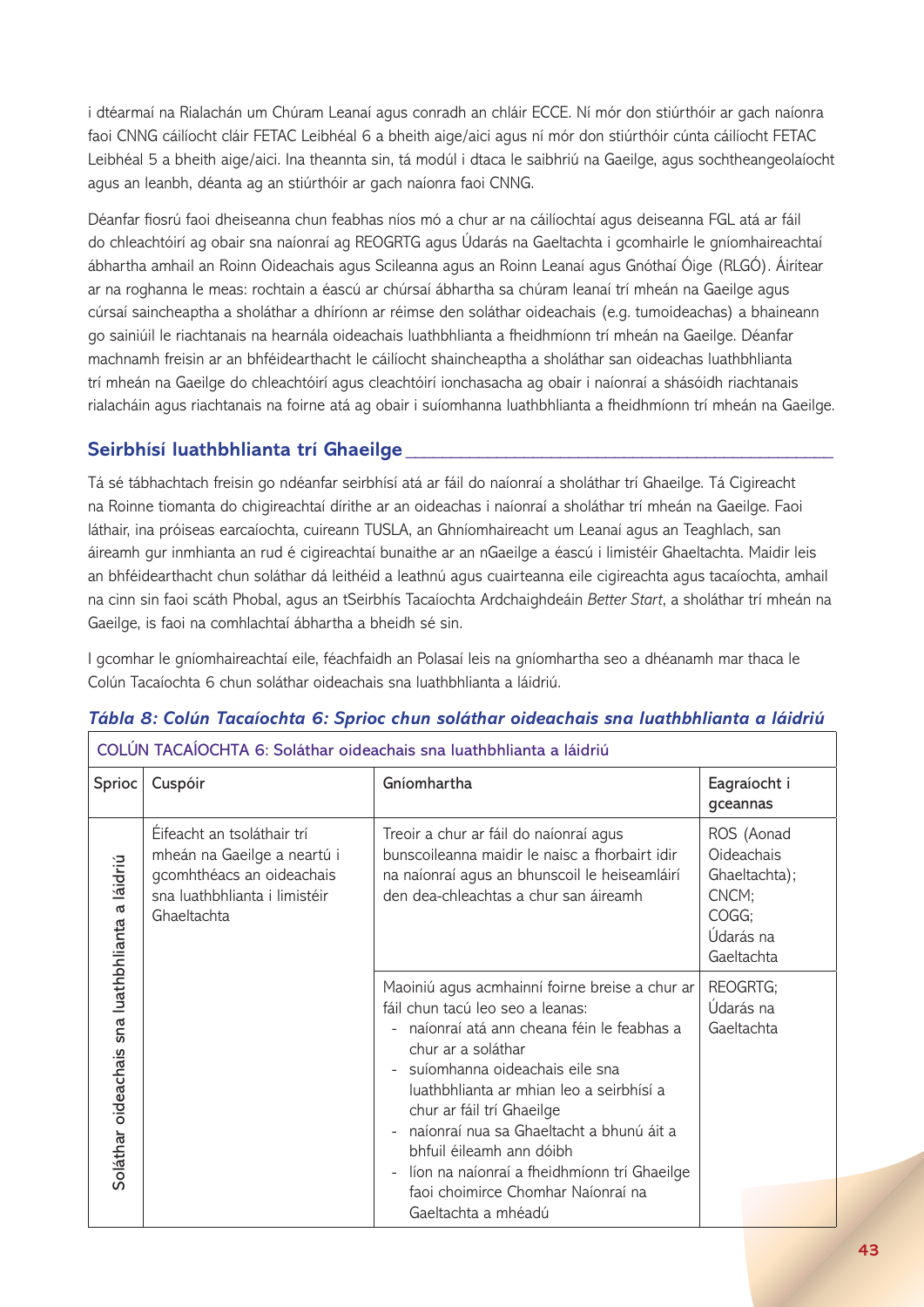| Soláthar oideachais sna luathbhlianta<br>a láidriú |                                  | Deiseanna a aithint agus a sheachadadh<br>chun tacú le hoiliúint agus forbairt<br>ghairmiúil na gcleachtóirí i suíomhanna<br>oideachais sna luathbhlianta trí mheán na<br>Gaeilge i limistéir Ghaeltachta e.g. Clár<br>Leibhéal 6/7 a fhorbairt ar oideachas<br>trí mheán na Gaeilge agus Gaeltachta<br>sna luathbhlianta do na cleachtóirí<br>luathbhlianta                                                                                                                                                                                                                                                                                                                                                                                                                                                                                                                                                                           | REOGRTG;<br>Údarás na Gaeltachta;<br>RLGÓ;<br>Institiúid Ardoideachais                              |
|----------------------------------------------------|----------------------------------|----------------------------------------------------------------------------------------------------------------------------------------------------------------------------------------------------------------------------------------------------------------------------------------------------------------------------------------------------------------------------------------------------------------------------------------------------------------------------------------------------------------------------------------------------------------------------------------------------------------------------------------------------------------------------------------------------------------------------------------------------------------------------------------------------------------------------------------------------------------------------------------------------------------------------------------|-----------------------------------------------------------------------------------------------------|
|                                                    |                                  | Feabhas a chur ar sholáthar na seirbhísí<br>cigireachta trí Ghaeilge sna naíonraí                                                                                                                                                                                                                                                                                                                                                                                                                                                                                                                                                                                                                                                                                                                                                                                                                                                      | ROS (Cigireacht);<br>RLGÓ;<br>TUSLA: An Ghníomhaireacht<br>um Leanaí agus an<br>Teaghlach;<br>Pobal |
|                                                    | agus tacú leo                    | 5.7 COLÚN TACAÍOCHTA 7: Feasacht a fhorbairt, cumarsáid a dhéanamh le tuismitheoirí,                                                                                                                                                                                                                                                                                                                                                                                                                                                                                                                                                                                                                                                                                                                                                                                                                                                   |                                                                                                     |
|                                                    | d'oideachas trí mheán na Gaeilge | Feasacht a mhúscailt maidir leis an tábhacht a bhaineann le tacaíocht a thabhairt                                                                                                                                                                                                                                                                                                                                                                                                                                                                                                                                                                                                                                                                                                                                                                                                                                                      |                                                                                                     |
|                                                    |                                  | Is é an aidhm atá ag Polasaí don Oideachas Gaeltachta a chinntiú go bhfuil oideachas trí mheán na Gaeilge den<br>chaighdeán is airde ar fáil d'fhoghlaimeoirí i limistéir Ghaeltachta. Má bhaintear an aidhm seo amach beifear in<br>ann tuismitheoirí leanaí i scoileanna Gaeltachta a chur ar a gcompord maidir leis na roghanna teanga a dhéanann<br>siad agus beifear in ann tacú le húsáid na Gaeilge sa phobal áitiúil freisin. Mar thoradh ar an gcomhairliúchán<br>leathan a rinneadh le scoileanna agus pobail na Gaeltachta agus an polasaí seo á fhorbairt cuireadh le fís na<br>Roinne maidir leis an oideachas Gaeltachta, leis an bpróiseas aitheantais do na scoileanna Gaeltachta, agus leis<br>an tsamhail tacaíochta do scoileanna mar atá leagtha amach sa Pholasaí seo.                                                                                                                                            |                                                                                                     |
|                                                    |                                  | Ós rud é gur stádas leochaileach é stádas na Gaeilge i bpobail Ghaeltachta agus go bhfuil méadú ar líonta na<br>dteaghlach atá ag bogadh ón nGaeilge go dtí noirm Bhéarla, má tá rath le bheith ar chur i bhfeidhm na mbeart<br>sa Pholasaí seo beidh gá le tacaíocht ó scoileanna agus pobail na Gaeltachta, agus go háirithe ó na tuismitheoirí<br>agus scoláirí. Le cur i bhfeidhm an Pholasaí seo agus a bhearta beidh gá freisin le tiomantas ó na ranna Stáit<br>agus gníomhaireachtaí Stáit uile cuí, go háirithe i gcomhthéacs a gcuid freagrachtaí faoin Straitéis 20 Bliain don<br>Ghaeilge 2010-2030, an tAcht Oideachais 1998 agus Acht na Gaeltachta, 2012.                                                                                                                                                                                                                                                               |                                                                                                     |
|                                                    | agus an tumoideachas a léiriú    | An luach agus na buntáistí a bhaineann leis an oideachas trí mheán na Gaeilge                                                                                                                                                                                                                                                                                                                                                                                                                                                                                                                                                                                                                                                                                                                                                                                                                                                          |                                                                                                     |
|                                                    | theanga cumarsáide laethúil acu. | Beidh gá leis an luach a bhaineann leis an nGaeilge i sochaí nua-aimseartha agus na buntáistí a bhaineann leis<br>an oideachas trí mheán na Gaeilge agus an tumoideachas a léiriú. Beidh gá freisin dul i ngleic leis na páirtithe<br>cuí maidir le réasúnaíocht agus príomhghnéithe an Pholasaí agus faoin réimse beart a chuirfear i bhfeidhm.<br>Beidh straitéis chumarsáide chun tacú leis an bPolasaí seo de dhíth ina ndéantar an rannpháirtíocht leis na<br>páirtithe leasmhara, lena n-áirítear tuismitheoirí agus scoláirí, a ionchorprú, maidir leis an dá ghné thábhachtacha<br>seo agus ina ndéanfar soiléiriú ar róil agus freagrachtaí na bpáirtithe éagsúla lena n-áirítear na ranna Rialtais<br>chomh maith leis na gníomhaireachtaí Stáit agus scoileanna. Go sainiúil, beidh gá le scoláirí a éascú le go<br>bhfeicfidh siad iad féin mar na príomhghníomhaithe agus an Ghaeilge á labhairt agus á cur chun cinn mar |                                                                                                     |

## **5.7 COLÚN TACAÍOCHTA 7: Feasacht a fhorbairt, cumarsáid a dhéanamh le tuismitheoirí, agus tacú leo**

## **Feasacht a mhúscailt maidir leis an tábhacht a bhaineann le tacaíocht a thabhairt d'oideachas trí mheán na Gaeilge \_\_\_\_\_\_\_\_\_\_\_\_\_\_\_\_\_\_\_\_\_\_\_\_\_\_\_\_\_\_\_\_\_\_\_\_\_\_\_\_\_\_\_\_\_\_\_\_**

## **An luach agus na buntáistí a bhaineann leis an oideachas trí mheán na Gaeilge agus an tumoideachas a léiriú\_\_\_\_\_\_\_\_\_\_\_\_\_\_\_\_\_\_\_\_\_\_\_\_\_\_\_\_\_\_\_\_\_\_\_\_\_\_\_\_\_\_\_\_\_\_\_\_\_\_\_\_**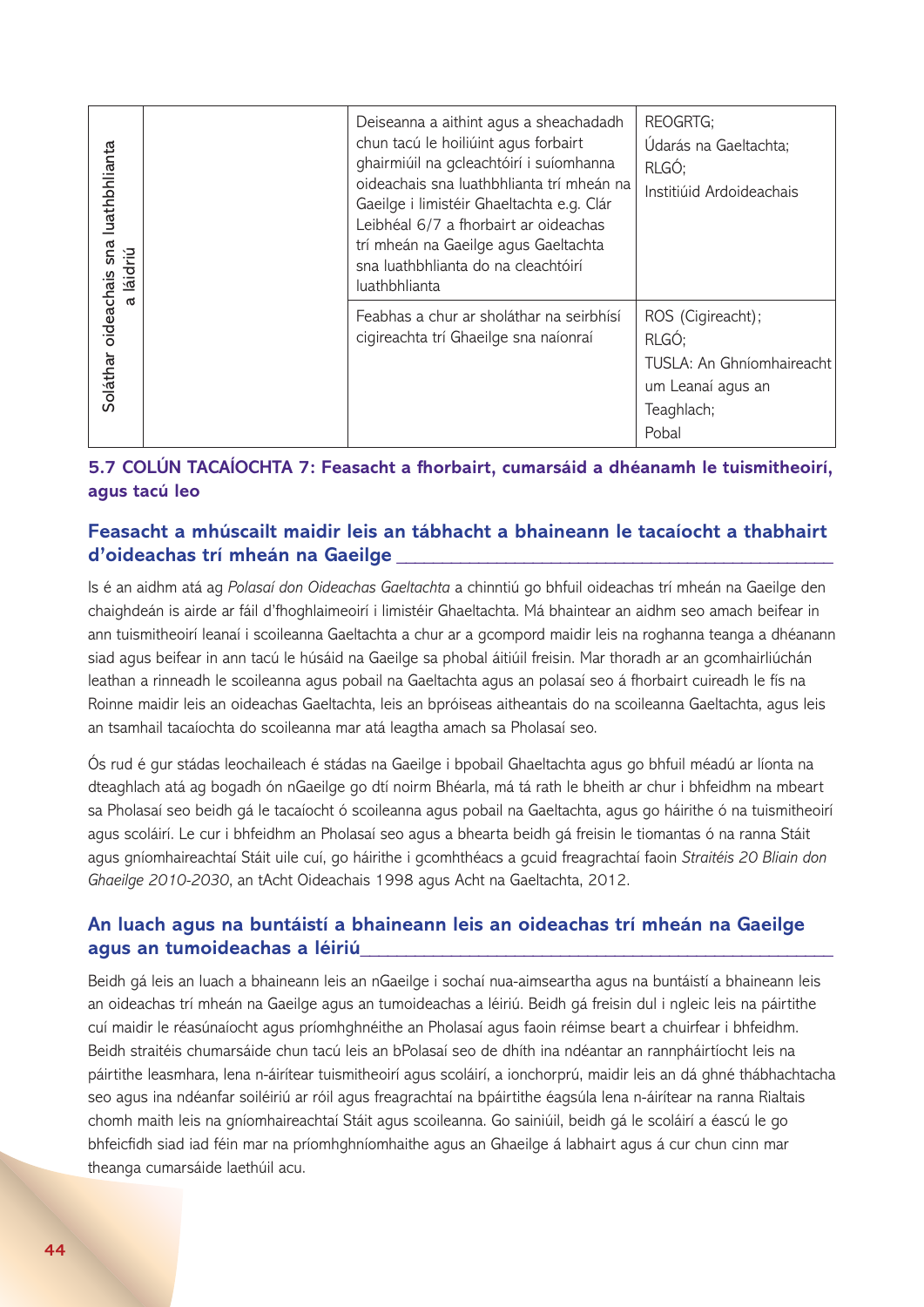#### **Naisc phobail agus naisc idir na suíomhanna oideachais\_\_\_\_\_\_\_\_\_\_\_\_\_\_\_\_\_\_\_\_\_\_\_\_\_\_**

Agus naisc dhearfacha idir scoileanna agus pobail cothaithe is féidir leo ionchur suntasach a bheith acu leis an nGaeilge a chur chun cinn laistigh agus lasmuigh de na scoileanna Gaeltachta. Le naisc den sórt sin is féidir deiseanna breise a chur ar fáil do scoláirí leis na nGaeilge a úsáid agus lena líofacht sa teanga a shaibhriú, feabhas a chur ar an gcumas atá iontu foghlaim trí Ghaeilge agus an Ghaeilge a úsáid mar theanga cumarsáide laethúil. D'fhéadfadh naisc a bheith i gceist idir scoileanna agus eagraíochtaí cultúrtha, spóirt agus teanga, idir bunscoileanna agus iarbhunscoileanna, agus idir suíomhanna oideachais sna luathbhlianta agus bunscoileanna.

#### **An dul chun cinn agus leanúnachas i dtaithí na foghlama teanga \_\_\_\_\_\_\_\_\_\_\_\_\_\_\_\_\_**

Tá ríthábhacht le naisc láidre a bhunú idir suíomhanna luathbhlianta agus bunscoileanna agus idir bunscoileanna agus iarbhunscoileanna sa Ghaeltacht le go mbeidh dul chun cinn agus leanúnachas i dtaithí na scoláirí i gcúrsaí oideachais agus trí mheán na Gaeilge ós rud é go n-aistríonn siad ó shuíomh amháin go dtí suíomh eile. D'fhéadfadh naisc idir suíomhanna oideachais a tharlú trí dheiseanna cumarsáide, acmhainní a chomhroinnt, eolas a chomhroinnt faoi fhoghlaimeoirí de réir mar a bhíonn siad ag aistriú idir suíomhanna, agus tríd an gcomhoibriú idir suíomhanna maidir le comhthionscnaimh agus comhghníomhaíochtaí. Is é a bheadh i gceist lena leithéid de naisc ná tacaí a bhunú le héascú a dhéanamh d'aistriú na scoláirí idir suíomhanna, lena n-áirítear tacaí teanga agus clár um aistriú a chur ar fáil d'fhoghlaimeoirí atá ag teacht isteach sa suíomh nua.

Tá cuid mhór fianaise ann maidir le naisc dhearfacha idir scoileanna agus pobail agus naisc idir suíomhanna oideachais i limistéir Ghaeltachta. Tá sé tábhachtach go ndéantar cleachtas éifeachtach den sórt sin a chomhroinnt i measc na suíomhanna oideachais i limistéir Ghaeltachta, trí threoirlínte b'fhéidir nó trí líonraí múinteoirí nó scoileanna.

#### **Rannpháirtíocht sa phróiseas pleanála teanga\_\_\_\_\_\_\_\_\_\_\_\_\_\_\_\_\_\_\_\_\_\_\_\_\_\_\_\_\_\_\_\_\_\_\_\_**

Beidh ar scoileanna atá aitheanta mar scoileanna Gaeltachta comhoibriú leis an bpróiseas pleanála teanga Ghaeltachta atá ar siúl ina bpobal áitiúil féin agus a bheith rannpháirteach iontu. Tá sé tábhachtach go ndéantar ról na scoileanna agus an t-ionchur atá acu sa phróiseas pleanála teanga a shoiléiriú, go n-aithnítear na struchtúir agus an cur chuige le rannpháirtíocht éifeachtach na scoileanna a éascú, agus go dtugtar léargas ar na torthaí inláimhsithe lena mbeifí ag súil ón rannpháirtíocht seo. Tá sé tábhachtach freisin go ndéantar soiléiriú ar ról agus freagrachtaí na n-eagraíochtaí atá ainmnithe le bheith i gceannas ar an bpróiseas pleanála teanga chun teagmháil a dhéanamh le scoileanna Gaeltachta, agus ar an struchtúr lena leithéid de theagmháil a éascú. Ba chóir tús áite a thabhairt maidir leis an soiléiriú de gach rud thuas sa chomhairliúchán leis an REOGRTG agus le hÚdarás na Gaeltachta agus leis na páirtithe eile cuí agus ba chóir iad a chur san áireamh i dtreoirlínte a chuirtear chuig scoileanna, eagraíochtaí i gceannas agus pobail na Gaeltachta le linn na luathchéimeanna de chur i bhfeidhm an Pholasaí seo.

#### **Ag tacú le tuismitheoirí agus ag iarraidh orthu bheith páirteach \_\_\_\_\_\_\_\_\_\_\_\_\_\_\_\_\_\_**

Tá tábhacht ar leith le comhpháirtíochtaí agus caidrimh atá dearfach a bhunú idir scoileanna agus tuismitheoirí i gcás na scoileanna Gaeltachta. Tá tábhacht leis freisin i gcás na naíonraí. Ar lámh amháin, ní mór a dhearbhú le tuismitheoirí i limistéir Ghaeltachta, is cuma faoina gcúlra teanga, faoi na buntáistí a bhaineann leis an nGaeilge agus leis an oideachas trí mheán na Gaeilge dá leanaí ó thaobh a gcuid foghlama reatha agus amach anseo, an cumas atá iontu le teangacha a fhoghlaim, a bhforbairt phearsanta agus shóisialta, agus na deiseanna gairmeacha atá ann dóibh. Ní mór a dhearbhú le tuismitheoirí atá ag tógáil a leanaí trí Ghaeilge go bhfuil fiúntas lena n-iarrachtaí lena leithéid a dhéanamh dá leanaí agus dá bpobal. Bíonn tacaíocht de dhíth ar thuismitheoirí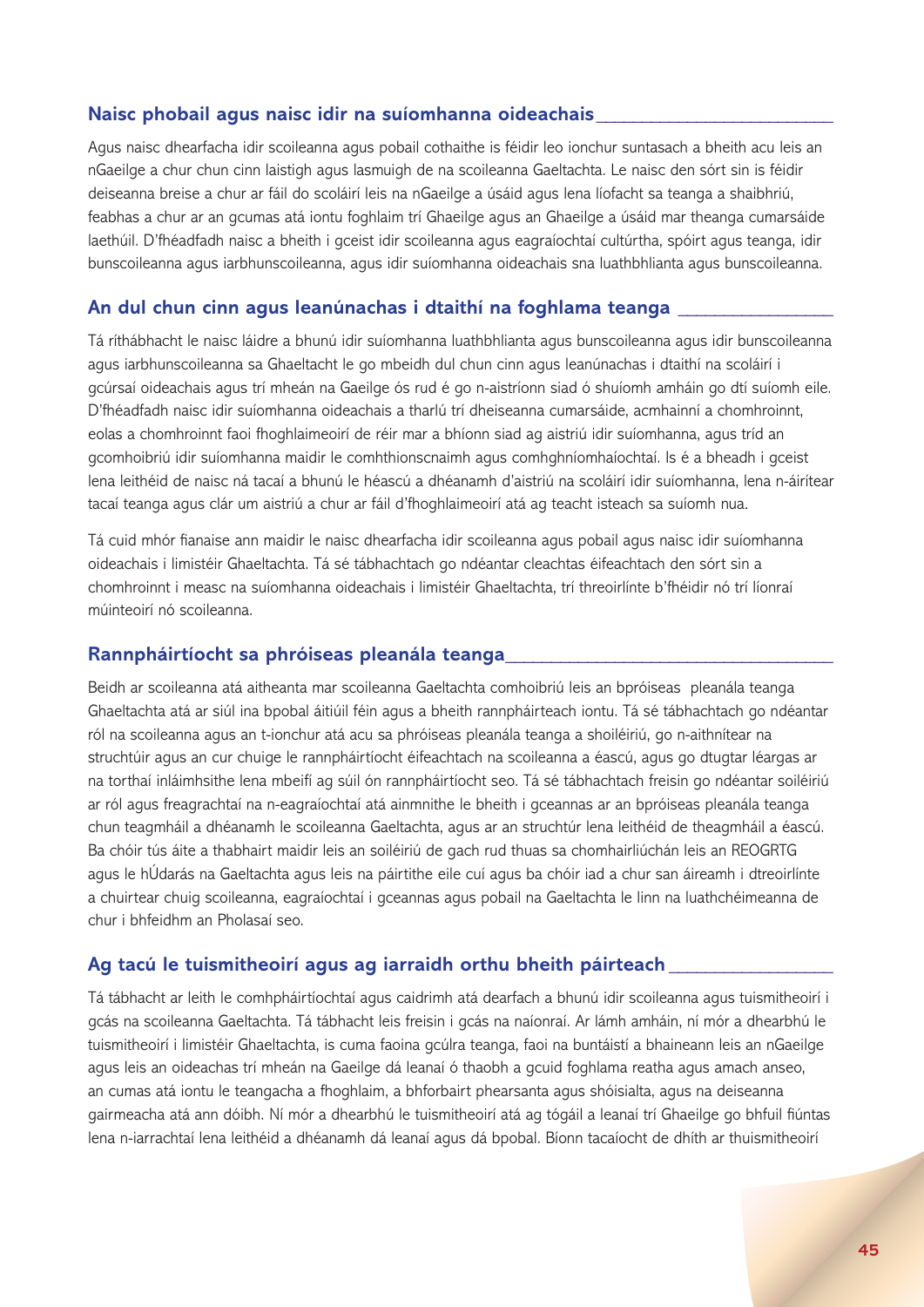freisin le go mbeidh siad in ann cuidiú le forbairt Ghaeilge a leanaí agus lena bhfoghlaim. Ar an lámh eile, tá ríthábhacht le tacaíocht na dtuismitheoirí don pholasaí teanga agus don mheán teagaisc i scoileanna ar leith le hoideachas trí mheán na Gaeilge a chur ar fáil go héifeachtach sna scoileanna sin agus le dearcthaí dearfacha a chothú agus le go mbeidh comhoibriú óna leanaí le polasaí teanga a scoile.

## **Ag cur leis an rannpháirtíocht le tuismitheoirí \_\_\_\_\_\_\_\_\_\_\_\_\_\_\_\_\_\_\_\_\_\_\_\_\_\_\_\_\_\_\_\_\_\_\_\_**

Beidh tacaíocht de dhíth ar scoileanna Gaeltachta agus naíonraí leis an rannpháirtíocht le tuismitheoirí a bhainistiú, go háirithe má bhíonn éilimh iomaíocha ann. Is gá tús áite a thabhairt do thacaíocht na dtuismitheoirí a fháil d'obair na scoileanna nó naíonraí Gaeltachta agus tuismitheoirí a chumasú le tacú le foghlaim a leanaí ar scoil nó sa naíonra*.* I gcúrsaí taighde agus cleachtais i scoileanna Gaeltachta léirítear raon straitéisí cumarsáide, pleanála agus rannpháirtíochta éifeachtacha atá scoileanna in ann a úsáid go héasca le cur leis an rannpháirtíocht le tuismitheoirí. Ar an mbealach céanna, tá cuid mhór dea-chleachtas agus straitéisí den chineál seo in úsáid sna naíonraí. Tá sé tábhachtach go ndéantar cleachtas den sórt sin a chomhroinnt i measc na gceannairí agus na múinteoirí i scoileanna Gaeltachta. I measc na ndeiseanna atá ann lena leithéid a dhéanamh tá líonraí gairmiúla, imeachtaí um fhorbairt ghairmiúil, agus treoirlínte a chur ar fáil maidir le polasaithe agus cleachtais do scoileanna Gaeltachta.

## **Tacaí Gaeilge breise a chur ar fáil do thuismitheoirí \_\_\_\_\_\_\_\_\_\_\_\_\_\_\_\_\_\_\_\_\_\_\_\_\_\_\_\_\_\_**

Tá sé tábhachtach freisin go mbíonn na deiseanna ag tuismitheoirí nach cainteoirí dúchais iad i limistéir Ghaeltachta le feabhas a chur ar a n-inniúlacht sa Ghaeilge agus go spreagtar iad chun a leithéid a dhéanamh.

Bíonn tacaíocht de dhíth ar thuismitheoirí atá ag tógáil a leanaí trí Ghaeilge sa Ghaeltacht freisin. Is forbairt dhearfach iad fás na nIonad Tacaíochta do Theaghlaigh i limistéir Ghaeltachta áirithe i dtaca leis seo. Is féidir leis na hionaid seo seirbhísí riachtanacha agus comhairle a chur ar fáil do thuismitheoirí atá ina gcónaí sa Ghaeltacht ar mian leo a leanaí a thógáil trí Ghaeilge. Cuireann na hionaid seo saincheisteanna um fheasacht teanga chun cinn chomh maith le seirbhísí tacaíochta do theaghlaigh ar nós seirbhísí cúram leanaí, seirbhísí oideachais sna luathbhlianta, seirbhísí um chomhairle teanga, seirbhísí comhairleacha réamhphósta agus réamhbhreithe, seirbhísí sláinte poiblí, teiripe urlabhra, seirbhísí síceolaíochta agus seirbhísí eile don óige. Samhlaítear má dhéantar tuilleadh forbartha ar a leithéid d'ionaid i limistéir Ghaeltachta, ina gcuimsítear polasaí Gaeilge láidir, go gcabhródh sé seo go mór le scoileanna Gaeltachta dul i ngleic leis na dúshláin teanga atá leagtha amach sa Pholasaí seo.

I gcomhar le gníomhaireachtaí eile, féachfaidh an Polasaí leis na gníomhartha seo a dhéanamh mar thaca le Colún Tacaíochta 7 chun feasacht a fhorbairt, cumarsáid a dhéanamh le tuismitheoirí, agus tacú leo.

## *Tábla 9: Colún Tacaíochta 7: Sprioc chun feasacht a fhorbairt, cumarsáid a dhéanamh le tuismitheoirí, agus tacú leo*

| COLÚN TACAÍOCHTA 7: Feasacht a fhorbairt, cumarsáid a dhéanamh le tuismitheoirí, agus tacú leo |                                                                         |                                                                                                                                                                                                                                                                                                                     |                                                                                  |
|------------------------------------------------------------------------------------------------|-------------------------------------------------------------------------|---------------------------------------------------------------------------------------------------------------------------------------------------------------------------------------------------------------------------------------------------------------------------------------------------------------------|----------------------------------------------------------------------------------|
| Sprioc                                                                                         | Cuspóir                                                                 | Gníomhartha                                                                                                                                                                                                                                                                                                         | Eagraíocht i<br>gceannas                                                         |
| dhéanamh<br>tacú<br>fhorbair<br>Sn<br>త్లా<br>ത<br>Feasacht<br>cumarsaid<br>o<br>tuismithe     | Feasacht a mhéadú maidir<br>leis an Polasaí don Oideachas<br>Gaeltachta | Straitéis cumarsáide agus feachtas poiblíochta<br>a fhorbairt agus a chur i bhfeidhm chun<br>tacú le scaipeadh an Polasaí don Oideachas<br>Gaeltachta agus tiomantas pobail áitiúil a<br>chothú tríd an bpróiseas pleanála teanga le<br>stádas scoile Gaeltachta a roghnú i gcomhréir<br>le critéir teanga ar leith | ROS (Aonad<br>Oideachais<br>Ghaeltachta);<br>REOGRTG;<br>Údarás na<br>Gaeltachta |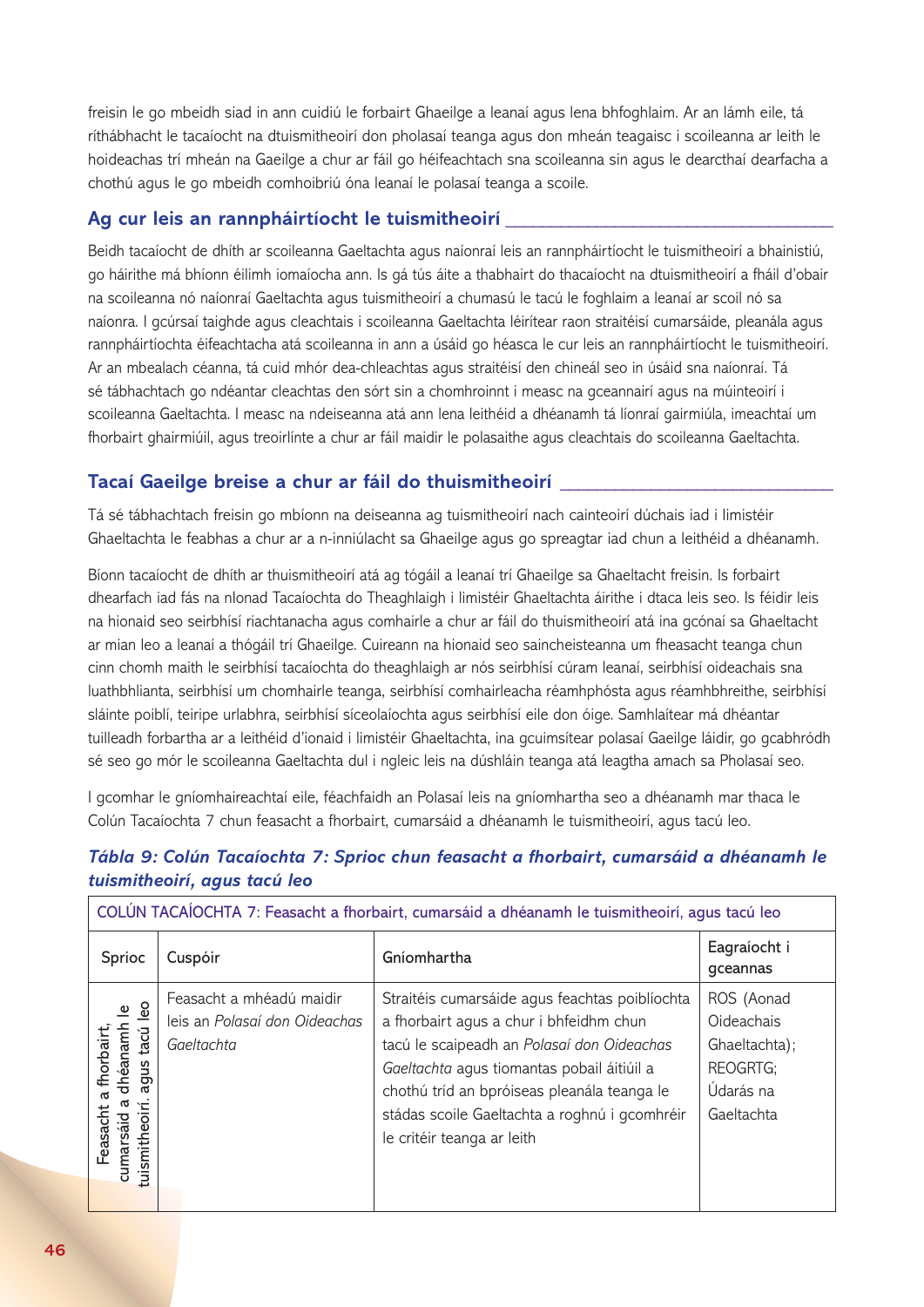| a fhorbairt, cumarsáid a dhéanamh le tuismitheoirí. agus tacú leo<br>Ë<br>Feasac | An dea-chleachtas a<br>chomhroinnt maidir le naisc<br>dhearfacha idir scoileanna agus<br>pobail a chothú                                                                                                                                                 | Treoir a chur ar fáil agus a chraobhscaoileadh<br>maidir le naisc idir scoileanna agus pobail<br>agus naisc idir suíomhanna oideachais<br>a chothú, lena n-áirítear eiseamláirí den<br>chleachtas éifeachtach                                                                                                            | COGG                                                                                                                                        |
|----------------------------------------------------------------------------------|----------------------------------------------------------------------------------------------------------------------------------------------------------------------------------------------------------------------------------------------------------|--------------------------------------------------------------------------------------------------------------------------------------------------------------------------------------------------------------------------------------------------------------------------------------------------------------------------|---------------------------------------------------------------------------------------------------------------------------------------------|
|                                                                                  | Soiléiriú a dhéanamh ar an ról<br>a bheidh ag cúrsaí oideachais<br>agus scoileanna le cur leis an<br>bpróiseas pleanála teanga atá<br>ar siúl faoi Acht na Gaeltachta,<br>2012 agus na struchtúir<br>a dhéanfaidh a leithéid<br>rannpháirtíochta a éascú | Tús áite a thabhairt d'ullmhú na dtreoirlínte<br>maidir le rannpháirtíocht na scoileanna<br>sa phróiseas pleanála teanga agus<br>rannpháirtíocht na n-eagraíochtaí i gceannas le<br>scoileanna                                                                                                                           | REOGRTG;<br>Údarás na<br>Gaeltachta;<br>COGG                                                                                                |
|                                                                                  | Ag tacú le rannpháirteachas<br>agus rannpháirtíocht<br>tuismitheoirí                                                                                                                                                                                     | Feasacht a fhorbairt i measc tuismitheoirí<br>agus pobal i limistéir Ghaeltachta maidir leis<br>an bhfiúntas a bhaineann leis an teanga, leis<br>an gcultúr Gaelach agus leis an oideachas trí<br>mheán na Gaeilge atá ar ardchaighdeán trí<br>bhileoga eolais do thuismitheoirí, seimineáir<br>agus na meáin shóisialta | REOGRTG;<br>Údarás na<br>Gaeltachta;<br>COGG                                                                                                |
|                                                                                  |                                                                                                                                                                                                                                                          | Treoirlínte a fhorbairt do scoileanna<br>Gaeltachta maidir le rannpháirteachas agus<br>rannpháirtíocht tuismitheoirí                                                                                                                                                                                                     | COGG;<br>An Chomhairle<br>Náisiúnta<br>Tuismitheoirí -<br>Bunbhrainse;<br>An Chomhairle<br>Náisiúnta<br>Tuismitheoirí -<br>larbhunoideachas |
|                                                                                  |                                                                                                                                                                                                                                                          | Deiseanna a aithint agus a mhéadú le cur<br>le hinniúlacht Ghaeilge na dtuismitheoirí i<br>limistéir Ghaeltachta                                                                                                                                                                                                         | REOGRTG;<br>Údarás na<br>Gaeltachta;<br><b>Boird Oideachais</b><br>agus Olliúna<br>(BOOanna)                                                |
|                                                                                  |                                                                                                                                                                                                                                                          | Breis forbartha a dhéanamh ar lonaid<br>Tacaíochta Teaghlaigh sa Ghaeltacht chun tacú<br>le tuismitheoirí Gaeltachta ar mian leo a gcuid<br>páistí a thógáil trí Ghaeilge.                                                                                                                                               | REOGRTG;<br>Údarás na<br>Gaeltachta                                                                                                         |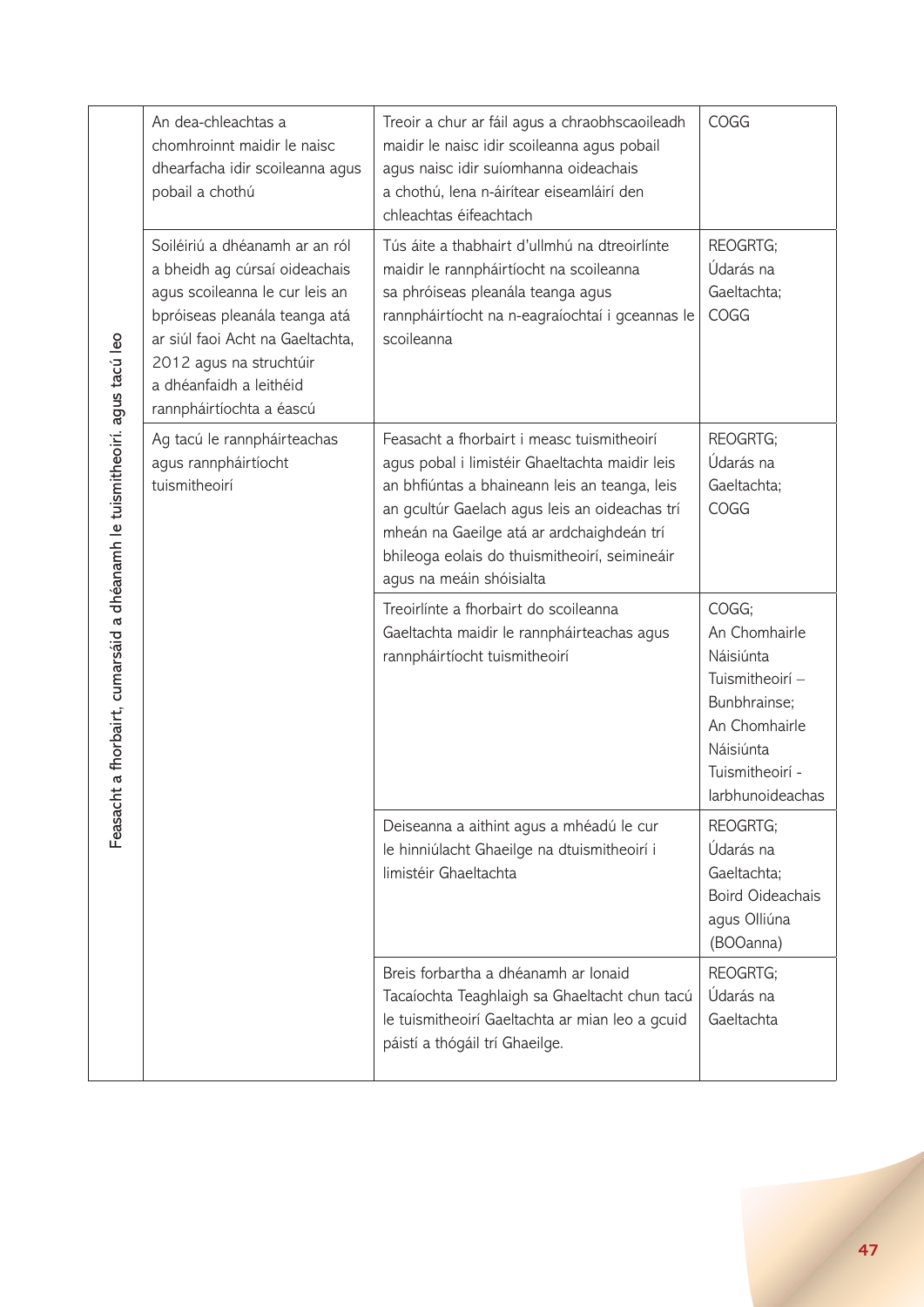## **6. Cur i bhfeidhm an Pholasaí don Oideachas Gaeltachta**

Cuirfear struchtúir thiomnaithe i bhfeidhm chun tacú le cur i bhfeidhm an *Polasaí don Oideachas Gaeltachta*.

#### **Aonad Oideachais Ghaeltachta agus Foireann Cigireachta Ghaeltachta Thiomnaithe \_\_\_**

Bunófar Aonad Oideachais Ghaeltachta laistigh den Roinn leis an bpróiseas aitheantais do scoileanna Gaeltachta a bhainistiú agus chun teagmháil a dhéanamh le pobail agus scoileanna na Gaeltachta. Déanfaidh an t-aonad nua maoirseacht ar leithdháileadh na n-acmhainní agus tacaí tosaigh ar a leithéid de scoileanna i gcomhar leis na rannóga cuí den Roinn, agus le gníomhaireachtaí eile. Déanfaidh an t-aonad nua monatóireacht freisin ar chur i bhfeidhm an phróisis aitheantais i scoileanna i gcomhar le Cigireacht na Roinne.

Beidh ar gach scoil Ghaeltachta a ghlacann páirt sa phróiseas aitheantais plean gníomhaíochta a fhorbairt mar chuid dá phróiseas féinmheastóireachta scoile. Sa phlean gníomhaíochta seo leagfar amach conas atá na critéir le haitheantas a fháil á gcomhlíonadh ag an scoil agus na gníomhartha atá ar bun aici leis an soláthar oideachais trí mheán na Gaeilge a láidriú. Tabharfaidh gach bunscoil agus iarbhunscoil tuairisc faoin dul chun cinn atá déanta i dtaca lena soláthar oideachais trí mheán na Gaeilge agus an comhlíonadh atá déanta aici ar chritéir aitheantais trína próisis féinmheastóireachta scoile.

Déanfaidh foireann Cigireachta thiomnaithe maoirseacht agus monatóireacht sheachtrach ar phróiseas chur i bhfeidhm an *Polasaí don Oideachas Gaeltachta*. Tabharfaidh an fhoireann Cigireachta comhairle agus tacaíocht do gach scoil Ghaeltachta le machnamh a dhéanamh ar a héifeachtúlacht maidir le soláthar oideachais trí mheán na Gaeilge agus maidir leis na gníomhartha atá curtha i bhfeidhm aici le riachtanais foghlama a scoláirí sa chéad agus sa dara teanga a aithint agus le freagairt dóibh, agus cabhróidh sí le dul chun cinn a dhéanamh ar an gclár atá aici le feabhsú. Beidh cigirí ag obair go dlúth le baill foirne COGG agus le baill foirne seirbhísí tacaíochta na scoile a bheidh ag obair i gcomhar le COGG chun tacú leis na feabhsuithe sna scoileanna. Beidh soláthar an dara sciar d'acmhainní breise do scoil aonair ag brath ar a mhéad agus atá soláthar trí mheán na Gaeilge á sheachadadh ag an scoil, an úsáid atá á baint aici as a hacmhainní agus an fhorbairt atá á déanamh aici ar a hinniúlacht, agus cur i bhfeidhm a plean gníomhaíochta sa Ghaeilge, mar atá léirithe sa mhonatóireacht a dhéanann an Chigireacht. Mar thoradh ar an monatóireacht a dhéanfaidh an Chigireacht beifear in ann an Roinn a chur ar an eolas maidir le héifeachtúlacht chur i bhfeidhm an Pholasaí agus faoin bpróiseas aitheantais i scoileanna ar leith thar na scoileanna Gaeltachta.

Rachaidh Aonad Oideachais Ghaeltachta na Roinne i gcomhairle go dlúth le gníomhaireachtaí eile, maidir le bearta a sheachadadh sa Pholasaí atá faoina gcoimirce agus déanfaidh sé maoirseacht ar fhorbairt plean gníomhaíochta bhliantúil i gcomhairliúchán le gníomhaireachtaí eile.

Beidh príomhról freisin ag Aonad Oideachais Ghaeltachta na Roinne le straitéis chumarsáide a fhorbairt a thacóidh le craobhscaoileadh an Pholasaí agus le róil agus freagrachtaí a shoiléiriú don rannpháirteachas le scoileanna, tuismitheoirí agus pobail de chuid na Gaeltachta. Beidh pearsanra atá in ann seirbhísí an Aonaid a chur ar fáil trí Ghaeilge san Aonad nua.

#### **Comhordú sheachadadh na dtacaí - COGG\_\_\_\_\_\_\_\_\_\_\_\_\_\_\_\_\_\_\_\_\_\_\_\_\_\_\_\_\_\_\_\_\_\_\_\_\_\_\_\_**

Gheobhaidh an tAonad Oideachais Ghaeltachta tacaíocht ó COGG dá chuid oibre agus rachaidh sé i gcomhairle go dlúth le COGG maidir leis seo. Mar gheall ar an sainchúram atá ar COGG le comhairle a chur agus le comhordú a dhéanamh maidir le hacmhainní teagaisc a sholáthar, seirbhísí tacaíochta agus taighde a chur ar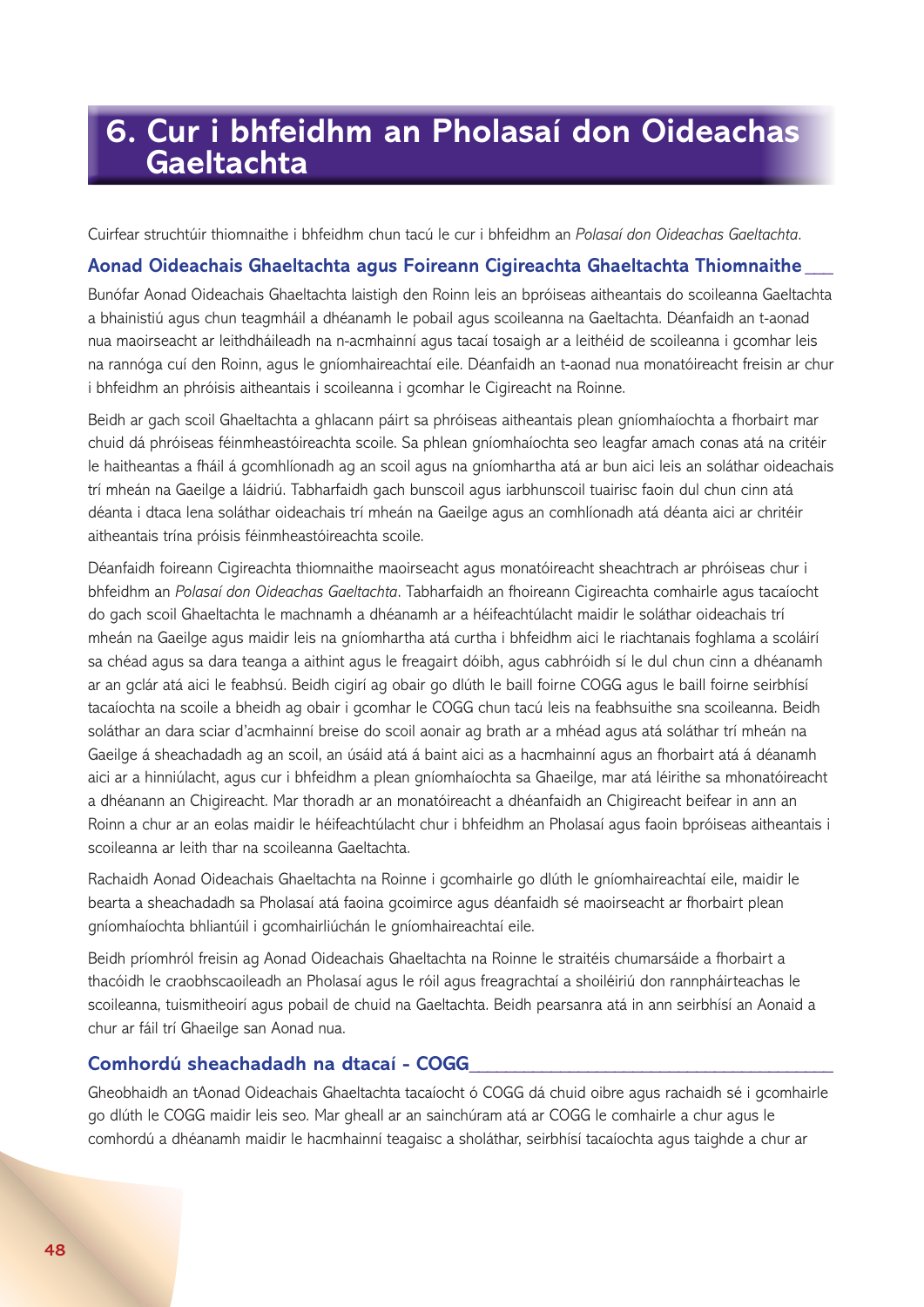fáil don Ghaeilge agus don oideachas trí mheán na Gaeilge agus comhairle a chur maidir le soláthar oideachais trí mheán na Gaeilge i gcoitinne, beidh ról sa bhreis ag COGG ina ndéanfar comhordú ar thacaíochtaí agus tionscnaimh ar leith a sheachadadh don oideachas Gaeltachta i gcomhar leis na seirbhísí tacaíochta náisiúnta agus le gníomhaireachtaí eile. Beidh na freagrachtaí áirithe seo a leanas ar COGG:

- **·** Comhordú a dhéanamh ar sholáthar FGL tiomnaithe do mhúinteoirí agus príomhoidí i scoileanna Gaeltachta chomh maith leis na cláir FGL atá á soláthar ag seirbhísí tacaíochta náisiúnta. San áireamh ina leithéid de sholáthar FGL tiomnaithe beidh tacaíocht le haghaidh rannpháirteachais ó scoileanna sa phróiseas pleanála teanga Gaeltachta agus cur i bhfeidhm cuir chuige tumoideachais
- **·** Forbairt agus bainistíocht a dhéanamh ar thairseach acmhainní ar líne do scoileanna Gaeltachta atá ceangailte le Scoilnet
- **·** Forbairt a dhéanamh ar threoirlínte dea-chleachtais do scoileanna Gaeltachta.

Glacfar le céimeanna lena chinntiú go mbíonn an cumas agus na hacmhainní ag COGG ó thaobh cóiríochta agus ball foirne de a bhfuil an taithí oideachais chuí acu leis an ról comhordaithe seo a chur i gcrích chomh maith leis na freagrachtaí reatha atá aici. Go sonrach, cuirfear socruithe i bhfeidhm, faoi réir an fhaofa ón Roinn agus ón Roinn Caiteachais Phoiblí agus Athchóirithe, le leasú a dhéanamh ar údarás COGG ar bhonn reachtúil ionas gur féidir léi baill foirne a earcú. Déanfar prótacail a fhorbairt freisin le soiléiriú a dhéanamh ar na róil agus na teagmhálacha idir COGG agus an tAonad Oideachais Ghaeltachta nua agus na seirbhísí tacaíochta agus gníomhaireachtaí cuí. Déanfar na hacmhainní atá riachtanach le go gcuirfidh COGG na bearta Gaeltachta ar leith i bhfeidhm a mhaoiniú tríd an Aonad Oideachais Ghaeltachta.

#### **Rialachas \_\_\_\_\_\_\_\_\_\_\_\_\_\_\_\_\_\_\_\_\_\_\_\_\_\_\_\_\_\_\_\_\_\_\_\_\_\_\_\_\_\_\_\_\_\_\_\_\_\_\_\_\_\_\_\_\_\_\_\_\_\_\_\_\_\_\_\_\_\_\_\_**

Déanfar monatóireacht ar chur i bhfeidhm an *Polasaí don Oideachas Gaeltachta* thar thréimhse ama agus déanfar coigeartuithe de réir mar is gá. Chuige sin, bunófar grúpa comhpháirtíochta idir-rannach faoi chathaoirleacht na Roinne, agus lena n-áirítear REOGRTG, RLGÓ agus an Roinn Oideachais, Tuaisceart Éireann (DENI) agus na gníomhaireachtaí eile cuí ar nós COGG, Údarás na Gaeltachta agus Foras na Gaeilge.

#### **Meastóireacht agus taighde\_\_\_\_\_\_\_\_\_\_\_\_\_\_\_\_\_\_\_\_\_\_\_\_\_\_\_\_\_\_\_\_\_\_\_\_\_\_\_\_\_\_\_\_\_\_\_\_\_\_\_\_\_\_**

Cuirfear clár meastóireachta agus taighde i bhfeidhm freisin le hathbhreithniú a dhéanamh ar éifeachtúlacht chur i bhfeidhm iomlán an Pholasaí agus a bhearta le linn na tréimhse ama cúig bliana den Straitéis. Beidh an Foras Taighde ar Oideachas (FTO) agus Cigireacht na Roinne bainteach lena leithéid de chlár meastóireachta.

## **7. Conclúid**

Sa *Polasaí don Oideachas Gaeltachta* seo aithnítear an príomhról a d'fhéadfadh a bheith ag scoileanna agus an córas oideachais i gcomhar leis na réimsí eile chun tacú le húsáid na Gaeilge i bpobail Ghaeltachta i rith tréimhse nuair atá stádas na teanga mar theanga an teaghlaigh agus an phobail faoi bhagairt níos mó agus níos mó.

Sa Pholasaí soiléirítear na critéir nach mór do scoileanna a chomhlíonadh má tá siad le bheith aitheanta mar scoileanna Gaeltachta sa todhchaí. Sa Pholasaí freisin, leagtar amach raon de bhearta agus tacaí forlíontacha a chuirfear ar fáil do scoileanna Gaeltachta le go mbeidh siad in ann taithí oideachais ar ardchaighdeán a chur ar fáil trí mheán na Gaeilge dá gcuid scoláirí a chomhlíonann a riachtanais theangeolaíocha agus a riachtanais oideachais eile. Trí chur i bhfeidhm na ngníomhartha a aithníodh sna seacht gColún atá mar bhonn agus taca ag an *Polasaí don Oideachas Gaeltachta* thar a thréimhse ama cúig bliana, tá sé mar aidhm ag an Roinn tacú agus cur le ról na scoileanna Gaeltachta agus suíomhanna oideachais sna luathbhlianta.